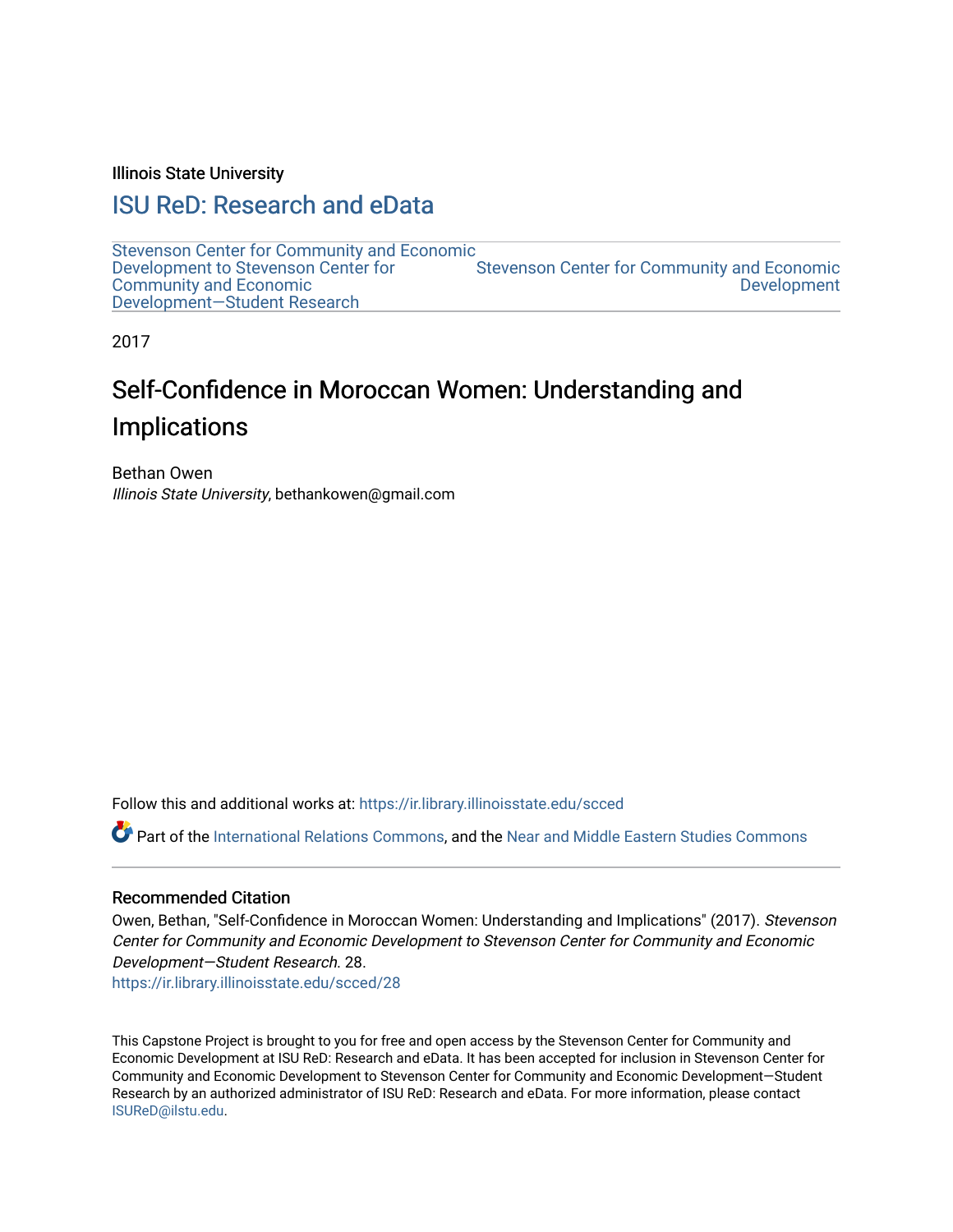Self-Confidence in Moroccan Women: Understanding and Implications

Bethan Owen

A Capstone Paper Submitted in Partial Fulfillment of the Requirements for the Degree of MASTER OF SCIENCE Applied Community Development Sequence Department of Politics and Government ILLINOIS STATE UNIVERSITY 2017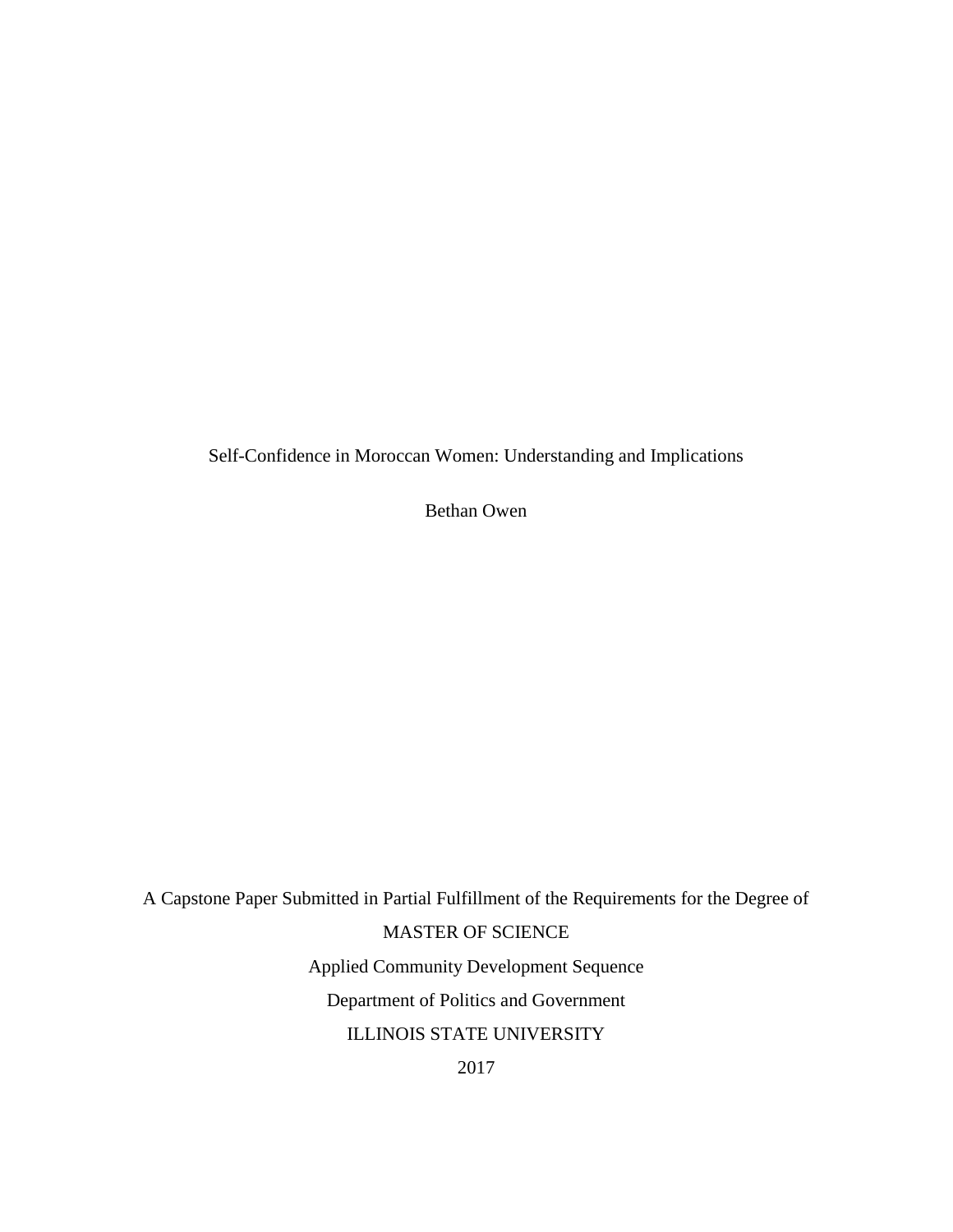# **Table of Contents**

| $\mathbf{I}$ . |  |
|----------------|--|
| $\Pi$ .        |  |
| III.           |  |
| IV.            |  |
| $V_{\cdot}$    |  |
| VI.            |  |
| VII.           |  |
| VIII.          |  |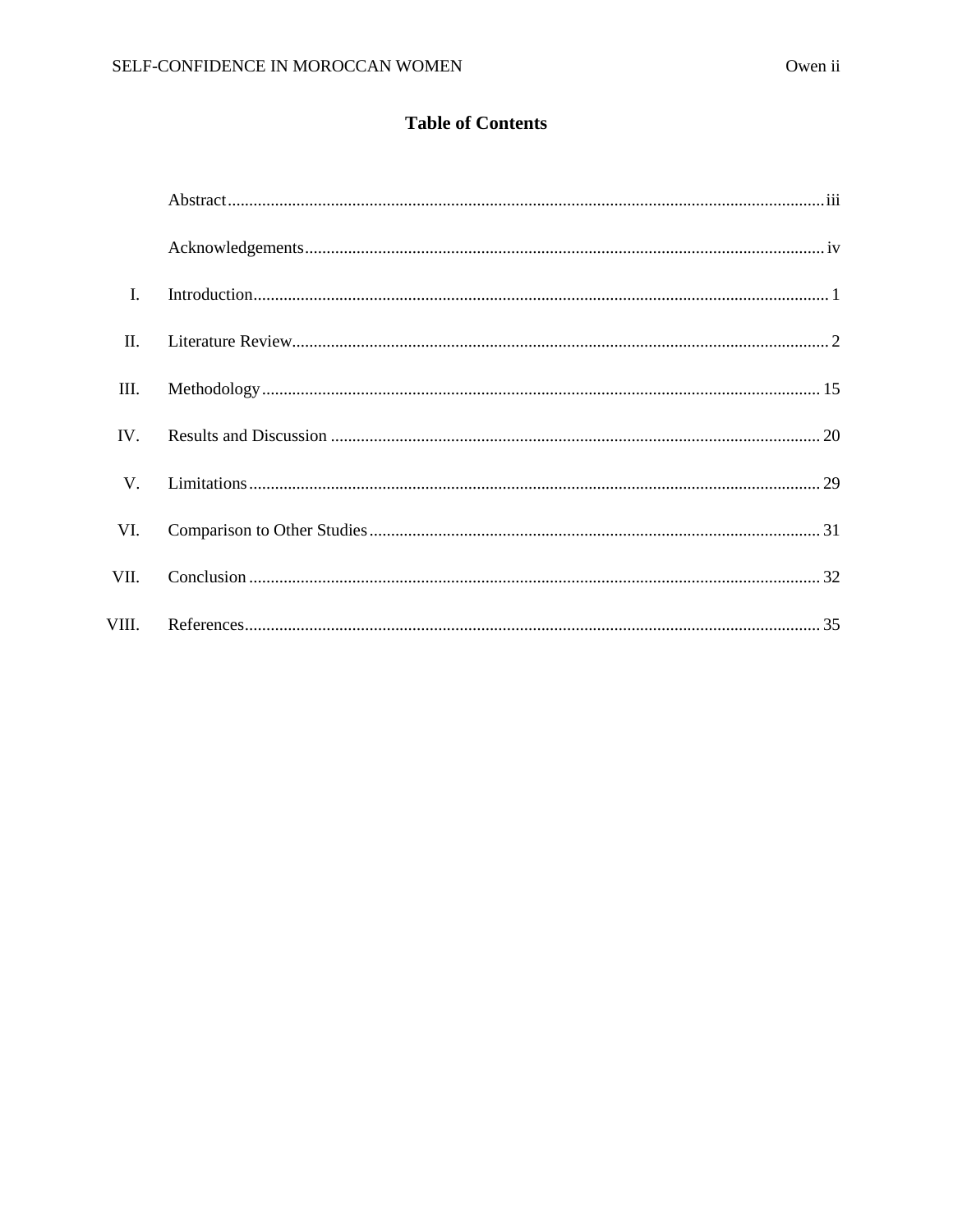#### **Abstract**

This research seeks to explore the theory outlined in the article "Supplemental material for age and gender differences in self-esteem—A cross-cultural window," which states that women in developing countries are more likely than women in developed countries to have high levels of self-confidence. An observational study was conducted by the author on 30 women in the town of Imouzzer Kandar, Morocco. Based on this very limited sample size, results suggest that these women do, generally, have high rates of self-confidence. Morocco-specific cultural influences are examined, as well as results found in other studies and the author's personal experiences in the Moroccan community.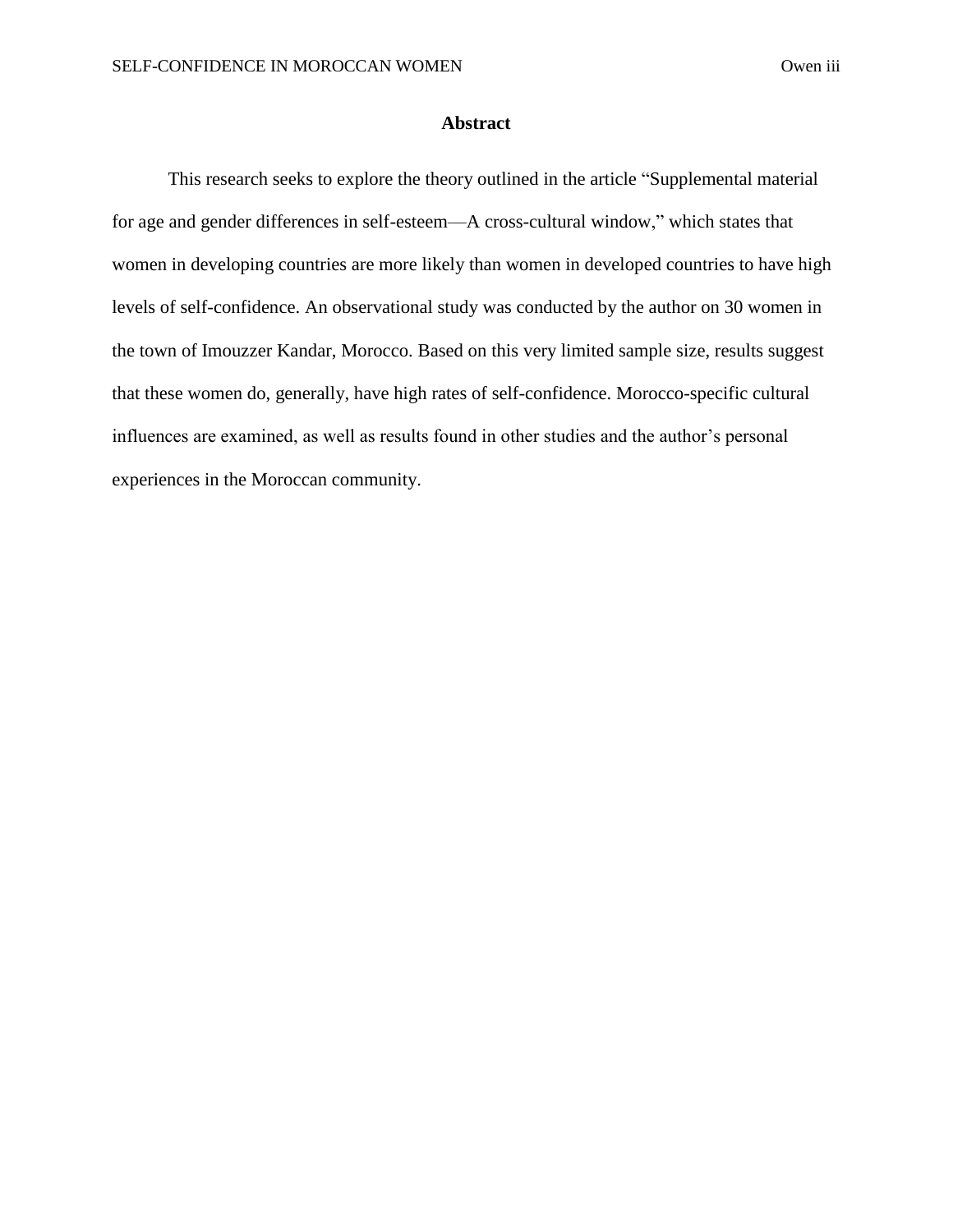#### **Acknowledgements**

First, I would like to thank my capstone advisor Dr. Michaelene Cox, who was a crucial help to me as I wrote this paper. Dr. Cox always gave me prompt, insightful feedback on my thoughts and drafts, despite the continental divide between us. I'm very grateful for her assistance and the time she put into this project. I would also like to thank Illinois State's Stevenson Center for not only giving me the opportunity to pursue a Masters, but helping me go all the way to Morocco to do so. I also owe a debt to the people I've met here in Imouzzer Kandar, Morocco, particularly the women I've worked with in the Women's Center. They've been nothing but accepting and kind to me, and they made this research possible. My husband Caleb Griffin has also played an important role in keeping me motivated and letting me bounce ideas off him. Lastly, I would like to thank the two Moroccan street cats we've adopted, Zbib and Hlib, for their role in sitting on my lap while I was working, thereby inspiring me not to get up but to keep on writing.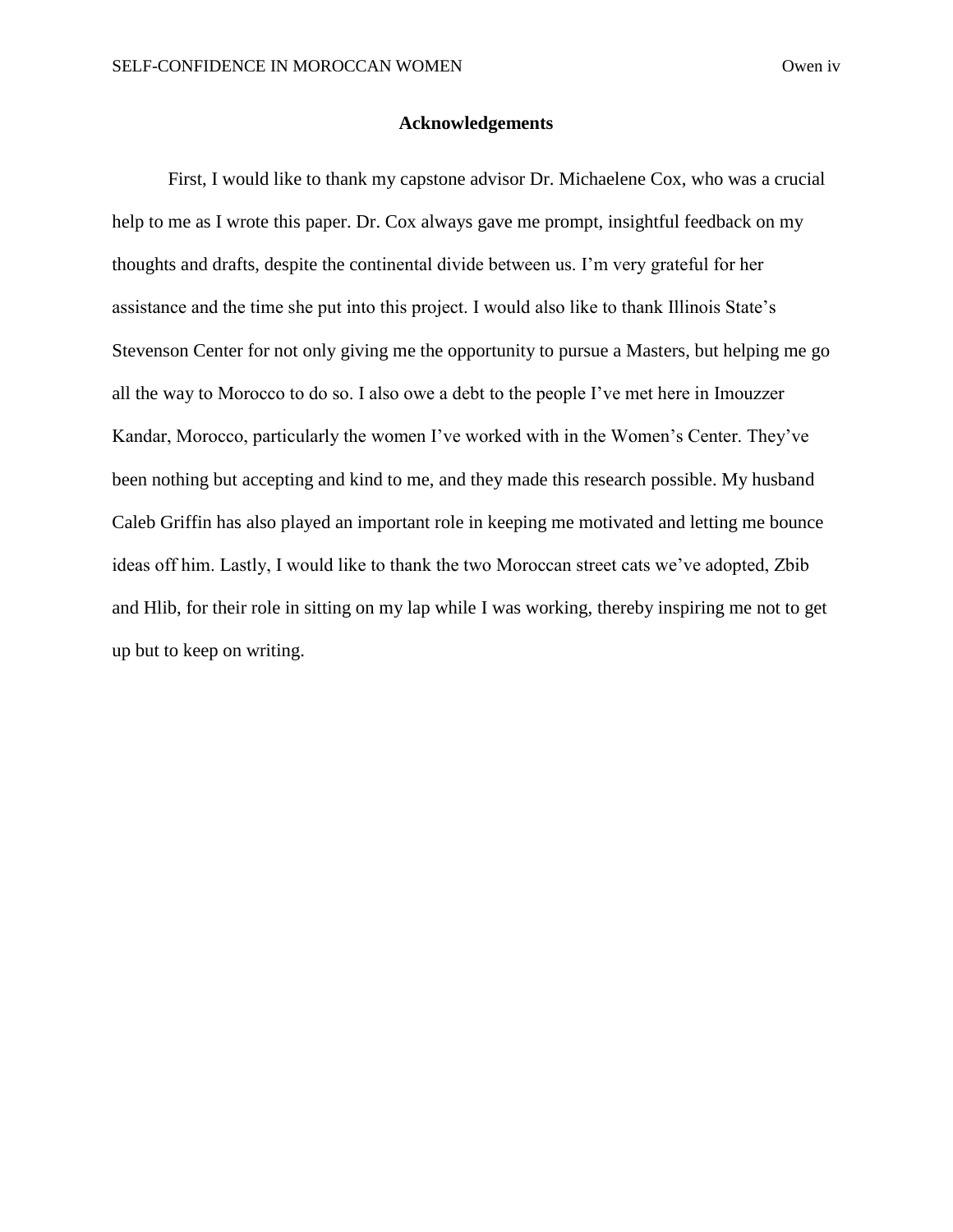#### **INTRODUCTION**

High self-esteem is a trait that can have a lasting effect on an individual's life. It can mean doing well in an interview, or impressing the person you'll spend your life with. More than that, high self-esteem is correlated with happiness. It could be argued, then, that self-esteem is directly correlated with a person's life satisfaction and general well-being. Despite all these benefits and the significance of self-esteem, however, there is still much that isn't fully understood about this trait. Researchers have found that it is a complicated subject with a vast number of influencing factors. One factor which is nearly universally agreed upon, however, is that gender is a determinate of self-esteem levels.

It has widely been considered that women, on the whole, have a lower sense of selfesteem than men. However, recent research has shown that while this is generally true, the gap between male and female self-esteem is widest in developed, wealthy nations—the nations where the bulk of academic research is conducted. In developing nations, women tend to have higher confidence levels in relation to men (Bleidorn, Arslan, Denissen, Rentfrow, Gebauer & Potter 2015). This study has shown that there is a weakness in our understanding of self-esteem. It seems that there is more to learn about self-esteem, especially in the countries where research is less frequently conducted.

There is also some debate as to the effect that age has on self-esteem. Much of the literature suggests that age is strongly correlated with self-esteem, particularly adolescence. Again, however, the vast bulk of studies on the subject have been conducted in the Western world, which means that the negative correlation adolescence has with self-esteem could be inherently due to adolescence as a period of development, as is generally assumed, or to the youth culture in the West. Many of the academic assumptions that have been made might not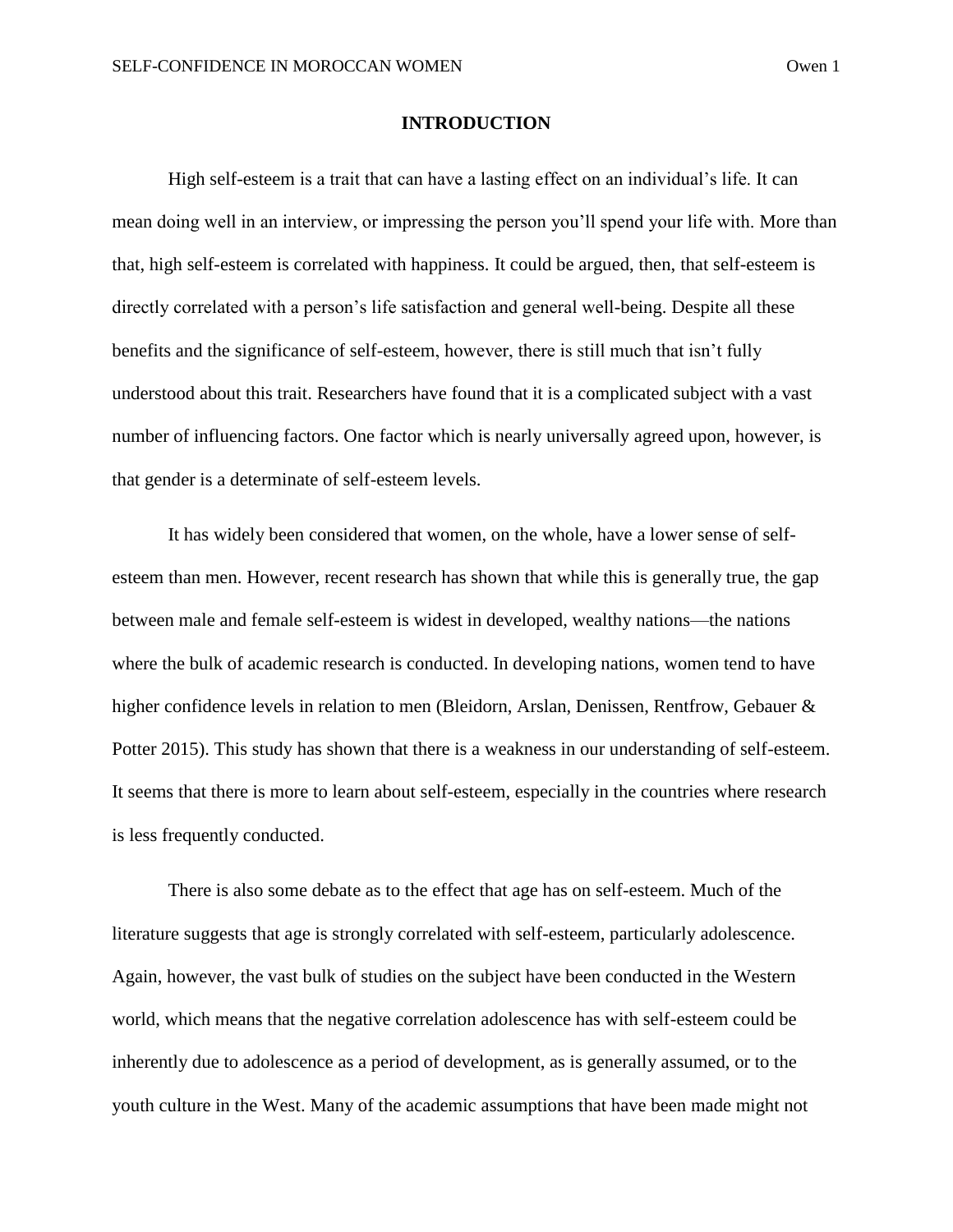necessarily extend to the developing world, where much less research has been conducted. This paper seeks to fill a part of this knowledge gap by answering the question as to whether or not women in Morocco fit the theory of self-confidence as outlined by Bleidorn et. al, as well as briefly examining the effect of age on self-esteem in a non-Western culture.

## L**ITERATURE REVIEW**

Bleidorn et. al's recent study on self-esteem has shown that women in developing countries generally have higher rates of self-esteem than women in developed countries. To understand why this might be, it is important to have a comprehensive grasp on the many facets of this complicated and much-studied human trait. The existing literature suggests that there are many factors to consider in cases of self-esteem, including the variety of different methods used by researchers to measure the trait, its importance and relevance to the individual and society, and the more external elements that effect self-esteem, particularly age, gender, and culture.

### **The Measurement of Self-Esteem and its Importance**

The concept of self-esteem is a difficult one to measure. It can encompass many different facets of life, and be interpreted many different ways. It has also been one of the most popularly studied topics in the social sciences (Bleidorn, et. al 2015). How, then, is it measured? In the majority of cases, it is self-reported by study participants through a series of questions (Lundeberg, Fox & Punccohar 1994; Ross, Scott & Bruce 2012). While these self-analyses often suit studies on an individual basis, they also leave much open to the interpretation of said participants. For example, participants might be reluctant to honestly assess such direct statements as "I feel good about myself," or "I feel confident that I understand things," as asked by Heatherton and Polivy, if they are under the impression that a healthy, well-adjusted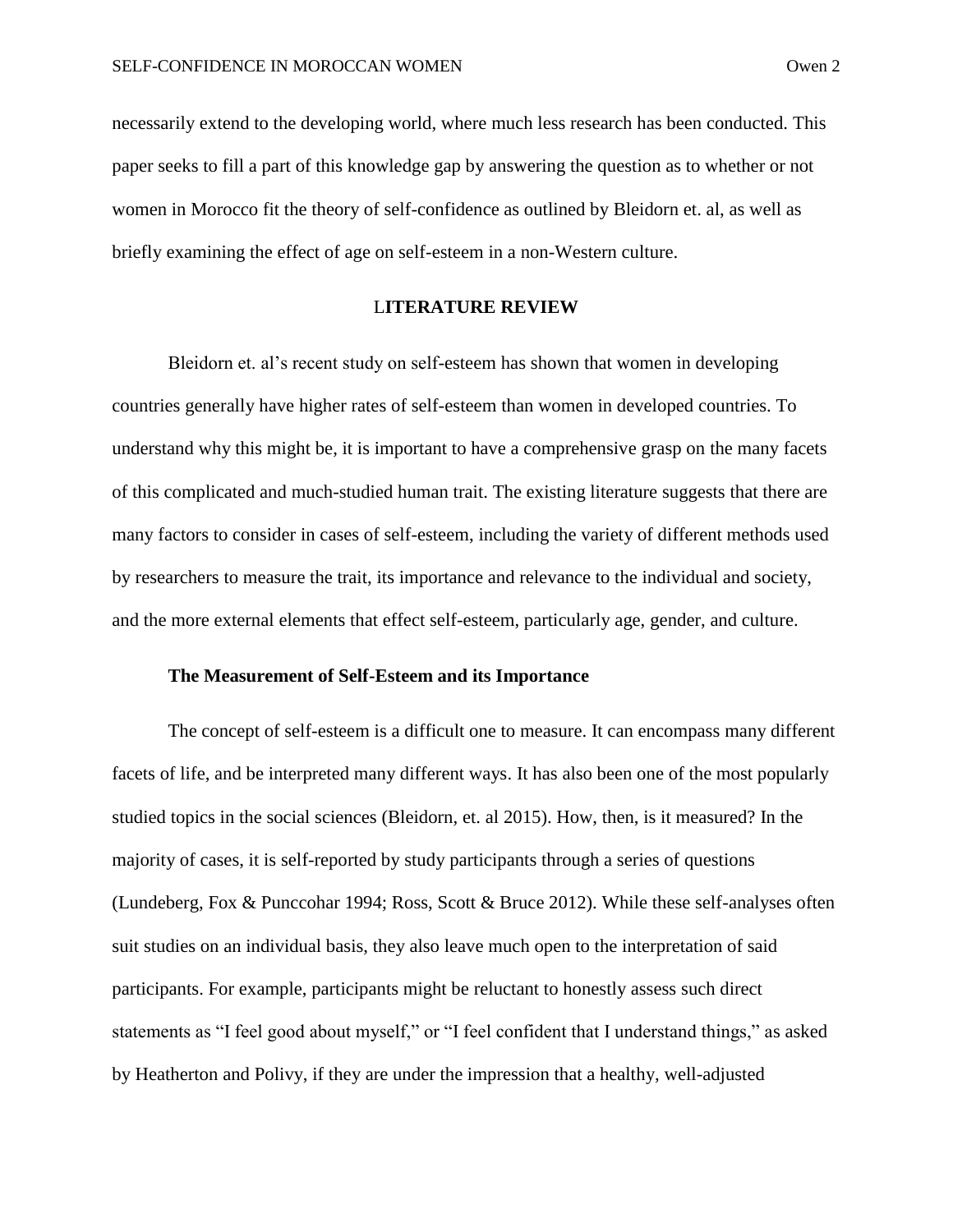individual does feel good about themselves and does understand things. It might be difficult to admit to themselves in such blunt terms if they do not feel that they measure up to these standards.

With this weakness in mind, other studies observe participants and note behaviors that might indicate self-esteem or a lack thereof (Demo 1985). Others use a combination of both direct observation and self-assessment methods (Coopersmith 1959), and still others use implicit tests, meant to gauge how subjects subconsciously feel about themselves. There is debate as to how successful these methods are, and it has been claimed that implicit and explicit tests contradict each other in some cases (Bosson, Swann & Pennebaker 2000). There is also a type of self-assessment measurement method which is designed to analyze self-confidence that varies over a short period of time, although it is not generally widely used (Heatherton & Polivy 1991).

It has also been noted that in some cases, while trying to measure self-esteem, it might be mistaken for other traits (Scheier, Carver & Bridges 1994). Symptoms of high self-esteem which are often measured in studies, such as positive self-image and the ability to lead a group, may instead only be narcissism or extroversion at play (Baumeister, Campbell, Kreuger & Vohs 2003). Therefore, in some cases these studies might not be studying self-esteem at all, but something else altogether. Even when correctly identified, the literature argues that self-esteem is difficult to accurately study because of its complexity. Self-esteem can fluctuate dramatically on a short timeline, potentially making some studies ungeneralizable, and this facet is generally not taken into account during studies (Baumeister et. al 2003). Its relationship with life events and personality traits will vary so widely person by person that it may never be understood fully (Owens 1994). The way that self-esteem is defined and measured can have a huge impact on the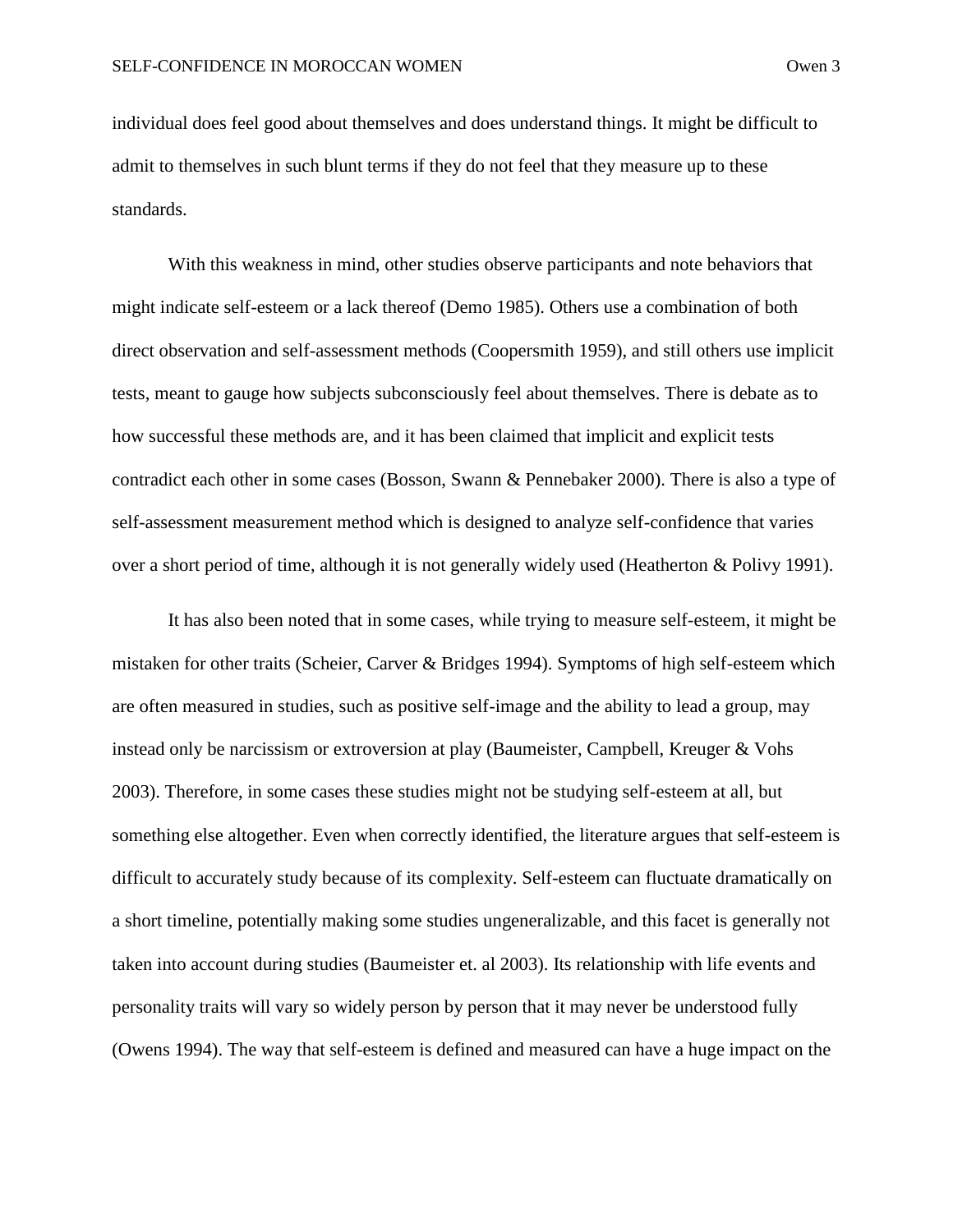results of a study, as results can differ so widely. It is important to know the potential problems with self-esteem studies in moving forward.

There is an ongoing academic discussion as to the origins of self-esteem. Some claim that a person's self-esteem is more or less innate and unchangeable, whether because of traits that people are born with (Jacoby 2017) or because of the socio-economic circumstances that they are raised in (Ryan & Grolnick 1986). Others believe that this is an oversimplification, and that selfesteem is more nuanced and less predictable than something that is simply inherent in a person; high or low self-esteem is not a guaranteed result of any given environment (Camp, Finlay & Lyons 2002).

Self-esteem in children has been studied thoroughly while searching for the beginnings of self-esteem, and results have shown that whatever its origin, self-esteem in children can be indicative of several traits that will influence their future. Low self-esteem in children can be a potential predictor of depression (Robins, Donnellan, Widaman & Conger 2010), and the unhealthy internalization of problems (Leeuwis, Koot, Creemers & Lier 2015). Low self-esteem has been found to be more detrimental to children's development than attachment issues and substance usage (Greger, Myhre, Klockner & Jozefiak 2017).

Regardless of measurement method or origin, many studies have found that self-esteem is an important trait in a variety of different realms of life, not only childhood. Even those studies that have been critical of exaggerating the effects of self-esteem and its methods of study have found that there are areas where self-esteem is undeniably beneficial, such as promoting personal happiness (Baumeister et. al 2003).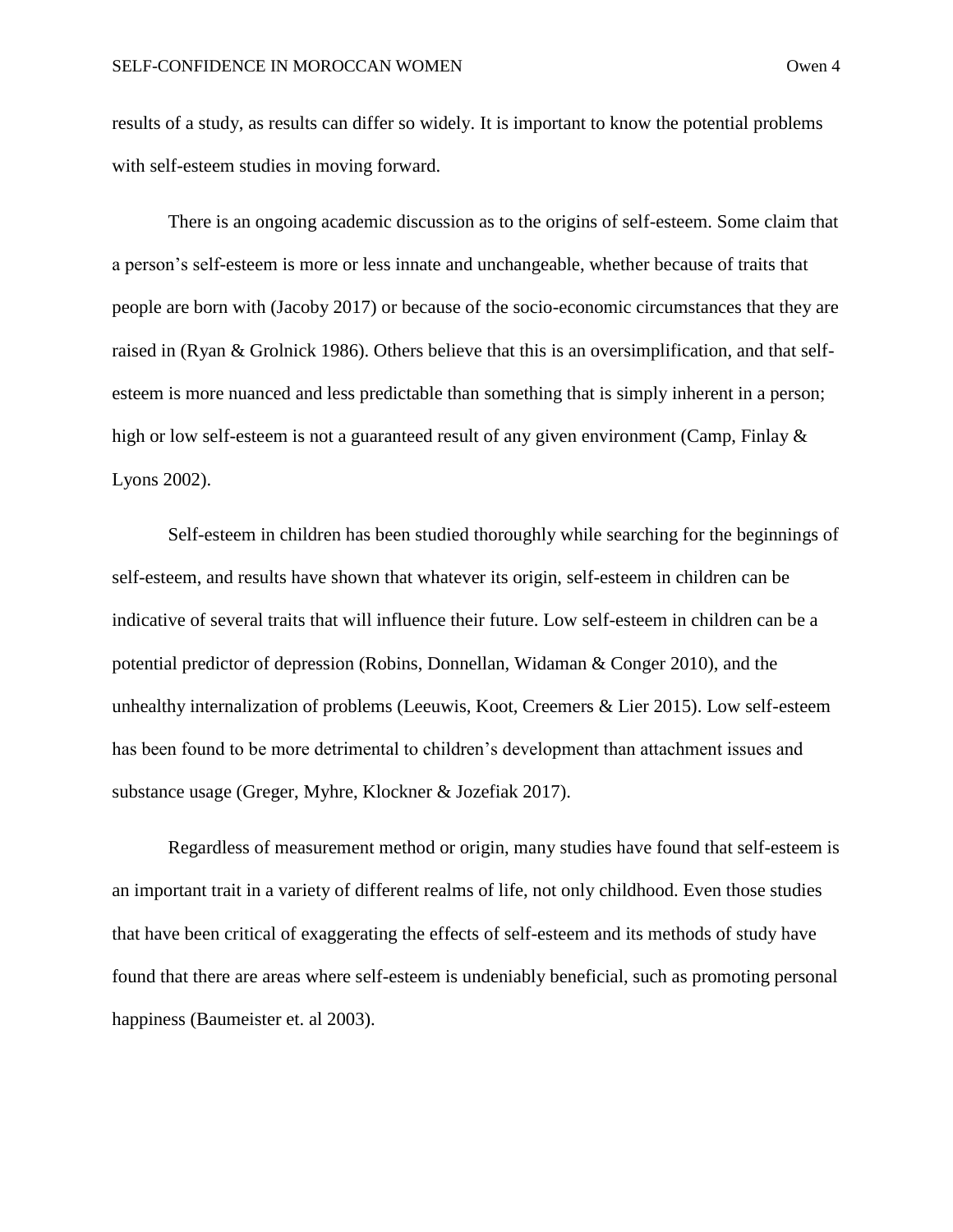A majority of studies have found more definitively promising results in regards to selfesteem. Individuals with high levels of self-esteem tend to be more motivated in life (Benabou & Tirole 2005), for example, and have greater success in school (Ferkany 2008). Encouraging students by lifting their self-esteem has been proven to be a more effective tactic in raising student grades than other forms of encouragement (Yeager, Walton & Cohen 2013), and individuals with high self-esteem tend to perform better in positions of leadership and management (Ireland & Hitt 1992). Students who are entering the workforce out of school are also more likely to find a job if they have confidence in their own job-finding abilities (Rothwell 2009).

 Self-confidence has also proven to be an important factor in finding romance (Roberts, Little, Lyndon, Havlicek, Roberts & Wright 2009). Additionally, individuals with high selfesteem have been found to have healthier coping mechanisms after relationships end, and are able to move on to new relationships more successfully (Girodo, Dotzenroth, Stein 1981). In short, high levels of self-esteem are beneficial in many different walks of life.

Given the variety of perks that come with high self-esteem, it should come as no surprise that there is also a body of research on how to change self-esteem. In the short-term, self-esteem can be increased by many different methods, including specific types of physical exercise (Yigiter & Hardee 2017), music, and other creative outlets (Culp 2016). There is also research which indicates that activities such as these can improve self-esteem not only in the short term, but long term as well, if they are conducted correctly (Elavsky, McAuley, Motl, Konopack, Marquez, Hu, Jerome & Diener 2005).

There are also, of course, potential downsides to having high levels of self-esteem. People with high self-esteem are less likely to be persuaded by others into changing their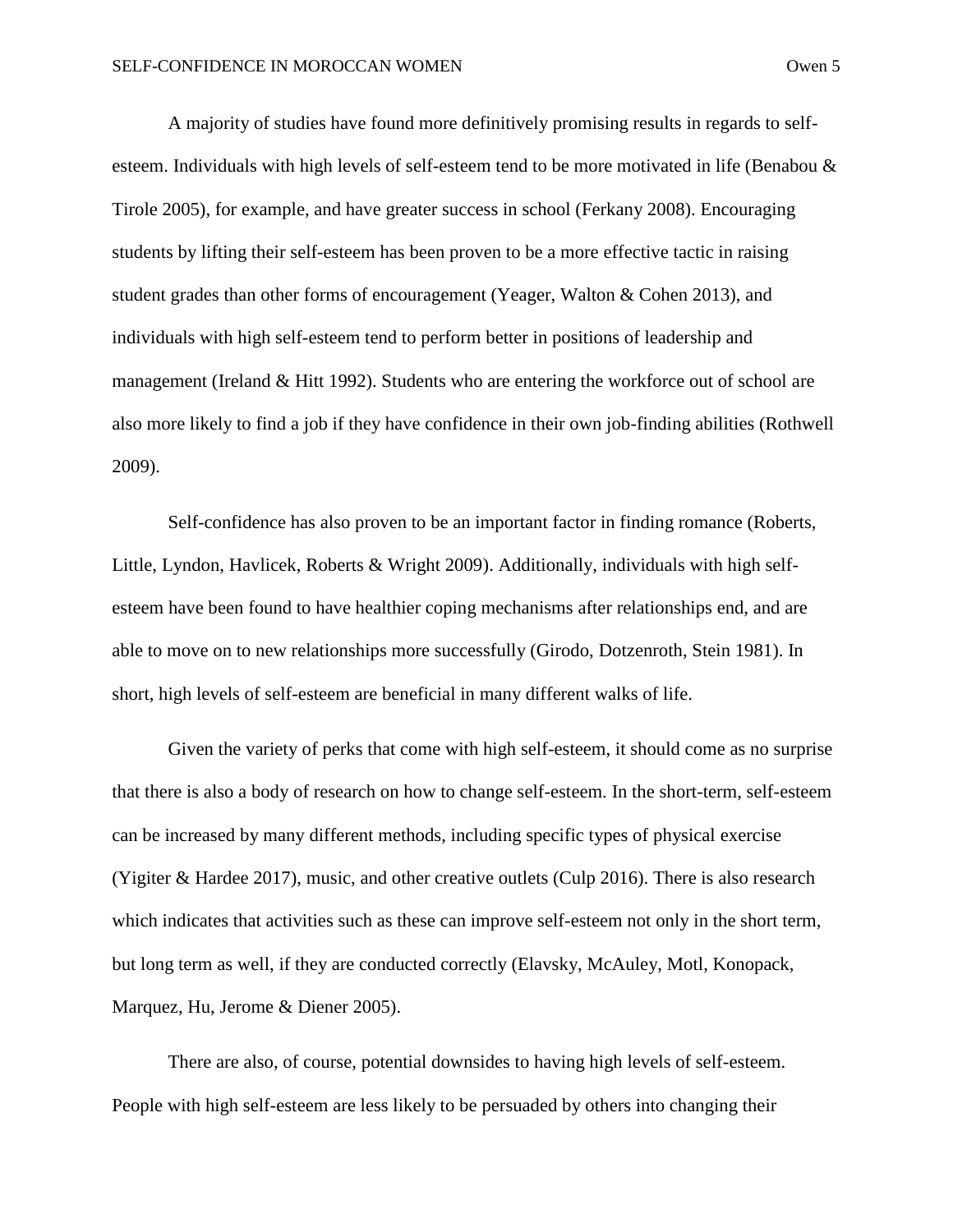thoughts or behavior, for better or worse (Cox & Bauer 1964). Individual attempts to improve self-esteem can also undermine one's own mental and physical health in the long term (Park & Crocker 2004). Furthermore, some common assumptions about the benefits of high self-esteem have not held up under study. It has commonly been thought that people with low self-esteem are more likely to be violent, for example, but research has not found a correlation between the two (Bushman, Baumeister 1998).

People are also more likely to take risks when they are self-confident (Chuang, Cheng, Chang & Chieng 2013). People with high levels of self-esteem have been found to engage in risky sexual behavior, for example (Elliott, Easterling & Knox 2016). However, a willingness to take risks, while inherently linked to potential danger and loss, is also a trait of entrepreneurs and highly successful people (Sullivan 2009) including, in one study, the most successful business executives (MacCrimmon & Wehrung 1990). Therefore, while there are possible pitfalls in store for people who are willing to take risks, there are also potential high benefits that people who are not risk-takers will miss out on.

It must also be noted that some studies have found that self-esteem is not an important variable at all, particularly in the field of academic achievement (Jenaabadi 2014). Making concentrated efforts to improve self-esteem may even be harmful if people focus on it too singularly or at the cost of other things in their lives (Crocker & Park 2004; Purkey 1970). Low self-esteem is also often correlated with depression, and in some cases trying to correct low selfesteem might mean ignoring the overarching problem of depression—or making it worse (Kiwoong & Tse-Chuan 2017).

Despite these potential drawbacks, the vast bulk of the existing literature on self-esteem indicates that self-esteem is important, and that high self-esteem generally improves the quality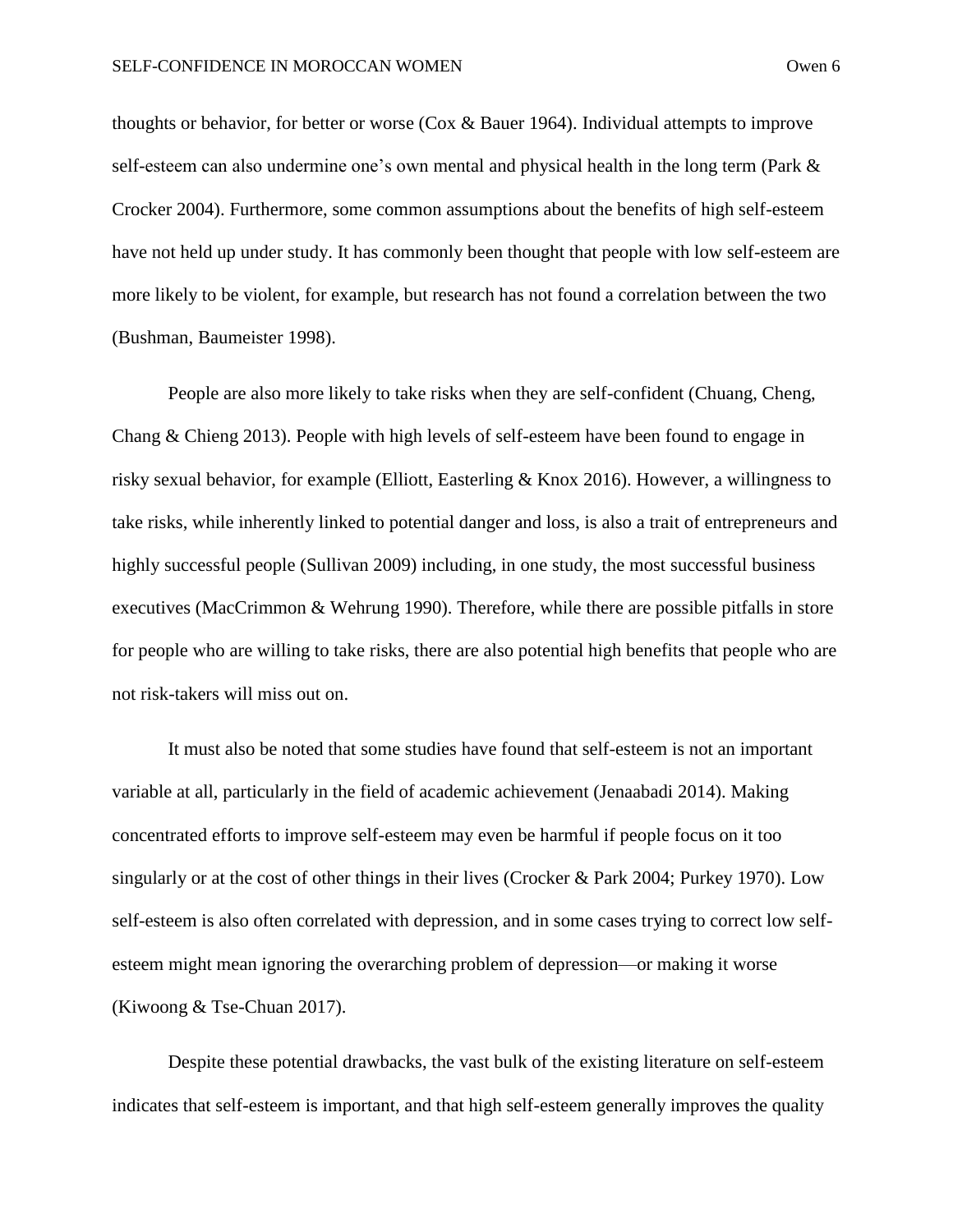of a person's life. This paper will then argue that overall the benefits of high self-esteem outweigh the drawbacks, making it a desirable trait on the whole.

#### **External Factors and their Effect on Self-Esteem in a Western Context**

**Age.** Age is a primary, predictable factor in a person's self-esteem. Overall, self-esteem gradually rises throughout a person's life, with drop-offs during adolescence and old age (Orth, Trzesniewski & Robins 2010). Perhaps the most important aspect of age in regards to this study is how steeply rates of self-esteem drop as children enter adolescence (Huang 2010). Adolescence is a time of growth and decision-making, and marks a child's first few steps into adulthood and self-governance. As such, it follows that this will be when their self-esteem is first tested, and how they react to these tests may shape their futures (Urdan & Pajares 2006). Naturally there is a wide range of factors that can affect an adolescent's self-esteem, including the student's home life and parental behavior (Gecas 1972). These factors can have a significant impact, but with or without them, adolescence alone is an important time period for children's self-esteem.

It could also be assumed that some of this age difference comes from maturation and past accomplishments, or that what a person has accomplished in their life will impact their selfesteem. It seems that a person who has met all of their life goals ought to have higher levels of self-confidence than someone who has accomplished very little. While this may be true in some cases, it has been found that generally self-esteem "is best modeled as a cause rather than a consequence of life outcomes" (Orth, Robins and Widaman 2017). Life successes to date, then, might inspire people to further achievement but should not be considered a result of high selfesteem.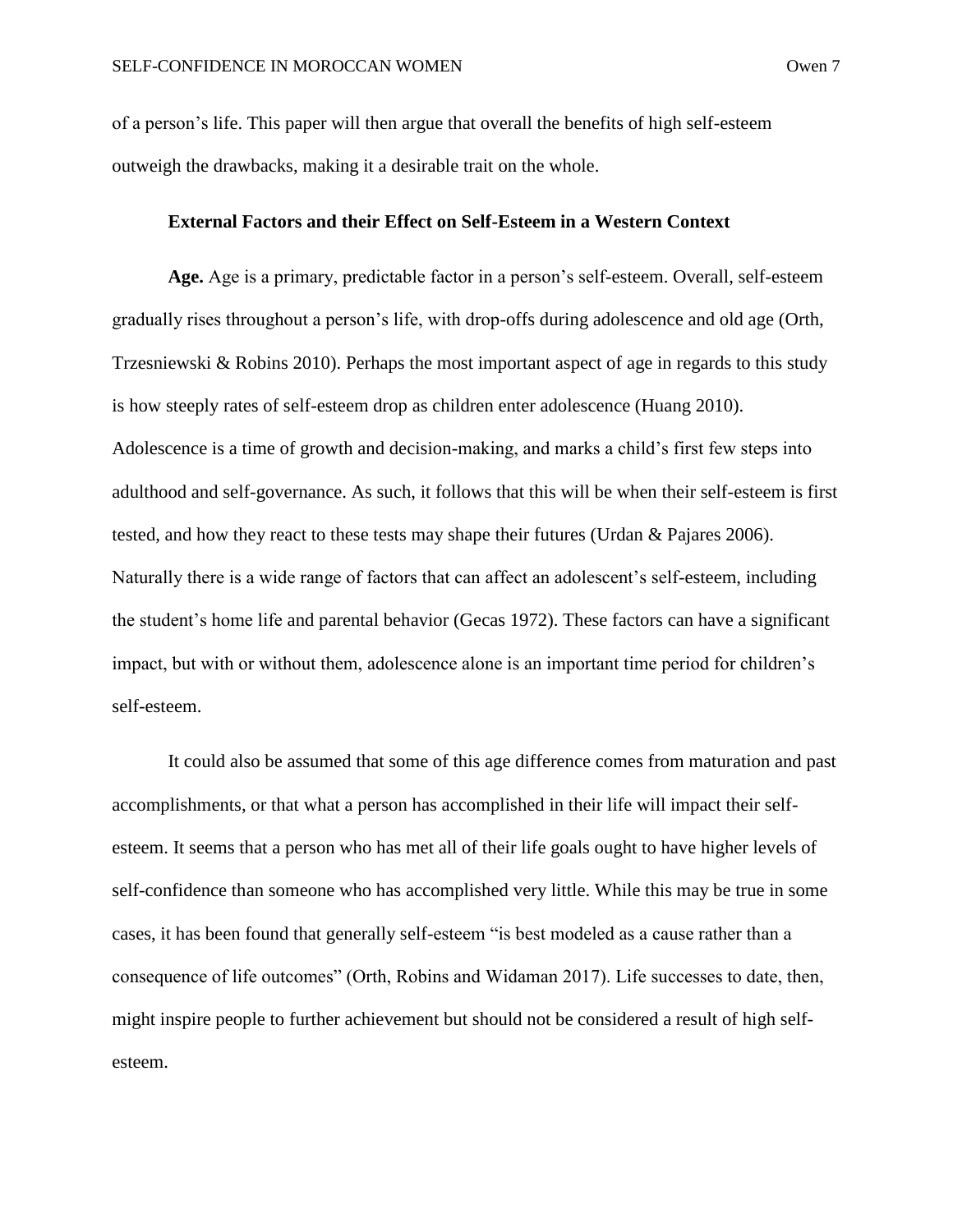**Gender.** Another very prominent factor in self-esteem is that it seems to affect genders differently. Males tends to be more confident in their knowledge and scholastic abilities than females, even when both groups have had equal amounts of education (Ross et. al 2012). Another study found that both men and women tended towards overconfidence, but men did so at a higher rate (Lundeberg et. al 1994). It's not only academia, however. At the same time, women tend to display lower levels of self-confidence across the board in all areas of achievement (Lenney 1977).

It is also important to note that the role of gender in an individual's self-esteem remains a complex issue. There are many variables that can contribute to the gender disparity, particularly the type of task that men and women and engaged in, their age, and so on (Lirgg 1991). One study, for example, found that if a woman anticipates being the "token" female—or the only female in a room full of males—she will be less confident and comfortable in the group, and will expect to be stereotyped. Token males do not experience this same dip in confidence (Cohen, Swim 1995).

The literature has different explanations for what causes this gendered difference in selfesteem and self-confidence. The discrepancy might be partially due to the fact that men and women rank their own self-efficacy differently; women are much more likely to view themselves as unqualified or unfit for a task than men are (Pajares 2002), a phenomena sometimes known as the "confidence gap." This necessarily ties into self-esteem, as individuals' self-perceived ability to achieve will alter how they feel about themselves. Some studies have also shown that women are simply less likely to enter fields or engage in activities that are perceived as being highly competitive, which could be due either to a lack of confidence or simply a dislike of competition (Colbeck, Cabrera & Terenzini 2001).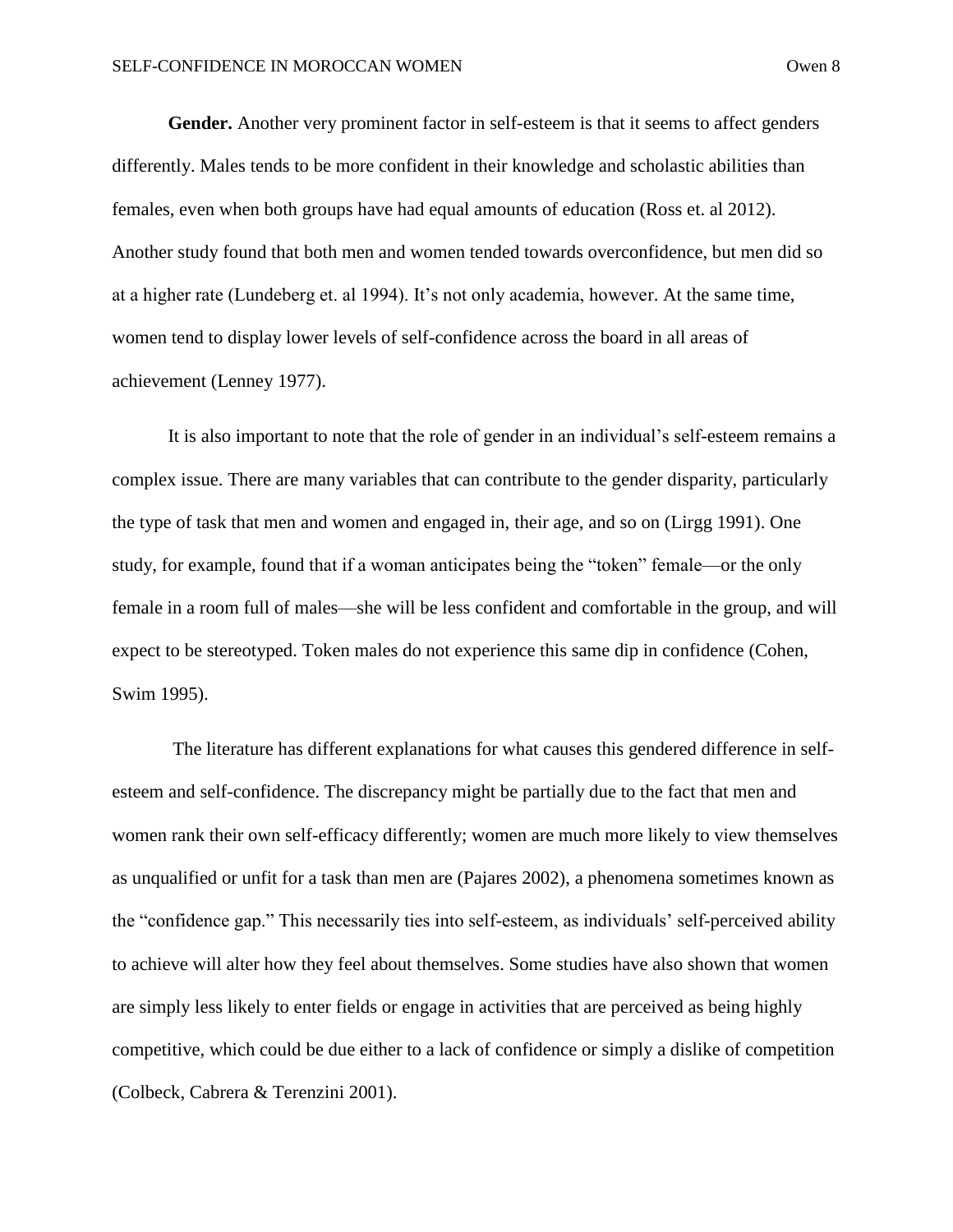Other studies have found that determinants of gendered self-esteem might be more deeply rooted in the subconscious. Students tended to perceive each other, and themselves, more favorably when they fit their assigned gender stereotypes (Spence, Helmreich, & Stapp 1975). Similarly, a slightly more recent study found that men and women draw their senses of selfworth from different places: independence and separation for males, and interdependence and cooperation for females. Both gender groups had some level of defensive reaction when they failed to perform well in tasks designed for their stereotypical gender (Josephs, Markus, Tafarodi 1992). While these studies' relevance and relatability may be changing with Americans' perception of gender, they underscore the fact that people's perceptions of gender can have a striking influence on self-esteem, and may be deeply ingrained.

**Culture.** The culture a person is raised in will have a significant impact on their values and understanding of the world, and so it follows that culture is another significant facet of selfesteem. There are clearly traits that effect self-esteem that inherently vary with culture (Diener & Diener 2009; Watkins & Gerong 1997). Individuals will not necessarily have higher or lower levels of self-esteem based on the culture they live in; rather, the values of a certain culture will dictate how certain traits influence individual's self-esteem. For example, one study has found that a participant's sense of individualism will have a drastically different effect on their selfesteem depending on whether or not they live in a country that highly values individualism (Markus & Kitayama 1991). Similarly, Diener & Diener found that being financially secure has a greater effect on individuals' self-confidence in low-income countries than in wealthy countries (2009).

**Developed and developing countries.** The vast majority of these studies on self-esteem have been conducted in wealthy, developed countries. The values and lifestyles in these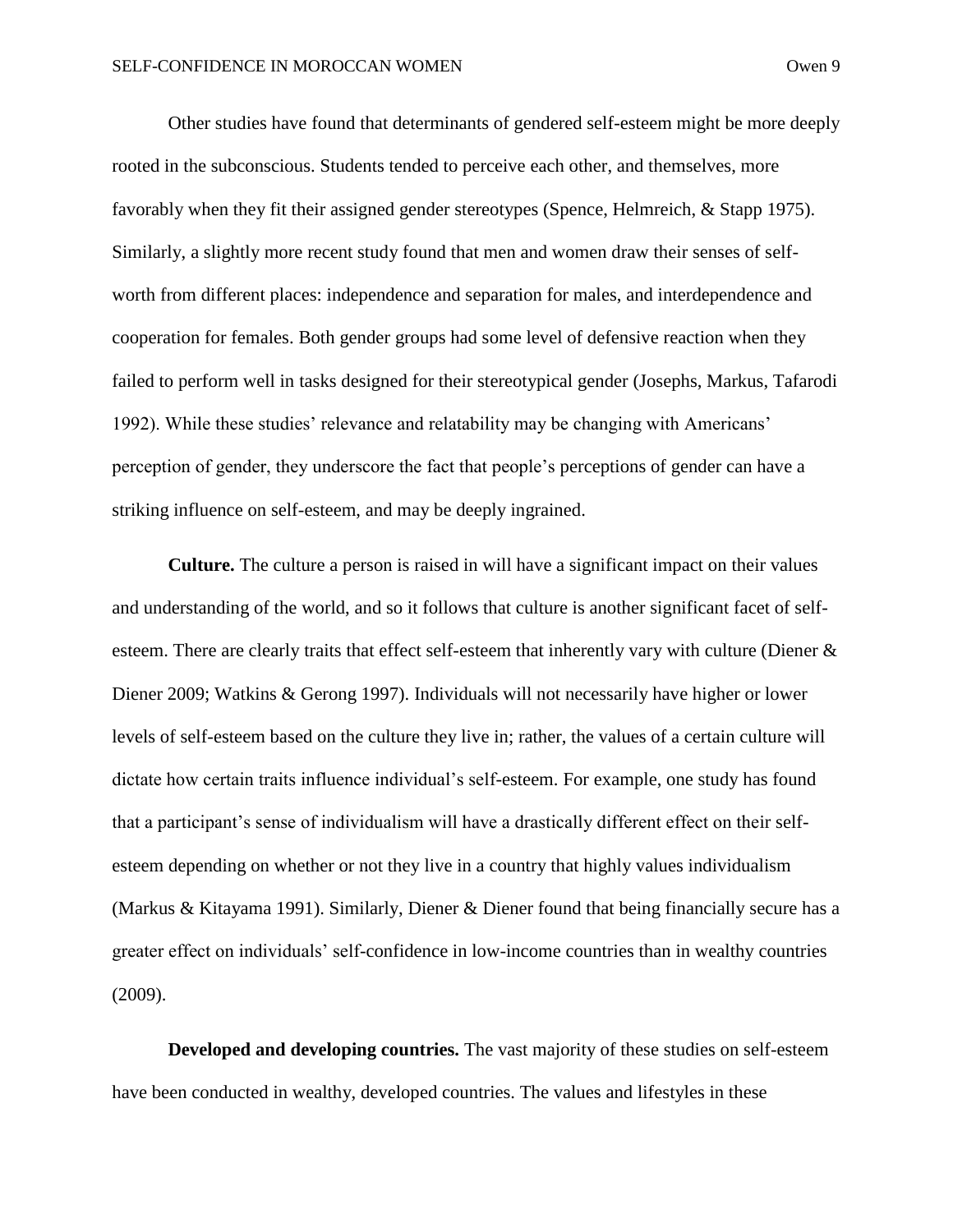countries could potentially have a very significant impact on results—concepts and experiences like adolescence are different in many non-developed or impoverished countries. Even the studies that have included multi-cultural angles have often merely compared a small sample of "others" to a much larger sample of participants from highly developed nations (Bleidorn et. al

2015).

Therefore, while there has been a significant amount of research conducted on selfesteem and the effects of gender, age, and even culture, this information might not pertain to a significant part of the world's population. This represents a significant knowledge gap when it comes to our understanding of self-esteem. Learning more about self-esteem in non-Western countries could contribute greatly to the existing knowledge on the subject. Most importantly, more information could reveal whether some traits such as gender and age are inherently connected to self-esteem, or whether these factors play a purely cultural role.

One of the few studies that has focused on developing and impoverished countries has shown that women in developing countries tend to report higher rates of self-confidence than their female counterparts in wealthy, developed nations (Bleidorn et. al 2015). This is an interesting find, as in many ways it goes against some of the prevailing theories in the field as to why women generally have lower self-confidence and self-esteem than men. If women are inherently more likely to view themselves as unqualified or unfit for a task, as Pajares has suggested, shouldn't women in developed countries, with their increased access to trainings and education and the internet, be more confident than those in countries where such knowledge is not as readily available? In regard to knowledge, many women in wealthy and developed countries have more technical qualifications than their peers in poor countries. So why are the confidence rates the way that they are?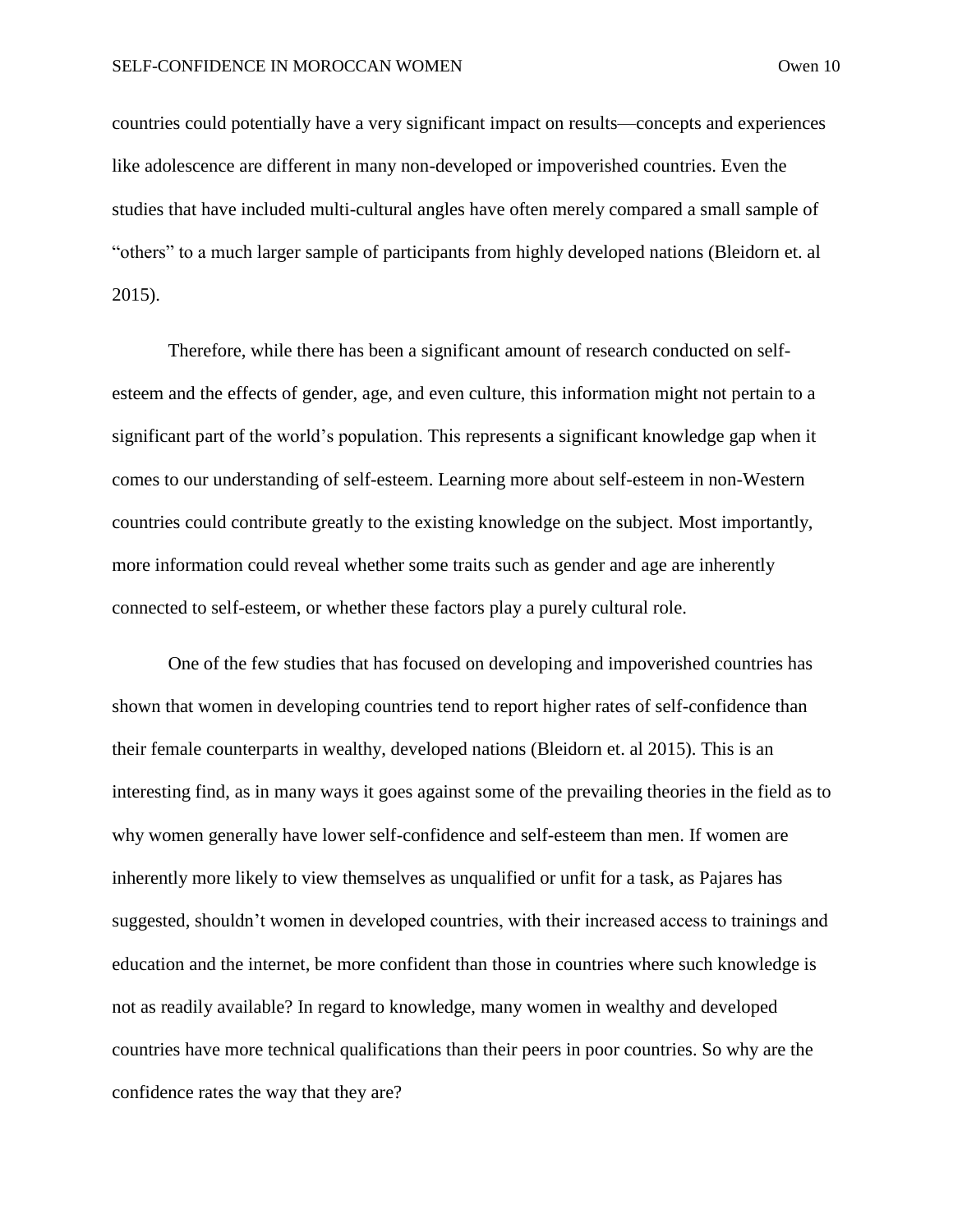The answer that Bleidorn et. al suggest fits more closely with Cohen and Swim's "token woman" theory. After an exhaustive study of just under one million participants, male and female, from all over the world, Bleidorn et. al theorize that the root of the problem is that women in wealthy, developed nations are constantly comparing themselves to men. Women in developing countries, where tasks and day to day situations are much more divided along lines of gender, however, do not. The theory, then, is that women in nations where they work alongside men will have lower self-esteem than women in countries who work only among other women.

Bleidorn et. al also suggest that beauty standards might play a role. Western women are generally held to more exacting beauty standards than women in the developing world, and this has been shown to reduce self-confidence and self-esteem. Other studies have agreed with these findings (Irving 1990). Weight gain, for example, is much more likely to decrease a woman's self-confidence in a country with Western ideals than in a country with different standards of beauty (Dijkstra, Barelds & Brummen-Girigori 2015).

These theories of confidence and self-esteem based on gender, age and culture deserve investigating. Globally, there is a wide range of developing to developed nations, as well as a variety of different types of gendered work, age and cultural expectations, and so on, on a country-by-country basis. Morocco is officially classified as a developing nation by the World Bank (ISI), and therefore should follow Bleidorn et. al's theory of having women with higher levels of confidence than Western women. However, no studies have yet been conducted on Morocco specifically.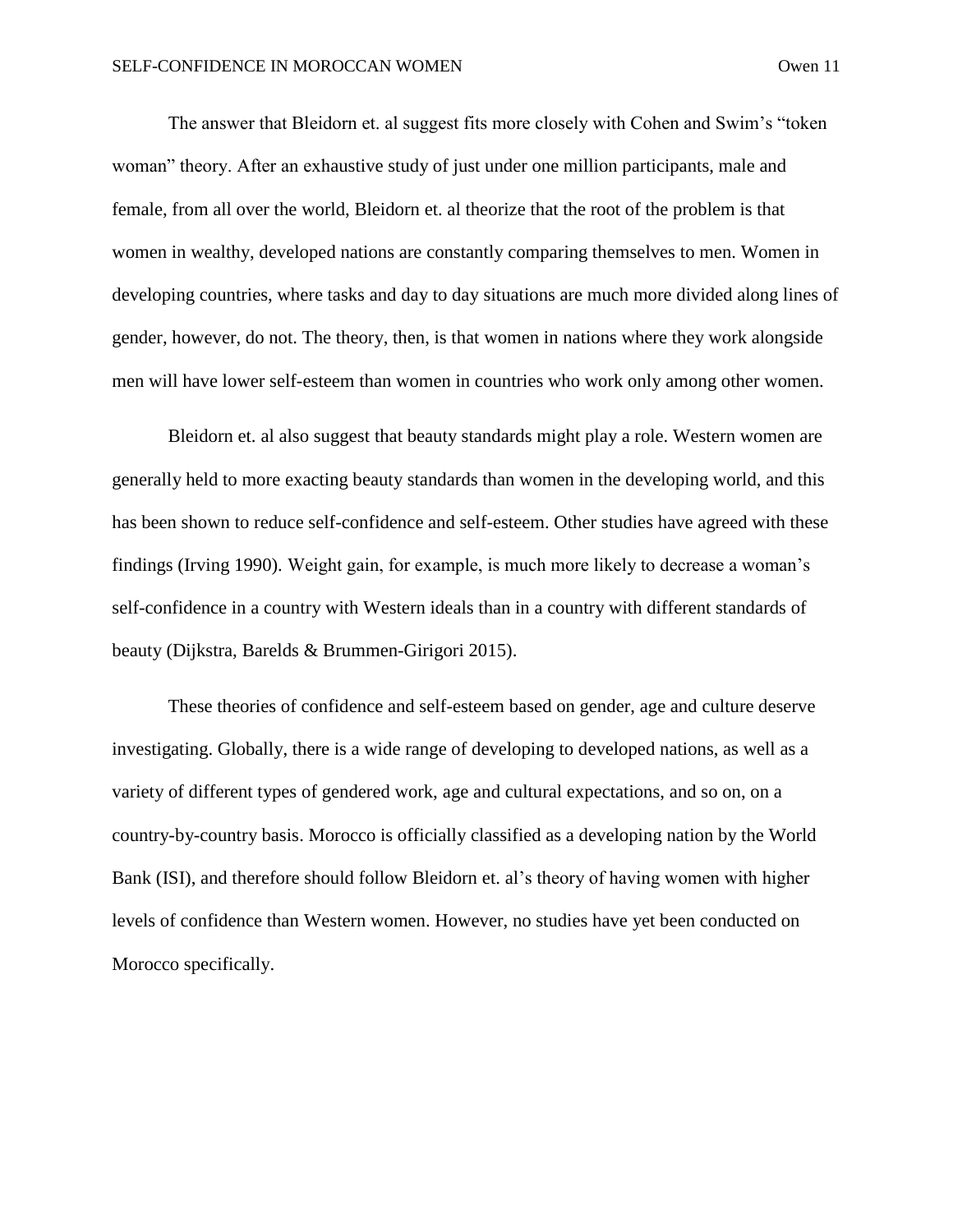#### **Self-Esteem in Morocco**

Studying Morocco has the potential to yield interesting results. Morocco is in a rare position; the country is extremely close to Europe, and has close ties with the developed countries there. Morocco is also heavily involved with the Middle East, as it shares a religion and many aspects of culture with that area. Finally, Morocco is also a member of the African Union, and is striving to form closer bonds with its sub-Saharan neighbors. Morocco is beset with a unique combination of social and economic influences, and it would be interesting to inspect the results those might have on Morocco's women. This paper seeks to fill this knowledge gap by examining levels of self-confidence in Moroccan women.

**Religion.** Other factors may also be at play in Morocco which must be taken into consideration, particularly the importance of religion in people's daily lives. The population is 99 percent Sunni Muslim (World Factbook 2017), and studies have shown that religion, too, can influence self-esteem. Overall, religiosity is positively correlated with self-esteem (Sherkat & Reed 1992), although there are complexities involved. A very religious person, for example, is more likely to have high self-esteem than a moderately religious person (Krause 1995). It can be difficult to gauge an individual person's level of religious intensity, although it can be assumed that a significant amount of people in this religious country are influenced to varying degrees by their religiosity. The literature has not made any distinctions in type of religion (Islam, Christianity, etc.), and speaks only to religiosity in general.

**Ethnicity.** There are also ethnic differences in Morocco to consider. The population of Morocco is mostly Arab-Tamazight, with three different primary Tamazight groups: Tashelheight, Tassusight, and Tarafight. Depending on the location in Morocco, either Tamazights or Arabs could be considered an ethnic and cultural minority. Being an ethnic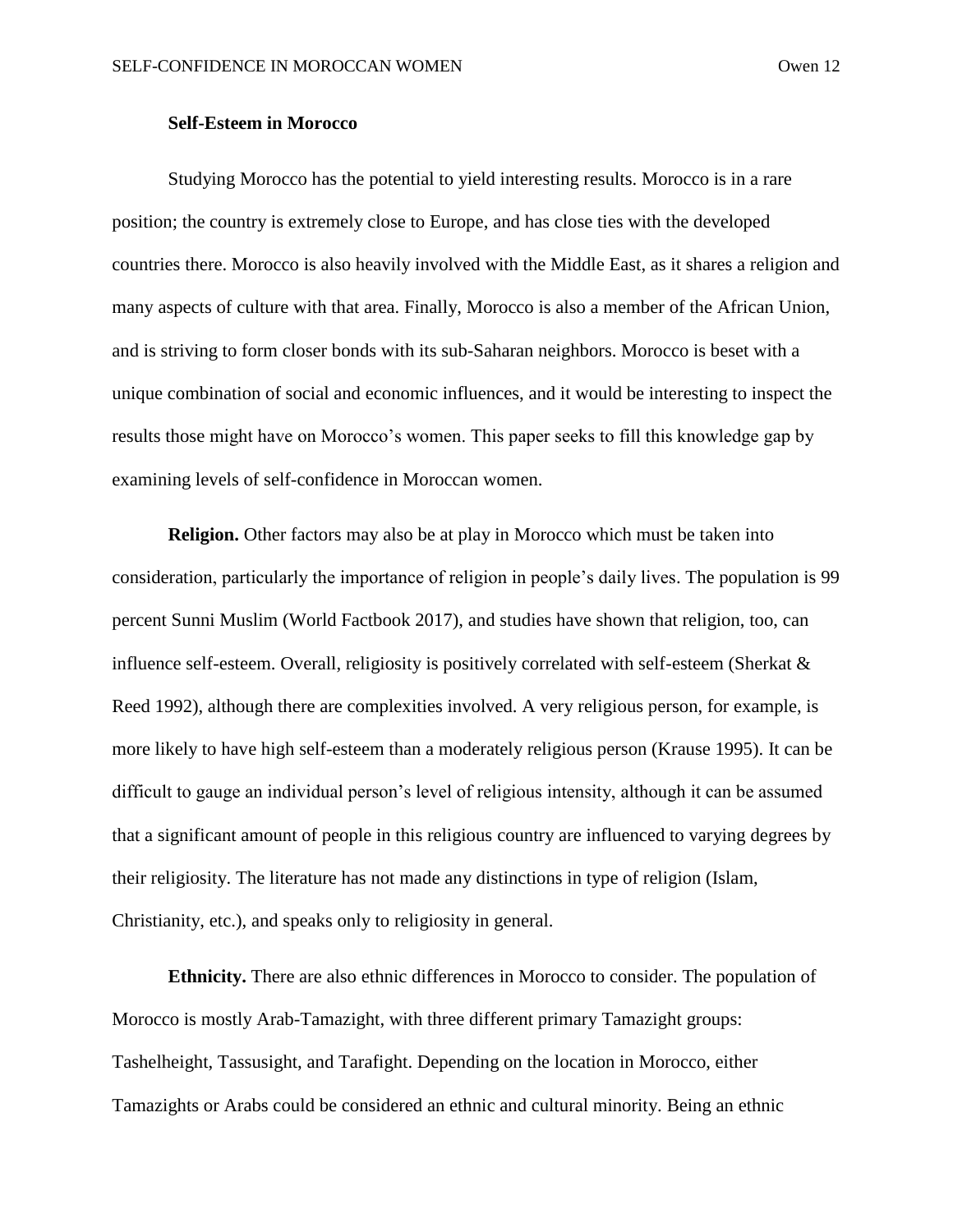minority can have an impact on self-esteem, for better or for worse. A person who is a member of an ethnic minority may experience lowered self-esteem if they are one of very few minorities within a majority population, but if this individual comes from an ethnic community with a strong sense of identity, or if the broader community is perceived as being multicultural and supportive, self-esteem is increased (Verkuten & Thus 2004). Additionally, ethnic minorities who have made a concentrated effort to fit in and understand the majority culture do not experience a decrease in self-esteem (Ferrari, Ranieri, Barni & Rosnati 2015). These studies have been conducted in America and abroad, suggesting that the results are applicable on a global level. There is a chance, then, that ethnic identification might play a role in levels of self-esteem in Morocco.

**Shame.** Another factor that may be more specifically assigned to Morocco is the Moroccan concept of shame verses guilt. Generally speaking, Morocco is a "shame" society as opposed to a "guilt" society, meaning that good behavior generally comes more from fear of outside reproach than in an effort to appease personal morals, according to *Morocco World News*  columnist Larbi Arbaoui. One study agrees that shame is highly prevalent in Morocco, but cautions that naturally guilt exists in the society as well and it is a mistake to oversimplify the idea of shame verses guilt (Hermans 1999). This study goes on to add that it is often the Western perception of Moroccan culture that perpetuates the idea that Moroccans feel only shame and not guilt.

Another author states that Morocco uses the concepts of shame and honor heavily in their society to regulate good and bad behavior and control the population (Crivello 2008). The author states that this cultural shame is most often used to regulate women and their behavior, often through the lens of religion. This thought is countered in another article which states that women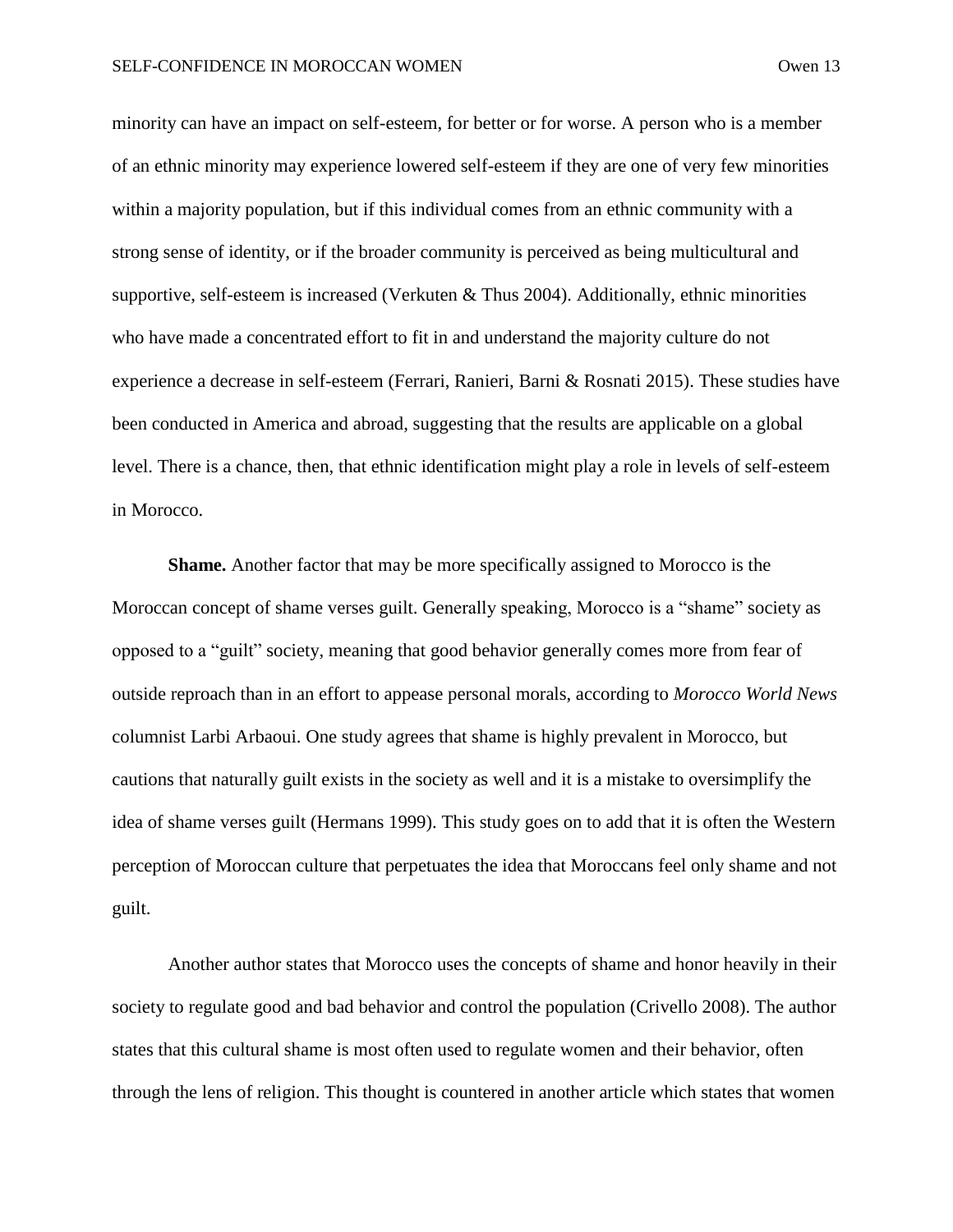adhering to Islamic religious standards are not inherently being controlled. Depending on the woman and her situation, it may even be the opposite. A woman may be asserting her space and her self-esteem through actions like wearing the hijab (Fayyaz & Kamal 2014).

Clearly, the concept of shame is complex in Morocco, but the literature indicates that it does play a role to some extent. The relationship between shame and self-esteem has also been researched extensively, and results suggest that the two are closely related. Shame has such a concrete effect on a person that it not only damages self-esteem and self-image, but causes a chemical change in the brain (Gruenewald, Kemeny, Aziz & Fahey 2004). Some people are born with a higher preposition to feel shame, but almost anyone can feel it, and it consistently has damaging effects on people's self-esteem (Gilbert & Procter 2006). While the degree of shame that is prevalent in Morocco is up for debate, it does exist, and is another relatively unique aspect of Moroccan culture that should be considered during research.

#### **Conclusion**

Overall, the significant amount of literature on the topic of self-esteem generally indicates that while it comes with its share of complexities, it can improve people's lives in a variety of ways, and is a desirable trait. Self-esteem varies with age, gender, and culture, although in many cases the available research has only been conducted on developed, wealthy nations and cannot truly be generalized globally. While this paper is too specific to truly fill the gap in the literature, it will ideally serve as a springboard to assist future research regarding the theory that women in developing countries have high rates of self-esteem. This paper will focus exclusively on Morocco, which, while a developing country that falls under Bleidorn et. al's criteria, cannot represent all developing countries. However, it may still provide valuable insights into self-confidence as it is affected by gender, culture, and age. Data suggests that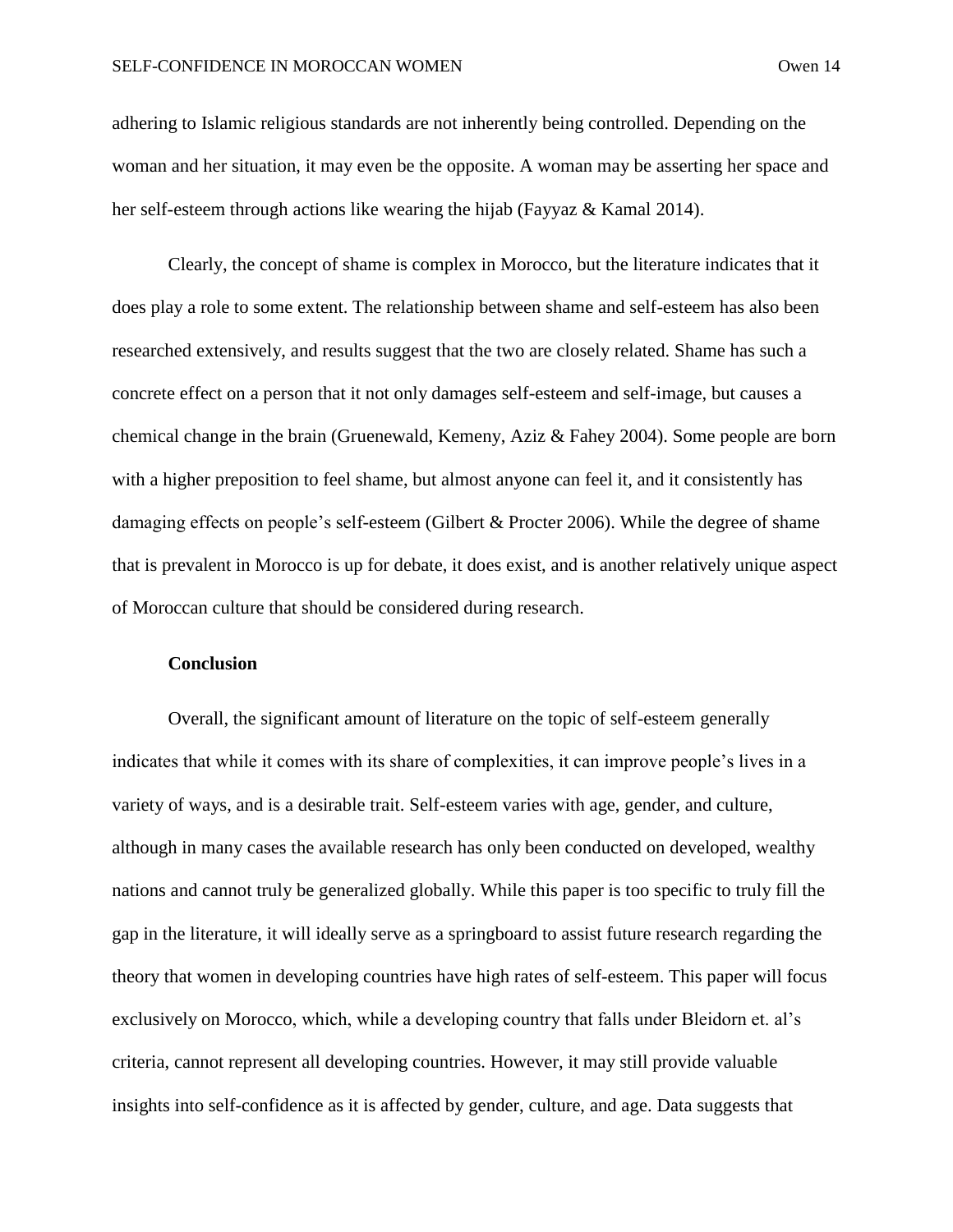factors such as religion, ethnic groups, and cultural shame must be taken into consideration while so doing.

#### **METHODOLOGY**

Data was gathered using a behavioral checklist, similar to the one utilized in David Demo's article "The Measurement of Self-Esteem: Refining our Methods." There are flaws with this method of data collection—it is entirely dependent on the observer, for example, including any potential biases the observer may have. There is also the risk that the chosen indicators will be insufficient or inaccurate, which could lead to incomplete or inaccurate results. However, in Demo's study, when this checklist was filled in by peers of the subjects, the author expressed that this method of testing indicates "impressive convergent validity." Additionally, this method does not share some of the weaknesses that others might; potentially inaccurate self-perceptions will not influence the data, for example.

As discussed in the literature review, there are many complications that come with attempting to measure self-esteem, and there are many schools of thought on how to best go about gathering this data. This paper is limited in its methods to some extent by the language barrier present in Morocco. This language barrier makes it difficult for the author to conduct interviews with accuracy. Similarly, implicit testing also relies heavily on language. External peer observation, then, should be the most accurate method of evaluation given the circumstances. While additional methods of data collection would increase the accuracy of the results, the potential for misunderstandings is high. Therefore, this paper will utilize only the one technique of data collection.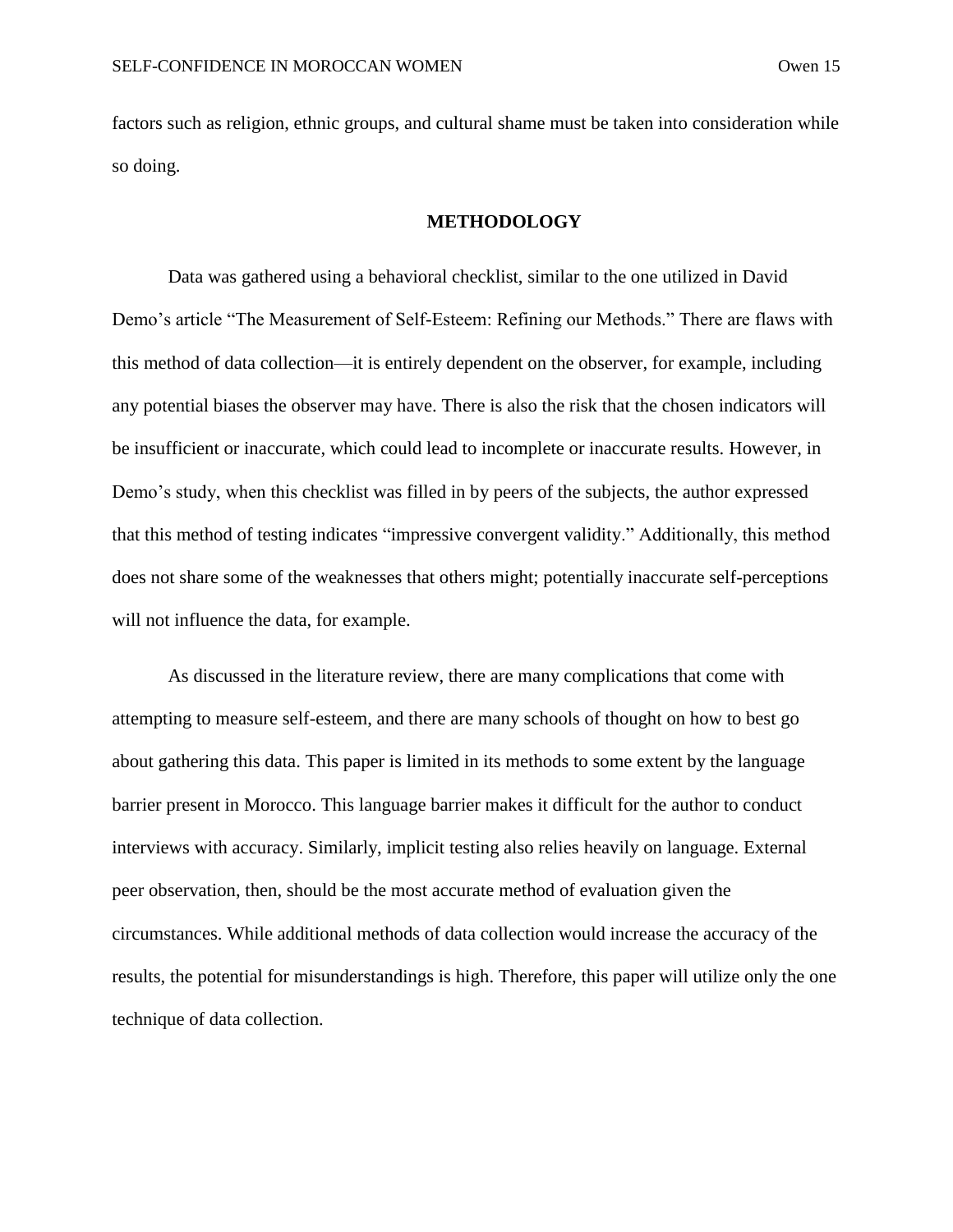The full list of self-esteem indicators is as follows:

#### **Positive Indicators**

| Maintains eye contact during conversations with peers                                                          |
|----------------------------------------------------------------------------------------------------------------|
| Initiates friendly contact with others                                                                         |
| Is comfortable interacting with a range of different people                                                    |
| Willingness to undertake new tasks                                                                             |
| Asks questions when things aren't understood                                                                   |
| Accepts corrections or contradictory opinions easily                                                           |
| Ability to make decisions and choices confidently for themselves                                               |
| Takes satisfaction in good work without deprecating or exaggerating the<br>accomplishment                      |
| At ease when addressing small groups                                                                           |
| <b>Negative Indicators</b><br>Is verbally self-deprecating                                                     |
|                                                                                                                |
| Appears uncomfortable addressing small groups                                                                  |
| Does not express views or opinions, especially when asked<br>Has difficulty maintaining eye contact with peers |
| Regularly looks to others for approval, especially in relatively small decisions or tasks                      |
| Speaks hesitantly (native tongue)                                                                              |
| Unwilling to take initiative or attempt new things                                                             |
| Gives excuses for failures or mistakes                                                                         |
| Automatically assumes a submissive stance (verbal, physical) when in a group                                   |
| Relies excessively on social cues from others regarding how to act among peers                                 |

After observations have been made, the number of observed negative traits will be subtracted from the positive traits, and the resulting number will be divided by ten. This will give each subject a score ranging from -5 to 5. A score of -5 would indicate that the subject met every requirement for low self-esteem and none of the requirements for high self-esteem, and the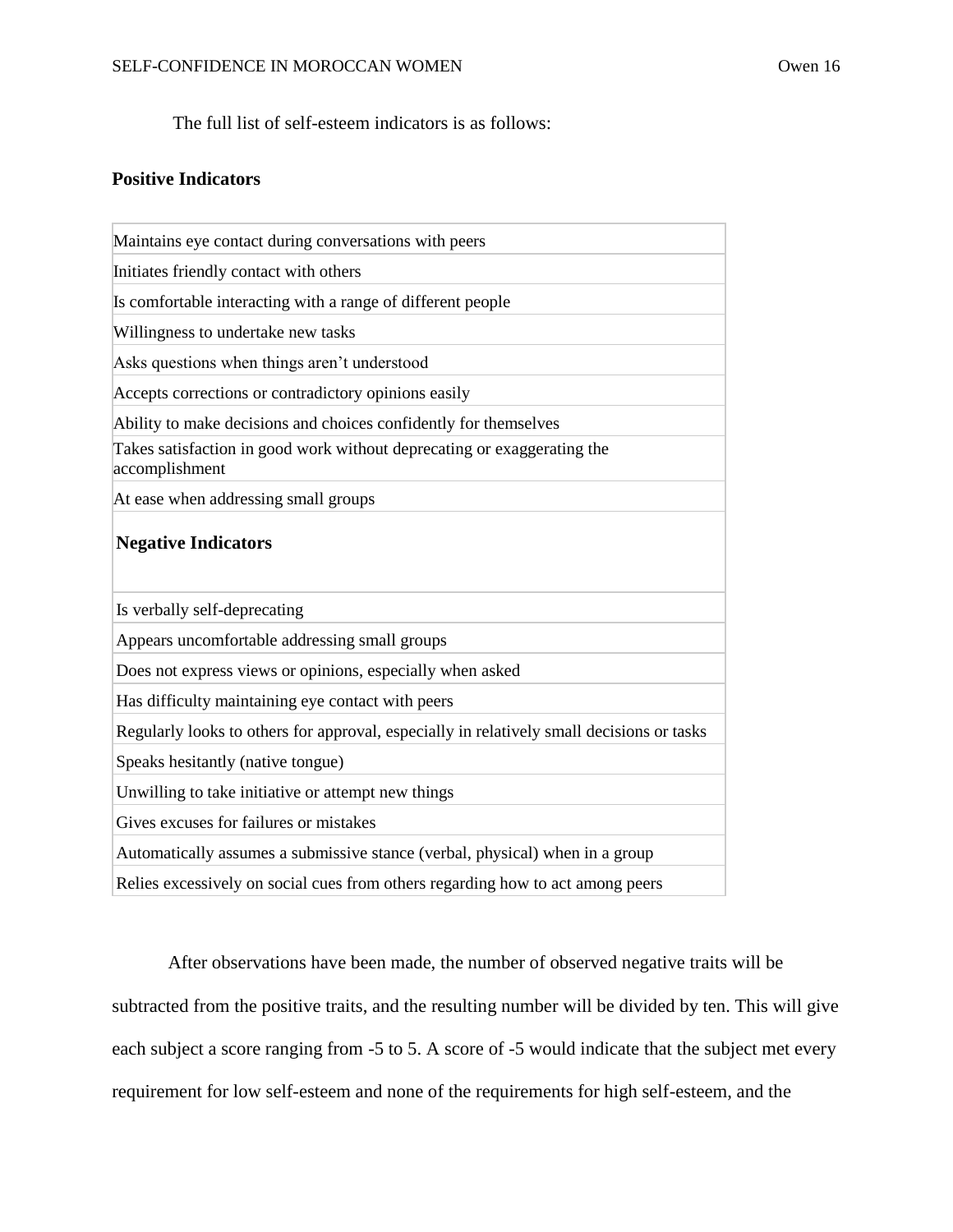reverse is true for a score of exactly 5. Observations began in April of 2017 and continued through September 2017.

Thirty female subjects were chosen from the town of Imouzzer Kandar, which is located in the Fes-Meknes region of the country. As all women are from the town or the area immediately surrounding it, they cannot accurately represent all Moroccan women. Imouzzer Kandar is approximately in the middle of the wealth spectrum in Morocco; its wealth is not on par with major cities in Morocco, but it is also much wealthier than many small villages in the country. The town is also split nearly equally between Tamazights and Arabs, which is not representative of everywhere in the country. Additionally, in many cases the women observed were those who are more willing to take risks and become involved in the community than many women might be, as in many cases they made the active choice to attend classes or spend time with foreigners. Therefore, while this sample size might be indicative of wider trends in Morocco, it cannot be considered an accurate representation at face value.

These 30 women were selected based on the amount of time spent with the author; that is, they are the 30 women who the author was able to observe the most in the approximately fivemonth span of time. However, not all 30 subjects were observed continuously throughout this time frame, and some were observed more frequently than others. To compensate for this, five randomly selected days of observation were selected from each participant, in order to keep the potential number of responses per participant the same. These observations were made in a range of social settings, from an informal classroom setting to a picnic. While in his study Demo had peers observe the subjects, the observations in this study were conducted by the author, who is known to all participants on friendly terms. Being on friendly terms should, hopefully, negate some of the potential for discomfort that can come with meeting new people or spending time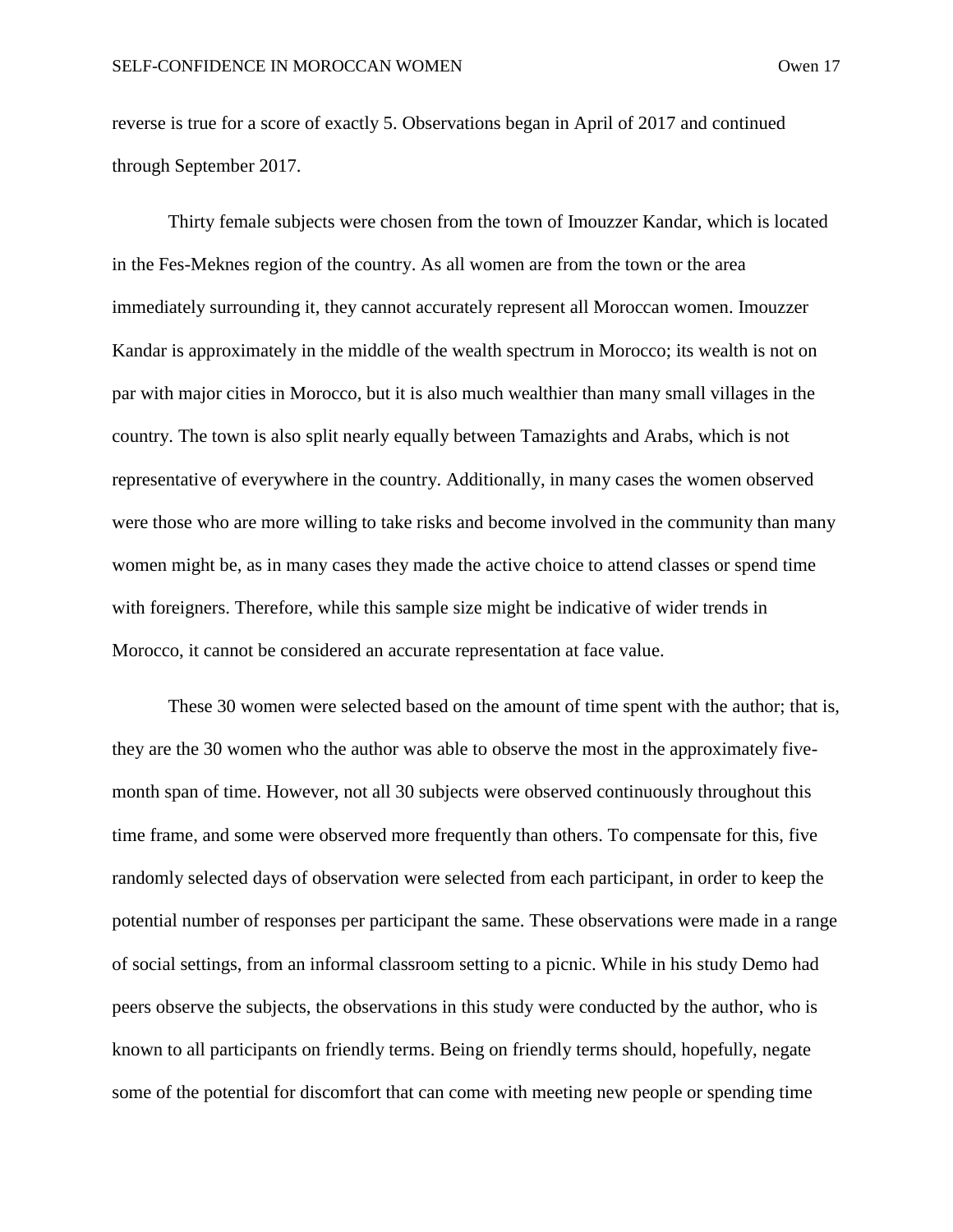around unknown persons that might skew the observations. There is also the chance that this friendliness might skew the observations in favor of high self-esteem indicators, but it follows that individuals who are at ease, as they should be in the presence of someone they are friendly with, are more representative of their true selves.

Not using peers for the observations as Demo did will likely have some effect on the results, as it seems undeniable that peers will view each other differently than an outsider (the author) would. However, peers were not used in this case as it is very likely that peers observing each other would have been obvious to one another, thereby ensuring that the subjects would not be acting as they naturally would and skewing the results. Additionally, explaining the idea behind the observations in a non-native language to these peer observers might easily have led to confusion or misunderstandings, and peer observers might have evaluated each other by very different standards depending on how they understood the assignment. In this study, subjects were not aware of actively being observed so that they might be seen in their most natural state. To preserve confidentiality and privacy, the names of all subjects have been changed.

In the literature on the topic of self-esteem, gender and age are both shown to be highly correlated with self-perception. While the primary focus of this research is to observe self-esteem based on gender, approximate age is also noted. This will provide some indication as to whether adolescence represents a natural decrease in self-esteem, as Western-based literature suggests, or whether it is more based in culture than it has been given credit for previously.

The chosen indicators were selected based on their relevance. Some of these traits (initiates friendly contact with others, expresses opinions, gives excuses for failures or mistakes, assumes a submissive stance in group situations, is self-deprecating, does not express views or opinions) have been taken directly from Demo's study of self-esteem. This paper will work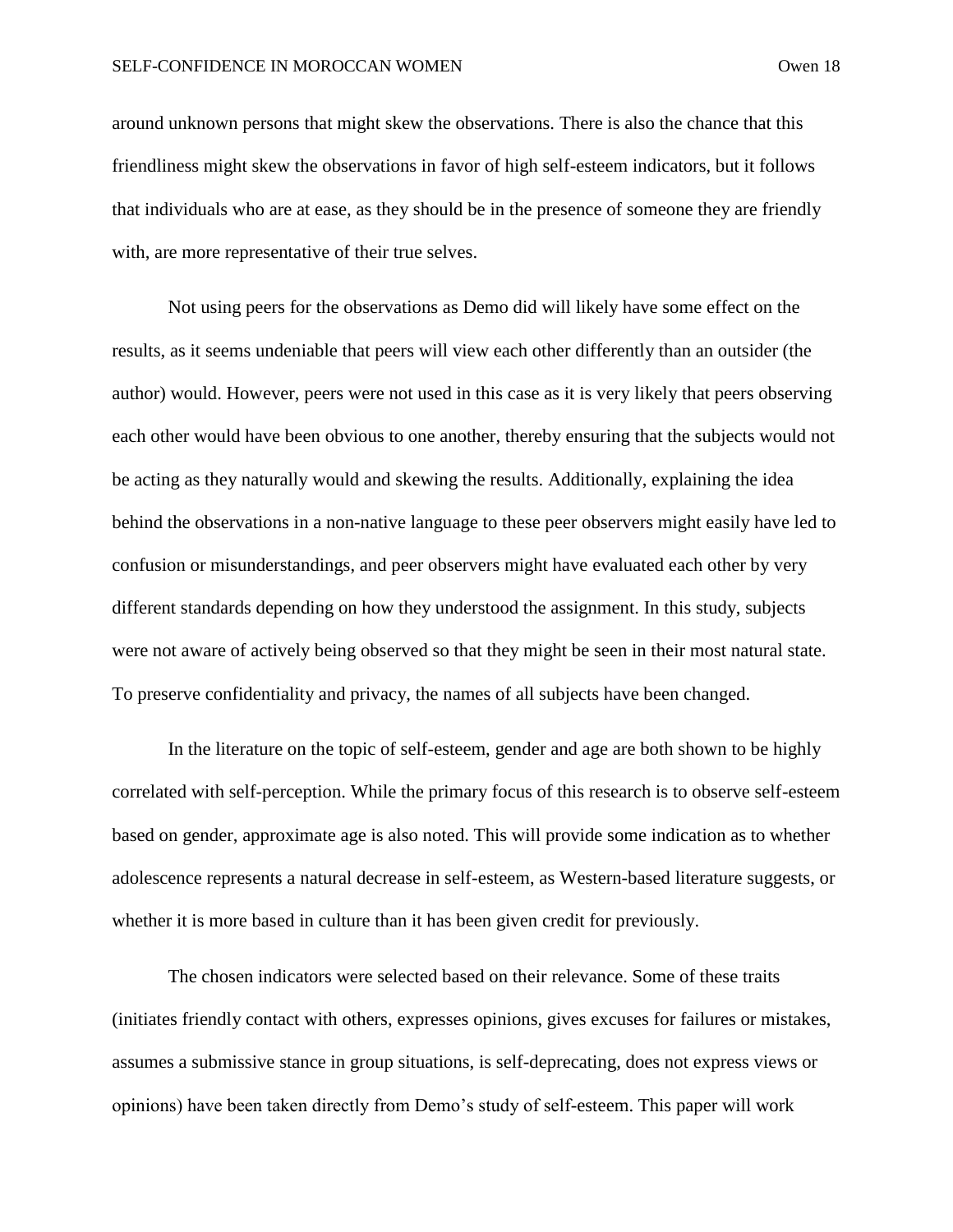under the assumption that these traits have been established determinants of self-esteem levels, as Demo and other scholars have utilized them in past research.

Other indicators, while heavily influenced by Demo's checklist, have been altered slightly to better fit the Moroccan culture. Indicators such as "maintains eye contact" have been changed to the more specific "maintains eye contact with peers," as in many cases in Moroccan culture it is disrespectful for a young person to hold eye contact with an elder. Similarly, the "speaks hesitantly" trait has been specified as "speaks hesitantly in native language," as many Moroccans will generally be speaking to the study's primary observer in English, which is a less comfortable, less known language for them.

Several indicators are new, and were not used in Demo's research. These were written with Tafarodi and Swann's breakdown of self-esteem in mind: self-esteem is inherently composed of self-competence and self-liking (Tafarodi & Swann 2001). Indicators like "at ease when addressing small groups" are, ideally, testing these traits. If people feel competent and like themselves to a certain degree, they should have very few problems speaking to a small group (note the "small" descriptor, as addressing large groups is a common phobia). Similarly, relying excessively on social cues from others suggests that the individual does not trust enough in their own competence in a social situation.

Granted, there is a long list of potential indicators that could be utilized in an observational study such as this. However, watching for these 20 traits in girls and women of various ages and in various situations should be sufficient to gain an understanding of the answer to the question: Do females in Morocco show high rates of self-esteem, thereby conforming with Bleidorn et. al's theory of women in developing countries?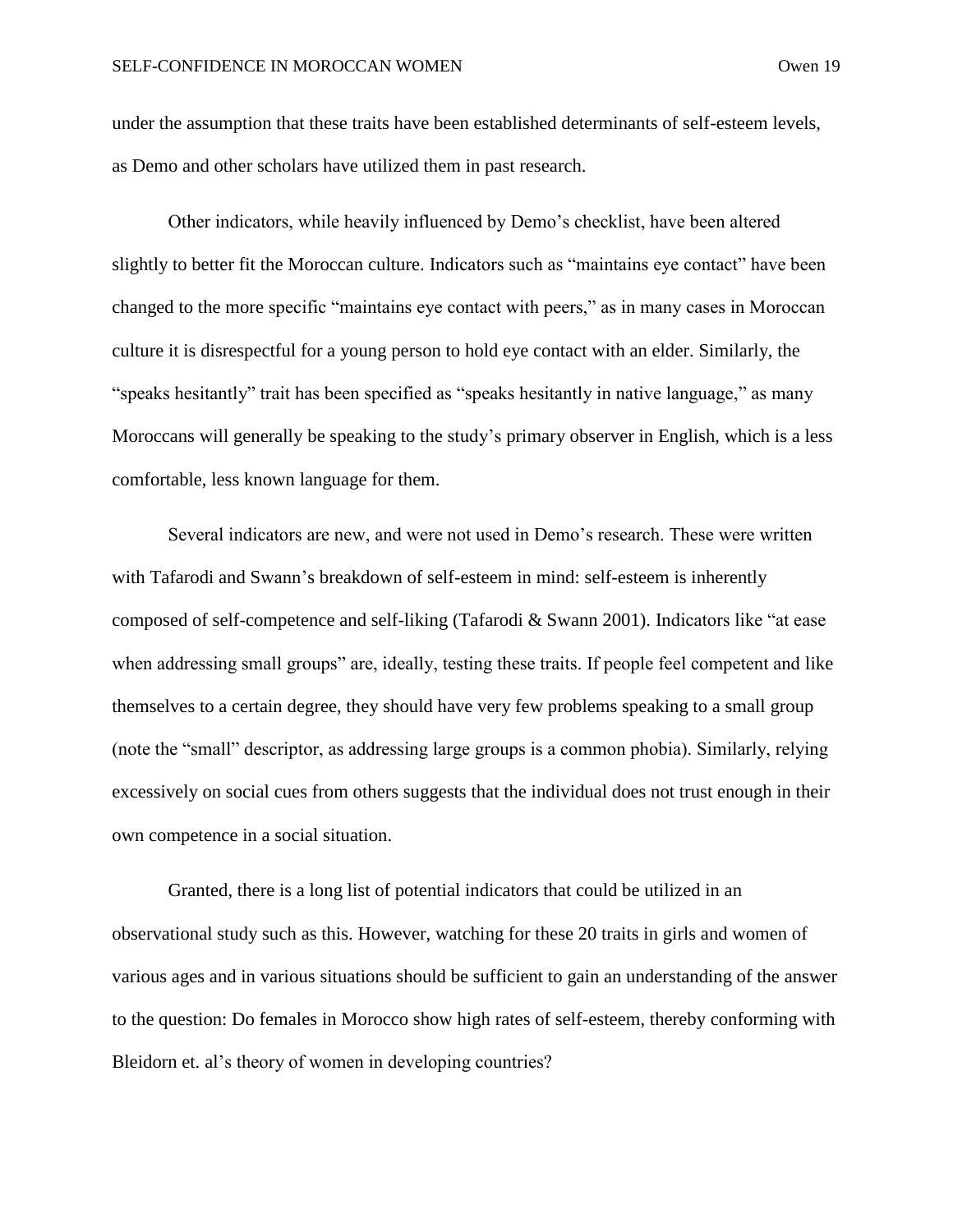| Name of participant | Calculated confidence score | Approximate age |
|---------------------|-----------------------------|-----------------|
| Subject 1           | 3.4                         | $18 - 29$       |
| Subject 2           | 3.2                         | $60+$           |
| Subject 3           | 3.2                         | $30 - 59$       |
| Subject 4           | 3.2                         | $18 - 29$       |
| Subject 5           | 2.9                         | $12 - 17$       |
| Subject 6           | 2.8                         | $30 - 59$       |
| Subject 7           | 2.6                         | $18 - 29$       |
| Subject 8           | 2.6                         | $18 - 29$       |
| Subject 9           | 2.5                         | $18 - 29$       |
| Subject 10          | 2.3                         | $12 - 17$       |
| Subject 11          | 2.2                         | $30 - 59$       |
| Subject 12          | 2.1                         | $12 - 17$       |
| Subject 13          | 1.8                         | $60+$           |
| Subject 14          | 1.7                         | $60+$           |
| Subject 15          | 1.2                         | $30 - 59$       |
| Subject 16          | $1.1\,$                     | $12 - 17$       |
| Subject 17          | $1.1\,$                     | $12 - 17$       |
| Subject 18          | 0.8                         | $18 - 29$       |
| Subject 19          | $0.7\,$                     | $12 - 17$       |
| Subject 20          | $0.5\,$                     | $18 - 29$       |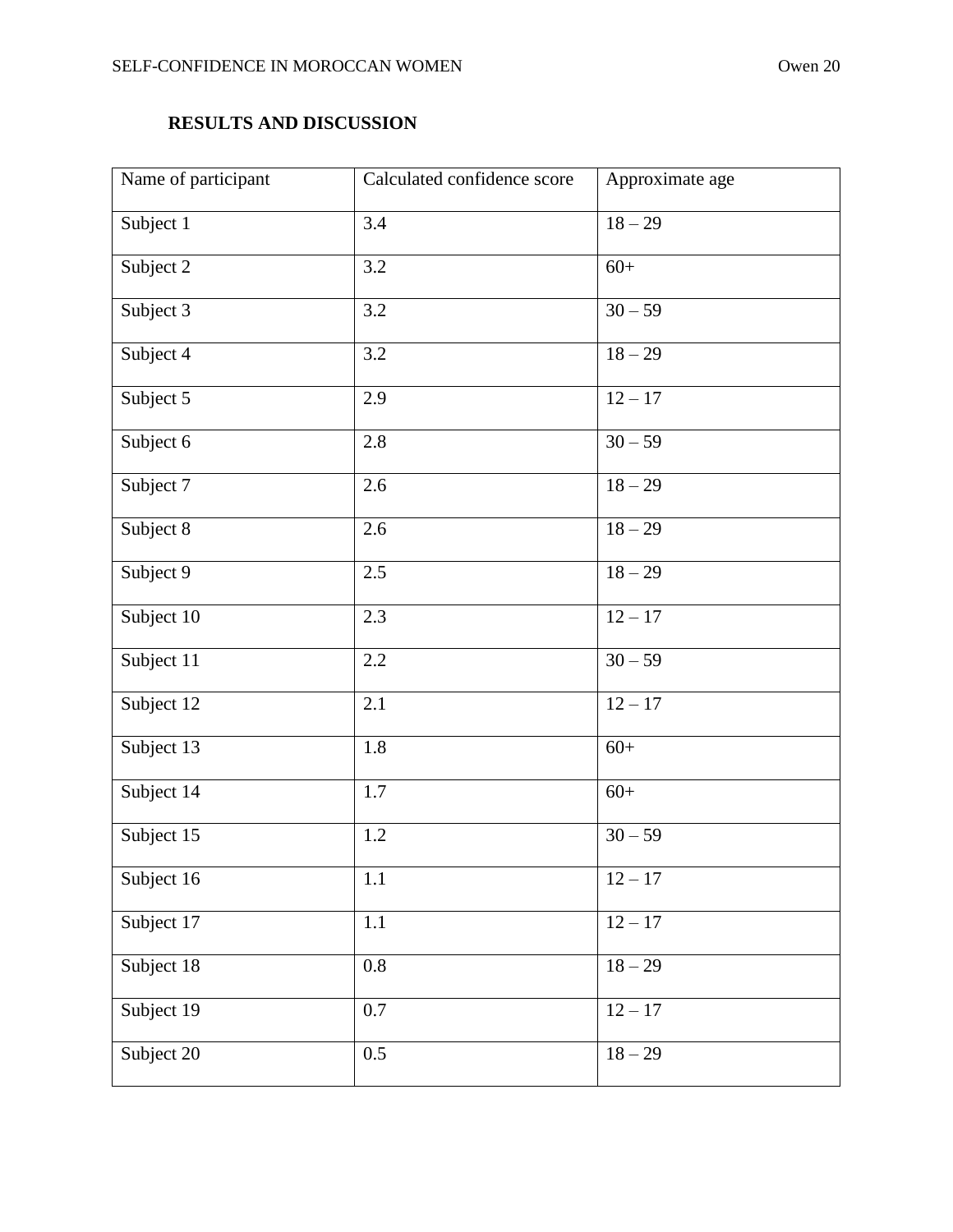| Subject 21 | 0.4              | $12 - 17$ |
|------------|------------------|-----------|
| Subject 22 | 0.3              | $12 - 17$ |
| Subject 23 | 0.3              | $12 - 17$ |
| Subject 24 | 0.2              | $12 - 17$ |
| Subject 25 | $\boldsymbol{0}$ | $12 - 17$ |
| Subject 26 | $\boldsymbol{0}$ | $18 - 29$ |
| Subject 27 | $-0.1$           | $30 - 59$ |
| Subject 28 | $-0.1$           | $12 - 17$ |
| Subject 29 | $-0.1$           | $12 - 17$ |
| Subject 30 | $-1.2$           | $18 - 29$ |

These results have been ranked from high to low rates of self-esteem. Approximate age ranges have also been included, as age is such a prominent indicator of self-esteem and confidence in Western research. The selected age ranges were chosen primarily in order to isolate adolescence (defined here as ages  $12 - 17$ ), although mid and upper ranges were also included in order to best understand the data. There are thirteen observations of girls aged 12-17, nine observations of women aged 18-29, five of women aged 30-59, and three of women 60 or older. The majority of women who interact with the observer on a regular basis are between the ages of approximately  $12 - 25$ , which can be seen in the data.

The first thing to note from this data is that the majority of the entries (80%) are greater than zero, indicating that most of the women observed are self-confident to varying degrees. The absolute value of the highest number present is greater than the lowest number, which also indicates a general tilt towards high self-esteem rather than low. Additionally, the majority of the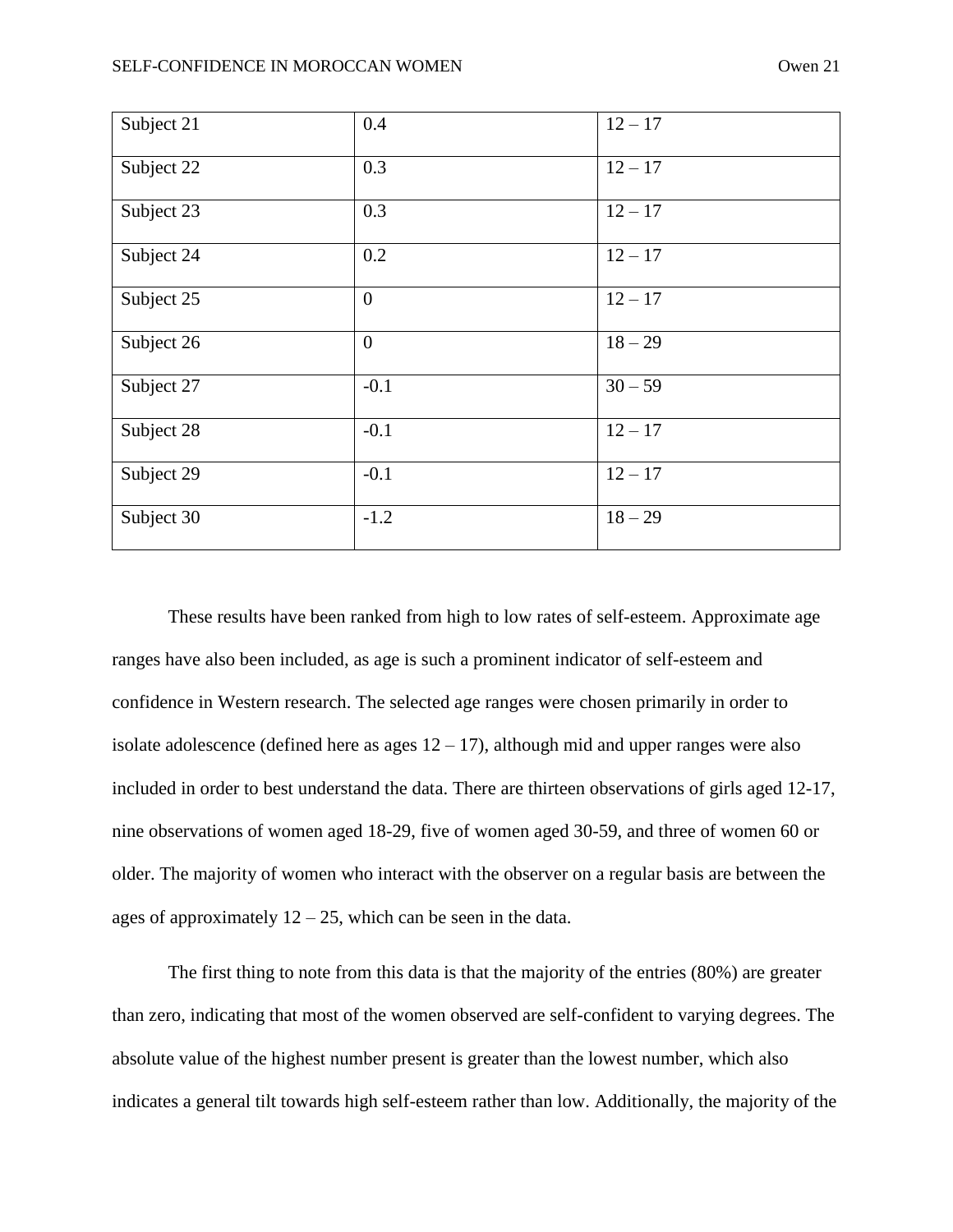adolescents observed tend to be in the lower half of the spectrum (about 77% of the total number of adolescents) while the adults tend to score higher, which agrees with the theory that adolescents generally have lower self-esteem than adults.

The women represented who are 60 or older are all in the mid-high range of women with high self-esteem, which does not necessarily fit with Orth's theory of a decrease in self-esteem during old age (Orth et. al 2010), although there are so few older women represented in this study that generalizations cannot effectively be made. It is also possible that there is a cultural element at play here. In Orth et. el's paper, it is argued that individuals in the United States begin losing self-confidence around age 60 partly because they feel that they are losing their ability to contribute to society and do the things they used to do.

In the United States, people's usefulness is generally measured in a more black and white way than it is in Morocco. Employment and eventually retirement, for example, are usually straightforward and part of a structured system in America. The informal economy, or any form of work that is unprotected by a regulatory framework, makes up only five to ten percent of the United States' GDP (Nightingale & Wandner 2011). In contrast, 43 percent of Morocco's GDP is its informal economy (Othmane & Mama 2016). While this is just one example of the workforce difference between the two countries, it is relatively easy to imagine that leaving the workforce in America is a more defined event that could leave a person feeling aimless afterwards, especially if they have worked their whole life.

In Morocco, the attitude towards employment is different. As can be seen from these statistics, the significance of the informal economy suggests that working in Morocco is more flexible. It is not the same environment as the U.S., where a person might work for one company their entire lives and then stop completely after retirement. There is much more self-employment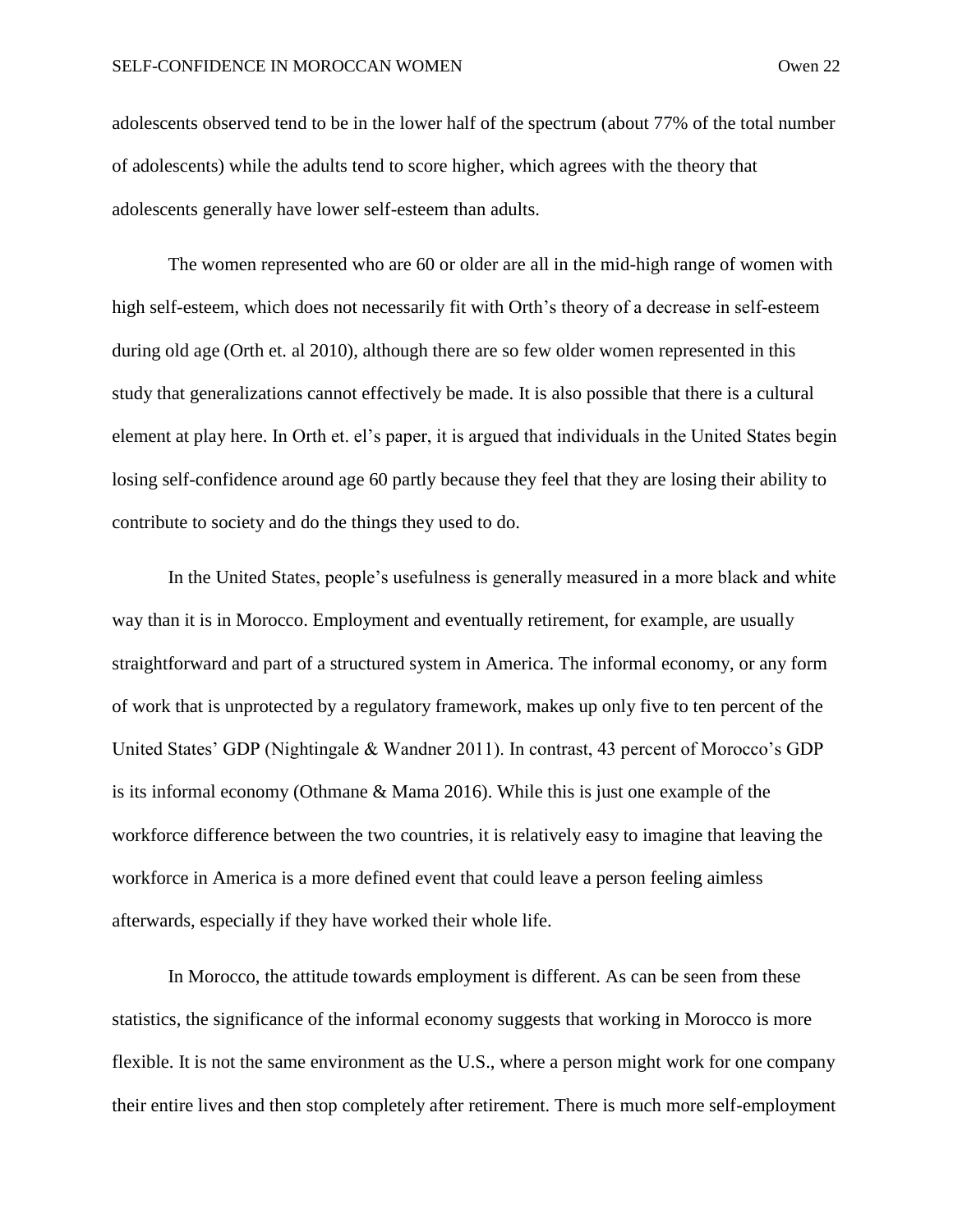in Morocco, and more informal work opportunities that might come and go over a short period of time rather than lasting forty years. In this way, it seems possible that older Moroccans might be less likely to evaluate their contributions to society based on their formal employment.

These observations were also conducted exclusively on women, who are overall less likely than men to be employed outside the home in Morocco. There is also a notable difference between the home lives of older Moroccans verses older Americans. In America, one third of older Americans who are not in a designated home or a hospital live alone (Institute on Aging 2017). In contrast, 96 percent of elderly Moroccans live with their families (El Masaiti 2017). Keeping the insignificant sample size in mind, this could hypothetically be another reason that older Americans might have more difficulty with self-esteem than older Moroccans; loneliness, which could easily come from living alone as many older Americans do, is strongly correlated with low levels of self-esteem (Bednar 2000).

The situation of older adults is just one example of the many differences between Moroccan culture and Western culture, where most literary research is conducted. The fact that Moroccan adolescents generally have lower self-esteem than older women indicates that the age range of adolescence itself may be intrinsically linked to rates of self-esteem, not only culture. Perhaps some elements of adolescence naturally accompany lower self-esteem, regardless of culture. While culture does shape how young people around the world experience adolescence, it does not seem to be more important to self-perception than the transitive years between childhood and adulthood themselves as understood by this small sample. To make a generalization based on a very small sample, it could be said that these growing years come with inherent self-doubts that will have an impact on individuals' self-esteem, unrelated to their culture. Further thoughts on this can be found in the informal observations section.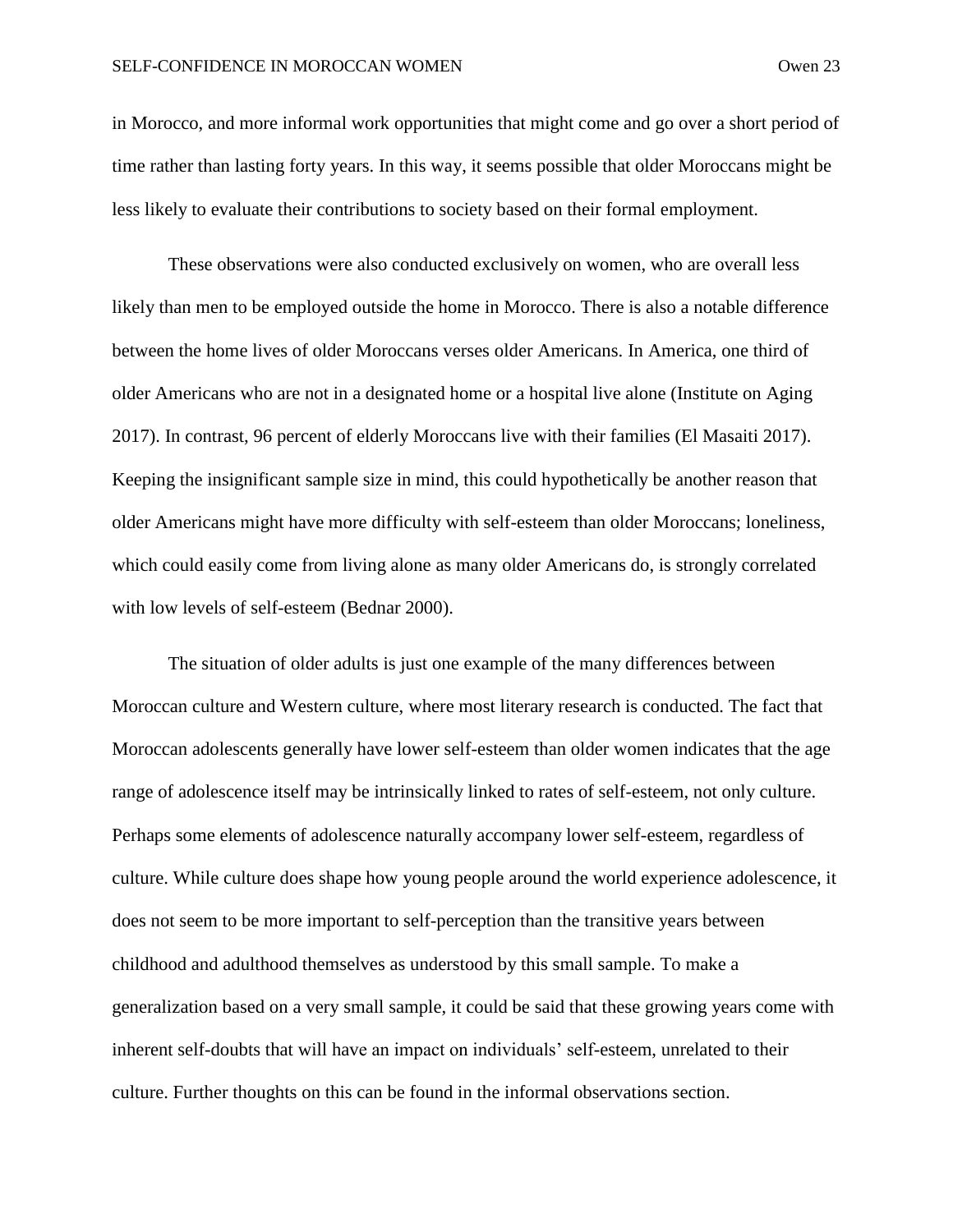These results also support the primary theory that women in developing countries have high rates of self-esteem and self-confidence. While these observations do not pinpoint the reason behind the rates of confidence—is it due to the cultural separation of genders, as Bleidorn et. al suggest, or something else?—they do show that they exist. This is despite some of Morocco's more unique facets, such as high levels of awareness of the very nearby and prominent Western European cultures. Spain, for example, is a mere eight miles away, and tourism (primarily originating in Europe) represents almost 18% of Morocco's total GDP and 16 percent of all jobs in Morocco (Tourism Council 2015).

Additionally, the French legacy of colonialization still has a prominent foothold in Morocco, as French remains the language of bureaucracy and is a requirement for many professional jobs in the country. Then, of course, there is the prominence of American films and television present in Morocco. In Morocco, there is no shortage of awareness of Western gender norms and other cultural aspects. Assuming Bleidorn et. al's theory of developing countries is the reason behind the generally high levels of self-esteem present in this study, we can assume that the prevalence of Western culture in Morocco has not changed Morocco's own cultural gender norms. This study does, however, only represent one town in Morocco. The observer has noted that in Morocco's larger cities—Fes, Meknes, Rabat, Marrakech, etc.—many women tend more towards Western clothing styles, Western products and so on.

#### **Informal observations pertaining to results**

The observer found that, overall, gender roles were relatively traditional and not often crossed in Imouzzer Kandar, Morocco. This corresponds with the overarching theory of this paper that men and women usually remain in different spheres in developing countries. This does seem to be changing with the times, however. A generation ago, women were generally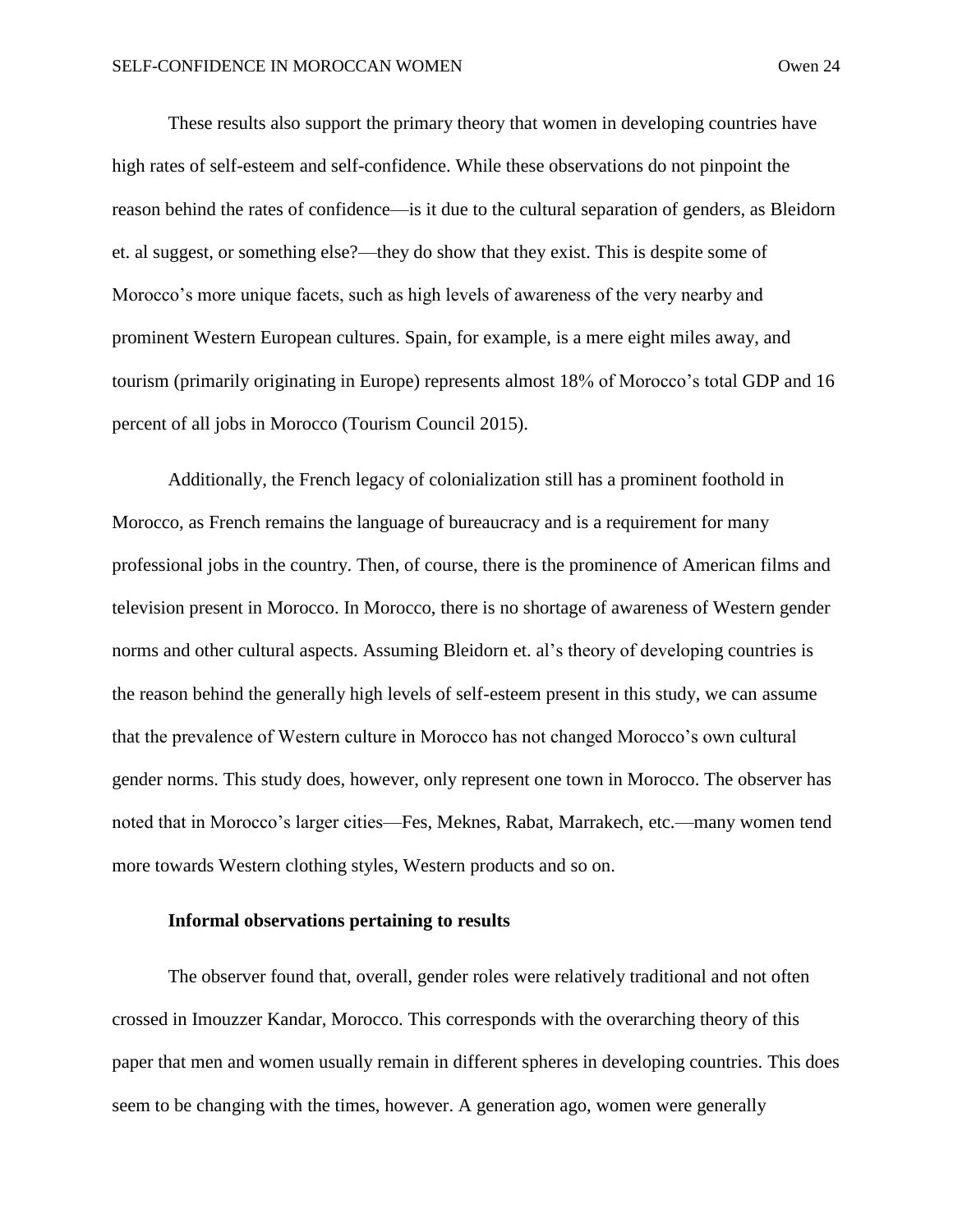discouraged from seeking an education, particularly in rural areas. Recently, there has been a push for girls' education, and it is not uncommon for a mother in her fifties or sixties to be illiterate while her daughter might have a college degree. There have also been new initiatives to assist older women with no formal education in finding jobs, which was previously an arena for men. For example, a women's development center in Imouzzer Kandar was recently awarded a grant from the Middle-East Partnership Initiative (MEPI) designed to educate women in soft skills and provide trainings and work opportunities for them.

Times are changing, and gender roles and expectations in Morocco are changing with them. However, there are still many gendered social norms that remain in place. Women are still expected to spend the majority of their time in the home, and the streets and public spaces are often considered a male domain. In several instances, girls have reported that their parents have forbidden them from going to public spaces like cafes. Because these spaces are so maledominated, girls and women who frequent them, especially in small towns, tend to earn bad reputations because of the still-present social norms.

It is also a given that boys will be *besslin*—troublemakers. It is very common for girls to experience street harassment such as catcalling and having boys follow them. The communityprescribed solution to this problem is often for girls to not travel alone, or, better still, to have a brother or male family member around to protect them. The burden of prevention is placed more on the girls' shoulders than their male counterparts, who are the ones causing the problems. Therefore, while significant strides have been made for women's progress and equality in academia and the workforce, there are still very prevalent social norms that draw a clear line between men and women.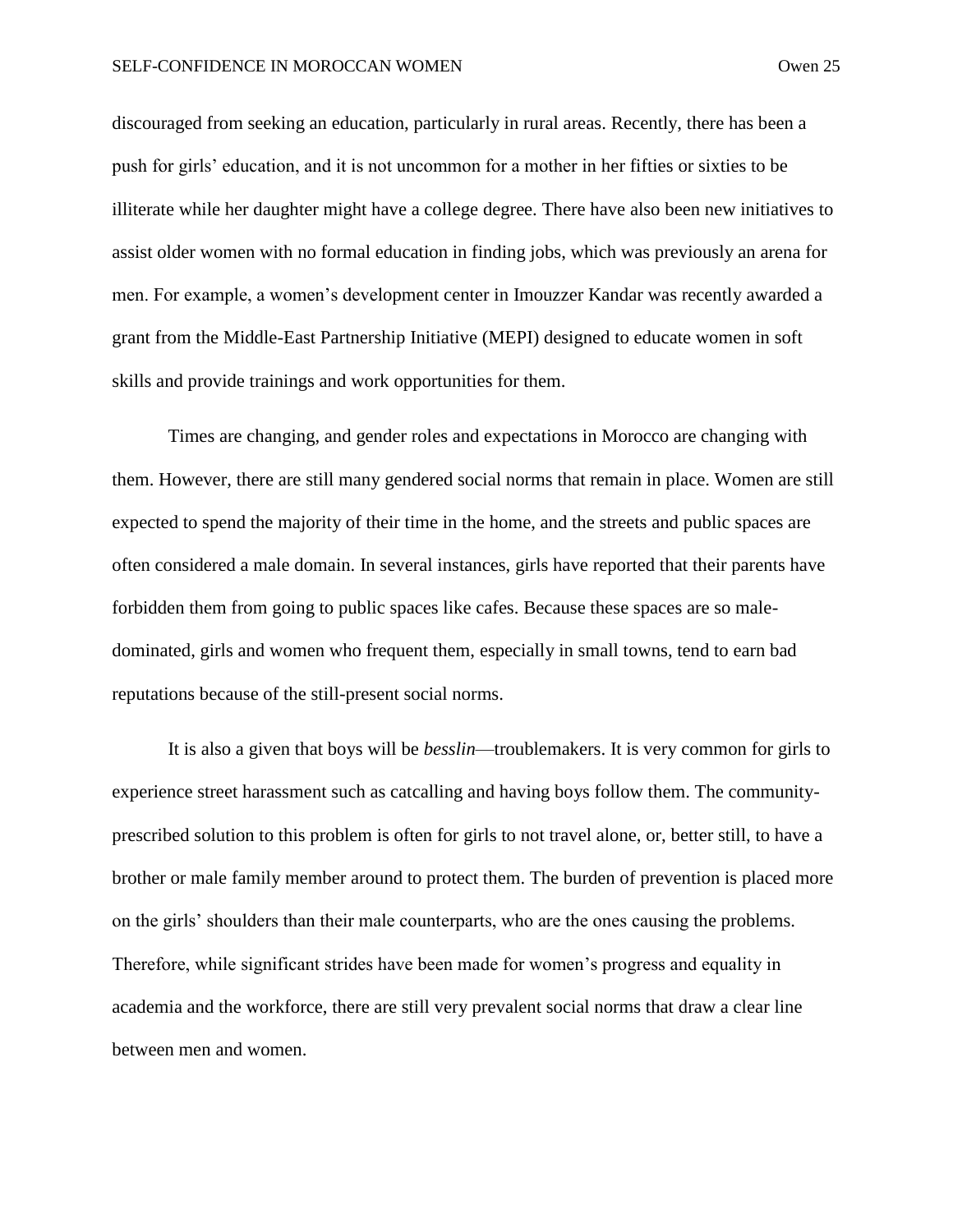In the literature review, it was suggested that the ethnic identity of minorities might play a role in self-esteem. In Imouzzer Kandar there is a significant proportion of the population that identifies as Tamazight, and a smaller percentage that identifies as Arab. The majority of the women observed in this study, for example, had Tamazight roots; this was primarily identified by which language they chose to use when they spoke amongst themselves. While the observer for this paper has not seen any overt tension between Tamazight and Arabs in Imouzzer, particularly among the observed subjects, Tamazight individuals have expressed anti-Arab sentiment in private settings. There have also been several Tamazight cultural events, and Tamazight is often spoken in public settings instead of Arabic. Across all of Morocco, the Tamazights are a minority. In Imouzzer Kandar, however, it is the Arabs who represent the minority. Although Arab and Tamazight people currently coexist peacefully and much of Morocco has mixed Arab-Tamazight heritage, there is an old history of conflict and discrimination between them. That, combined with the sometimes distinctly-drawn ethnic lines in Imouzzer Kandar might have some effect on individuals' self-esteem, although it is not investigated in this paper.

The literature also suggests that religion might have an effect on self-esteem. The general population of Imouzzer Kandar expresses religious devotion openly, from wearing religious clothing to praying in public places. There are also indicators that members of the community do not necessarily adhere to the state religion of Islam. For example, there are two functioning liquor stores in Imouzzer Kandar, although the consumption of alcohol is forbidden under Islam. Religious involvement likely has an effect on a signification proportion of people's lives in Imouzzer Kandar, and by extension their self-esteem, but it must also be considered that not everyone in the town considers themselves religious.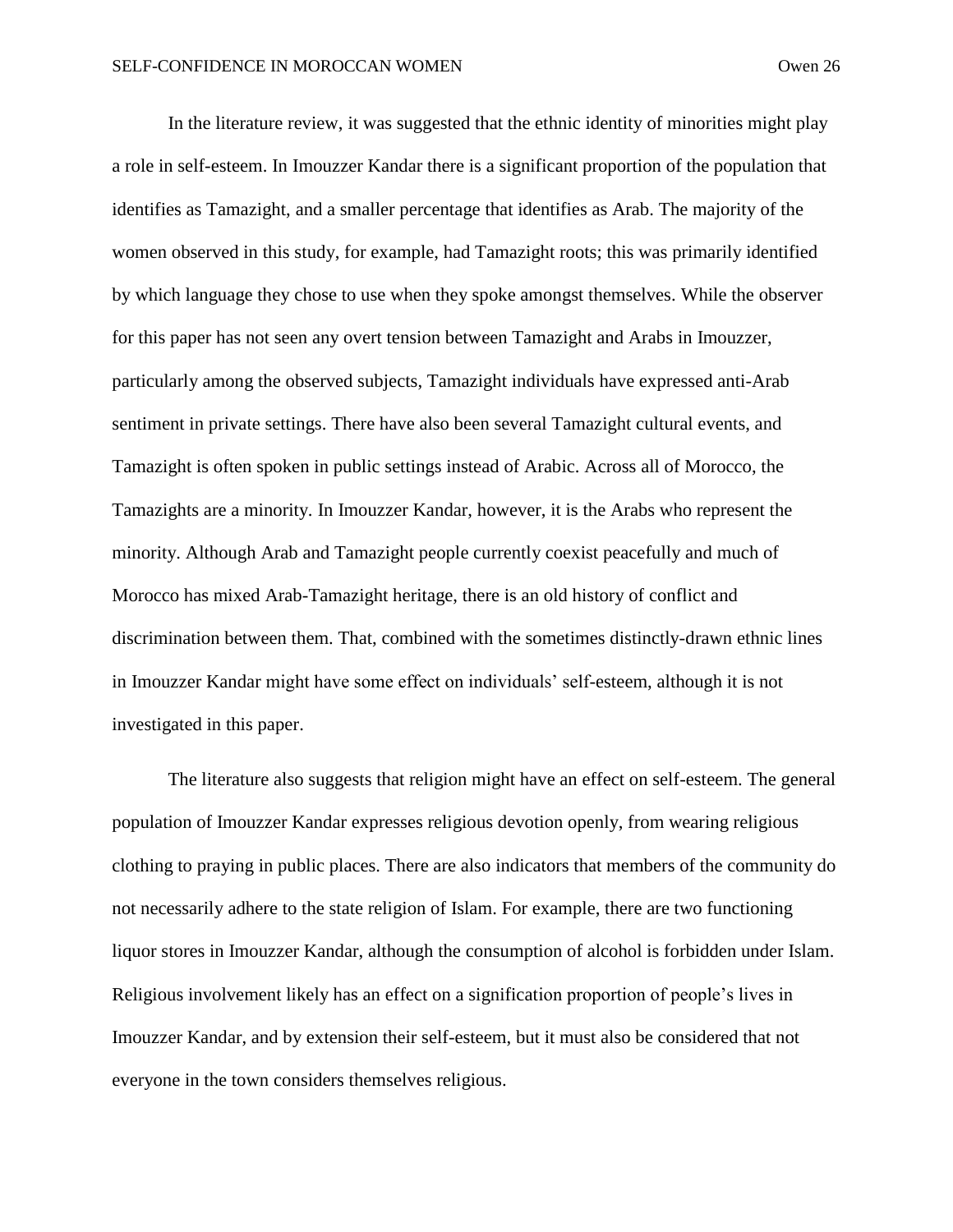It was also suggested that shame might have an impact on self-esteem, and that shame is especially prevalent in Morocco. In a study on shame in Morocco, one author argued that shame was used more to control women than to control men (Crivello 2008). This observer found that shame and shaming was not an immediately prominent part of Moroccan culture, but it does exist. There also may be some credence to Crivello's observation on the differences in how shame is used with man and women. In the above examples, shame (or the thought of earning a shameful reputation) is used to keep girls from going to cafes, but there is not a similar sense of shame against the boys who harass girls on the street. This may be in part because girls are encouraged to spend so much more time at home and with their families, while boys spend more time with their peers. It follows that young boys would not be particularly likely to shame each other for behaviors such as street harassment, but a family that cares about a girl's reputation might be able to use shame as a form of social control often, since these girls spend so much of their time with said families. In this way, it is possible that shame does play a role in self-esteem, particularly the self-esteem of girls.

Age also plays a role in gendered confidence in Morocco. These observations, while not specifically indicated in the data, are worth noting. Younger girls generally spend significant amounts of time in the same schools as their male peers, and young working women also likely spend most of their day around men. On the other hand are the older women, who tend to be established as the head of their household, where the men are often away for most of the day. There are also many young women who are not employed, more than there are employed young women. This is partly due to the currently poor job prospects for young people in Morocco, and partly due to individual families' desires to keep young women at home. These young women generally spend most of their day in the house, assisting their mother in cleaning, cooking, and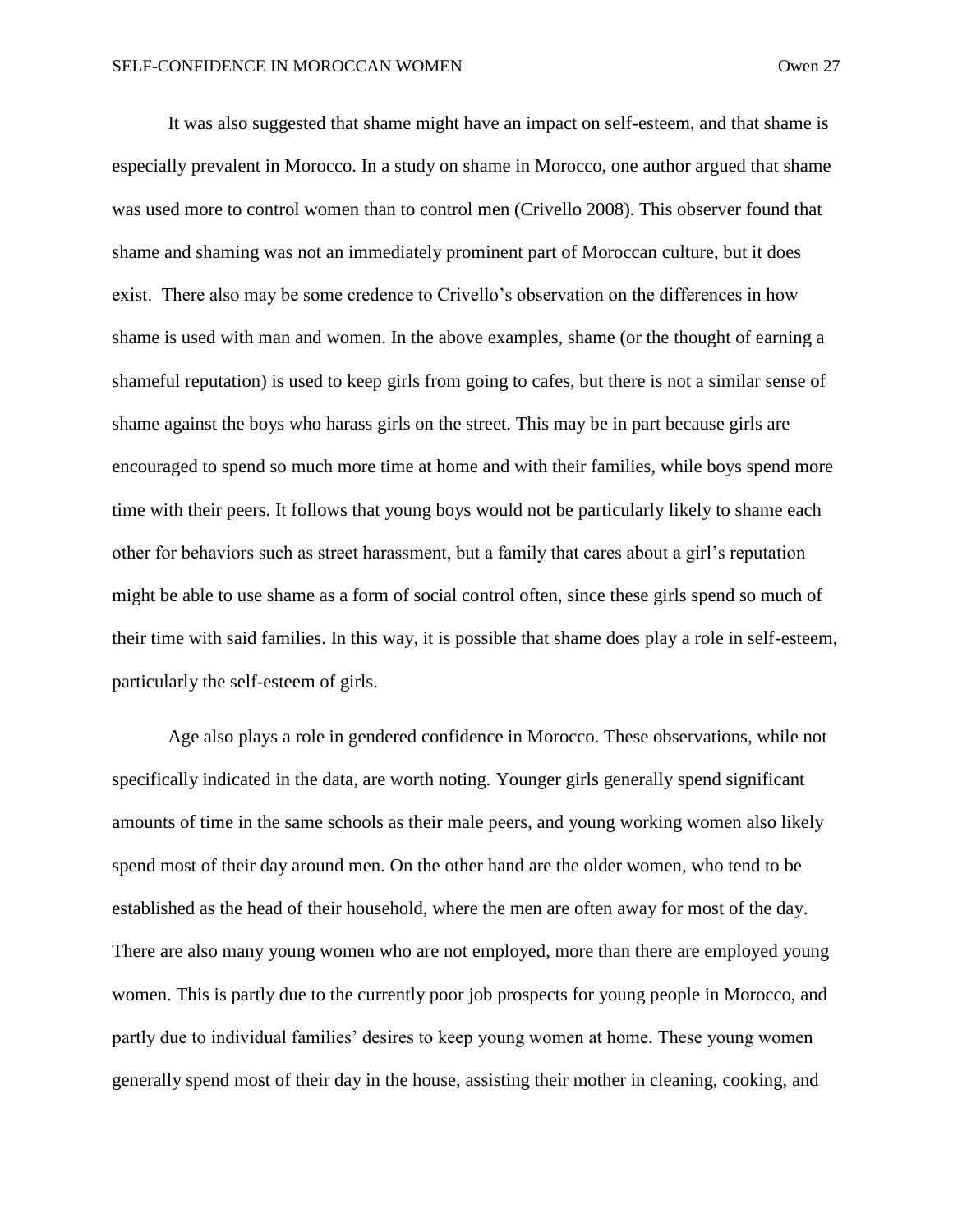maintaining the home. They, like older Moroccan women, do not have much exposure to men, especially non-relatives, in their daily lives.

Whether or not it is directly related to how often these girls and women find themselves sharing a social sphere with men, there is a notable difference between ages. Adolescent girls are more likely to do things with their peers, and will often confer with each other or look to one another for guidance. Older women, particularly those who run a household, do not do the same. Decisions regarding the home fall to them, and as the head of the house, they do not confer with others the way younger girls do. Conferring with others is not inherently a trait of someone who does not have faith in themselves, but the ability of an individual to confidently make decisions that will affect other people does seem to indicate high self-esteem.

With these factors in mind, being around the opposite gender did seem to have an effect on the confidence of the younger girls in particular. For example, in one instance many of the younger girls were interested in playing basketball until they learned that boys would also be playing. While they may or may not have been completely explicit in their reasonings, they expressed that they didn't want to play with the boys because they would ignore them on the court and not be likely to share the ball with them. If this reasoning is true, it could also correspond with Bleidorn's theory that women in developing countries have higher self-esteem because they are unlikely to compare themselves to men. The girls didn't dislike the idea of playing with the boys because they were comparing themselves unfavorably to them; instead, they just didn't relish the thought of never getting the ball.

We could also imagine that the hypothetical reality was that the girls didn't want to play basketball with the boys because they didn't like the thought of their skills being compared, despite the reason they had explicitly given. If this were the case, Bleidorn's theory might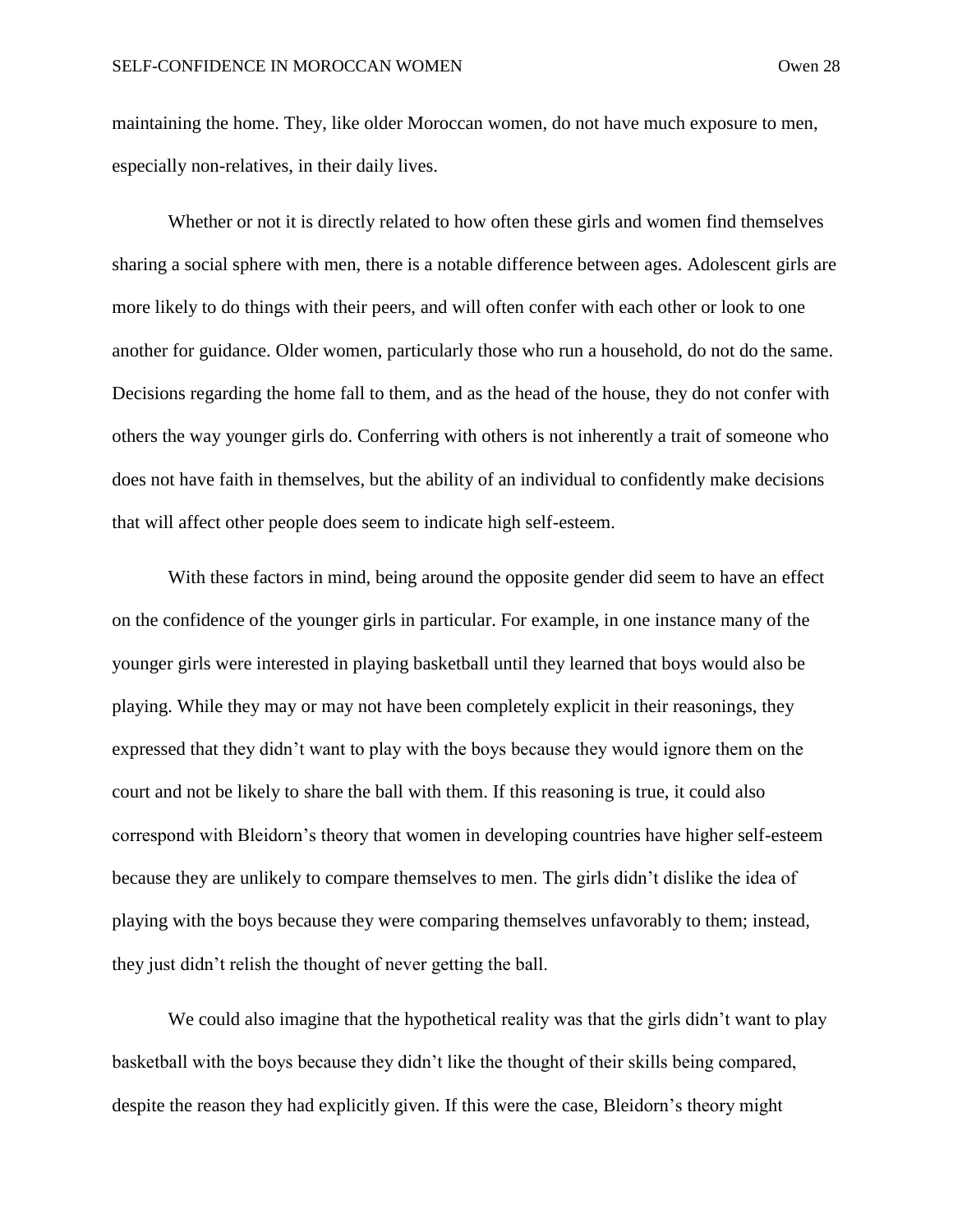suggest that this is because these girls spend more time with boys in the classroom, etc., much as girls do in Western societies. If these girls are used to comparing themselves academically to boys, perhaps this trend has carried over into the athletic sphere as well. It could also simply be explained as the result of adolescence and the slightly lower self-esteem that comes with it. It is important not to underestimate the complexity of self-esteem and its many sources and causes.

#### **LIMITATIONS**

While the results of this study and subsequent informal observations are interesting, it should of course be noted that the sample size is very small. A population of 30 women, especially considering they come from the same town, cannot be generalized to all of Morocco. Similarly, if these women are split by age groups, there are only around 13 representatives of the adolescent 12-17 age range, for example, which is an even smaller population. Generalizing based on this sample is not recommended, but the trends are worth noting nevertheless.

As has been mentioned, this sample of women all came from the same city in Morocco, called Imouzzer Kandar. Imouzzer Kandar is a relatively large town by local standards, with a population of around 15,000. Because of this, it may not accurately represent women's lives in either small villages or large cities, where the local cultures may be different. Additionally, Imouzzer Kandar is a wealthy, well-developed town compared to many of the small surrounding villages, but is less wealthy and less developed than nearby cities such as Fes and Meknes. As such, it likely does not accurately represent the economic disparities in Morocco and the effects they may have on self-confidence and culture.

Other limitations might be found in the indicators used (see Appendix A). Some indicators were split so that one action indicated high self-esteem and its opposite indicated low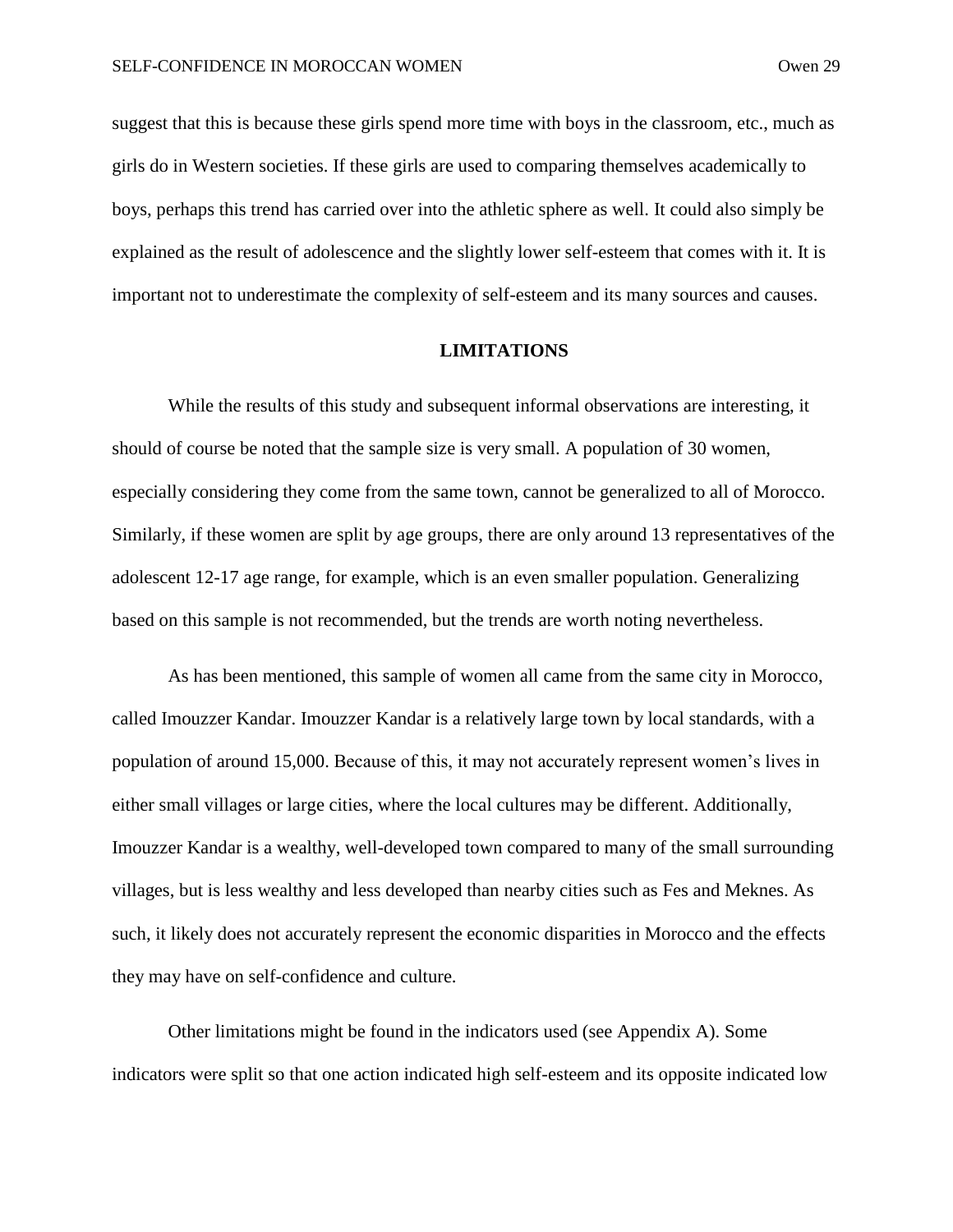self-esteem, such as "maintains eye contact" and "has difficulty maintaining eye contact." However, it may be the case that these factors are not as equal as they were designed to be. In this case, it seems to be much more common for people to maintain eye contact that to be unable to do so. Keeping "has difficulty maintaining eye contact" as an indicator of poor self-esteem may still be valid, but in future studies perhaps "maintains eye contact" should not be included, as it seems to be a better indicator of normal behavior than of high self-esteem.

Because each individual observation is based on five separate observed occurrences, each one represents a high percentage of the total. If one of the randomly selected five occurrences were to happen on a day when a subject was feeling particularly low and not like themselves, for example, it would skew the results in a way that might not necessarily represent that person, and represents a potential weakness.

There are also a few alternate explanations to this dataset that should be considered. First, in several cases this sample is self-selected. Many of the observed women, particularly the adolescent group, are individuals who chose to interact with the observer by attending classes and other social events. It is possible that these people already tended towards high self-esteem, which is why they felt comfortable putting themselves out there, attending classes and interacting with foreigners. A study that found a way to observe the women and girls who preferred to spend their time in other ways would be more indicative of the entire population.

Having a non-native Moroccan as the observer might also have had an effect on results. Consciously or unconsciously, the observed women and girls may not have acted entirely like themselves in the presence of a foreigner, whether that registered itself as curiosity and friendliness or avoidance. It is also possible that the foreigner element had no effect. Given that non-tourist foreigners are rare in Imouzzer Kandar, though, it should be considered that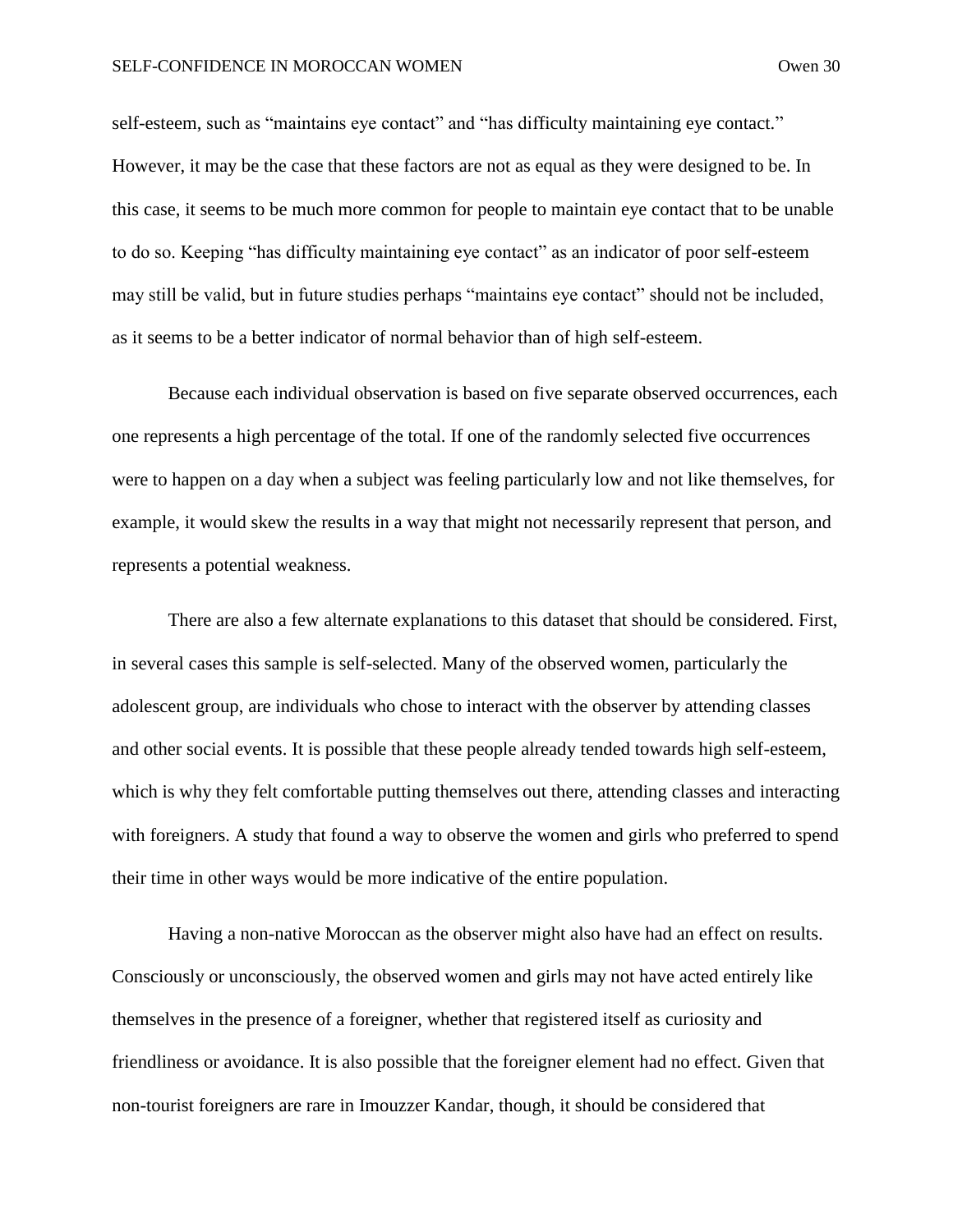participants might have acted out of the ordinary towards the observer, one way or another. A

significant proportion of the observations made were done during face-to-face interactions between the observer and the participants, so if this theory is true, it may have had a noticeable effect on the results.

# **COMPARISON TO OTHER STUDIES**

For the most part, other academic studies on the subject of self-esteem use multiple methods of data collection (Coopersmith 1959; Demo 1985). As noted previously, while using multiple methods of data collection is a valuable, effective way to garner a more reliable dataset, it was not convenient for this study due to language differences and the chance for misunderstanding. However, this study is also not the only one of its kind to use only one method of data collection (Heatherton & Polivy 1991; Ross, Scott & Bruce 2012), and these studies have contributed significantly to the body of literature.

This study was heavily influenced both by Bleidorn et. al's theory and by Demo's method of observed indicators that represent levels of high or low self-esteem. While the population that Demo observed was children instead of women in a developing country, the indicators used in the Demo study proved to be useful in this drastically different setting. The often-referenced Bleidorn et. al study took a different form than this paper and was conducted on a much wider spectrum, but the results of both this study and Bleidorn et. al's generally correlate. Bleidorn et. al's theory of women's self-confidence and observations of the general lack of academic knowledge about the developing world inspired this study, despite the differences in scope and measurement methods between the two studies.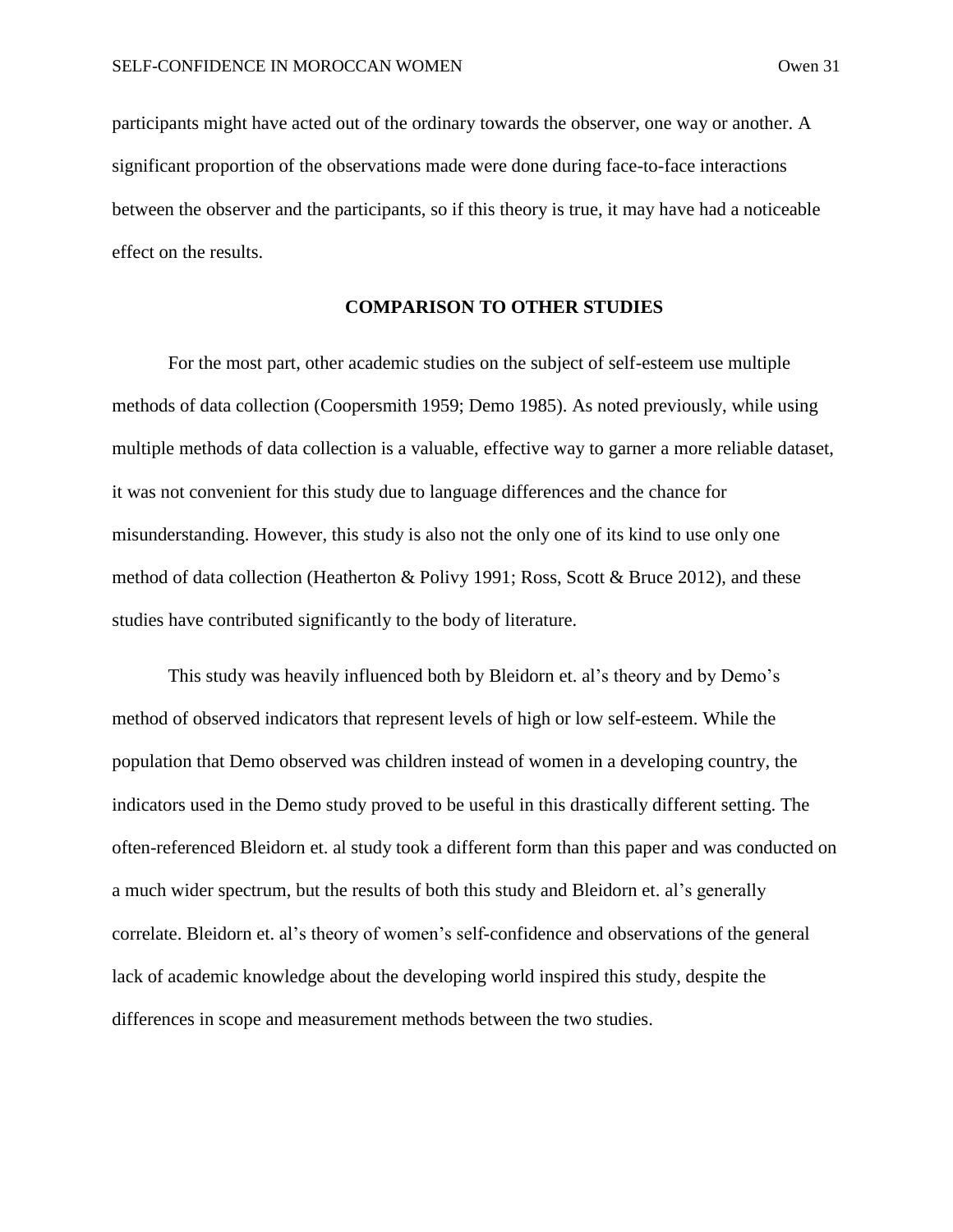While there are relatively few studies conducted exclusively in Morocco, particularly observational studies, there was one such study that met those exact parameters (Crivello 2008). Crivello, too, was interested in the gender dynamic in Morocco, and had similar findings to this paper in regard to the gender divide in the country. Crivello believed that the majority of the gender divide could be attributed to the utilization of 'shame culture' in Morocco. This paper does not share Crivello's emphasis on shame, but it is worth noting that many of the informal observations provided in this paper correlate with Crivello's own.

# **CONCLUSION**

Bleidorn et. al's theory of self-esteem in women, especially women in developing nations, is an important one, as it explores a complex topic as it relates to an underserved population. As still relatively little research is conducted in developing countries, further research could be crucial in developing a complete understanding of self-esteem, its effects, and how it differs based on culture and location. The general lack of research conducted in the developing world is an especially significant gap in the knowledge, as it represents a very large population of people who are not fully understood. Projecting research conducted in the developed world onto these populations is an oversimplification that needs correcting.

This study in particular can be considered an indicator in support of Bleidorn et. al's theory. Keeping the limitations of this study in mind, the numbers suggest that women in Morocco, a developing country, tend towards relatively high confidence in a range of different scenarios. It also appears as though adolescence might be inherently linked to slightly lower levels of self-esteem, regardless of culture, as has been suggested in other studies (Orth et. al 2010). There are, however, imperfections in this study, and more research could add to the existing literature significantly. If this paper has been successful, it will serve as an indicator for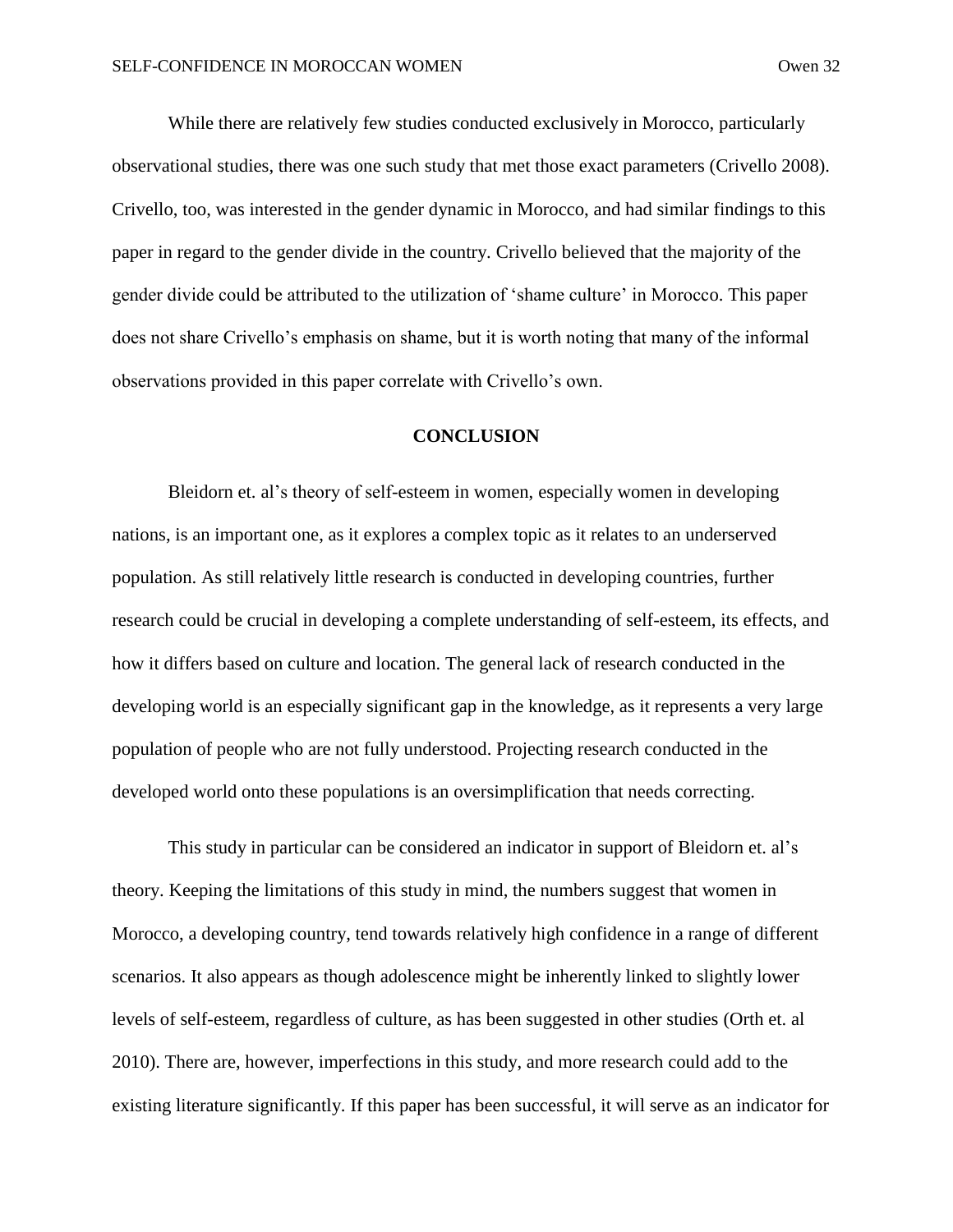future studies of the research possibilities in the developing world, as Bleidorn et. al's theory continues to be expanded upon and studied.

#### **Author's experiences in Morocco**

Living in a Moroccan community while conducting this research not only made this paper possible, but had a significant influence on my own perceptions and understanding of the topic. Particularly in the beginning, it felt hypocritical of me to be evaluating the self-esteem of other women when I personally felt so unsure of myself in this new culture. I struggled with the language, with cultural norms, and knowing how to act like myself when it was so difficult to communicate and understand what was happening around me. In a way, my own self-esteem was at its lowest while I was trying to gauge the self-esteem of others.

It was the women around me who I spent time with that slowly made me feel confident living in Morocco. They were patient with my mistakes, taught me about the culture, and laughed with me when I confused the words "cow" and "pancake" (which are very similar in Moroccan Arabic, in my defense). I was sent to Morocco to work with these women, but they also served as my teachers in all things Moroccan and as the participants in my study. Needless to say, these women were, and still are, key to my life in Morocco as I gradually made friends and began to feel as if I had a place in my community. I knew my neighbors, and the storekeepers, and I had friends who I could invite over in my poor Arabic. All the while, I was thinking about self-esteem not only because it pertained to my own feelings, but because it was the subject of my research. I discovered that for me, self-esteem came once I felt at home.

My self-esteem also grew as my communication skills did. As my Arabic improved and I was better able to speak and understand the people in my community, I became more confident.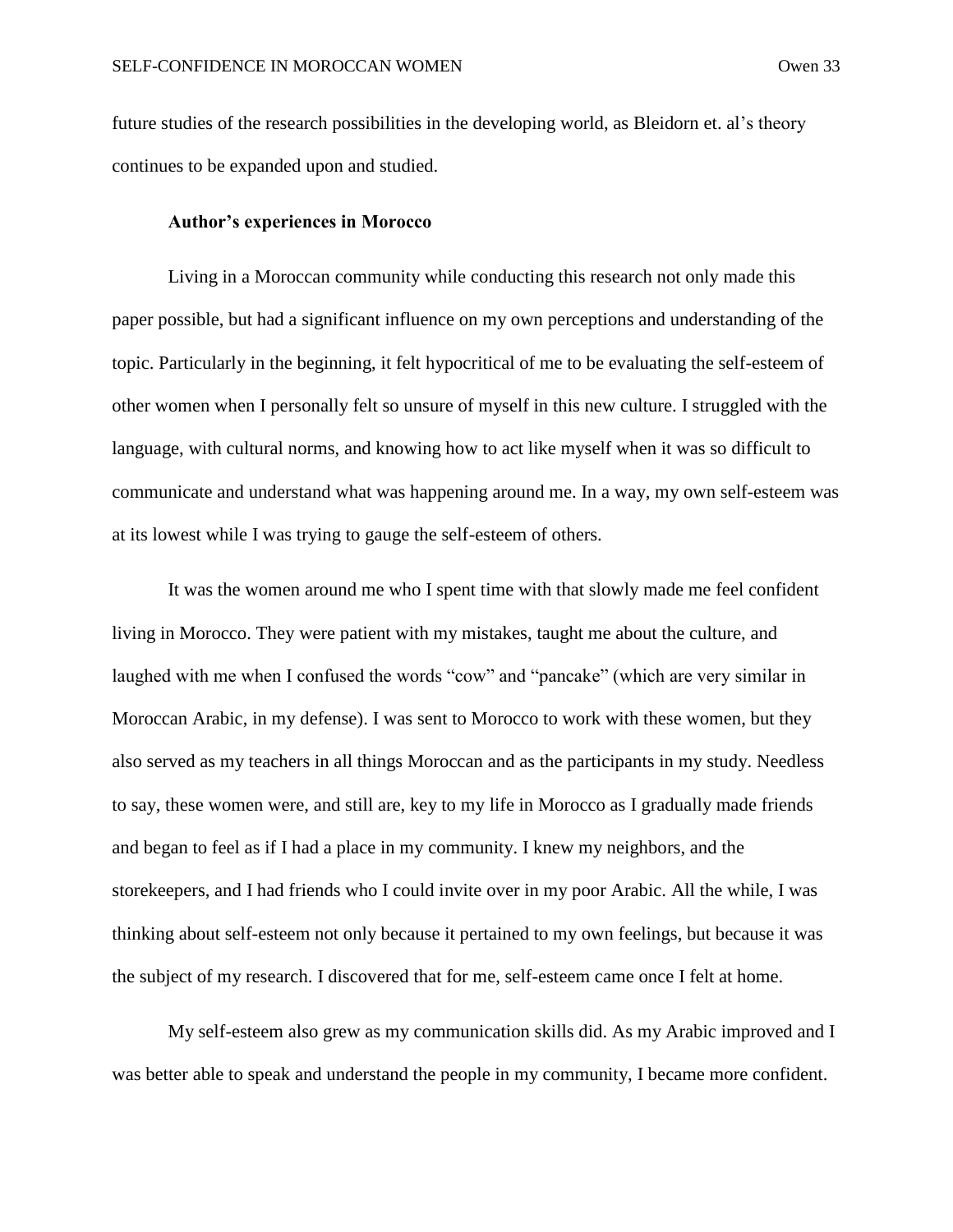In that sense, I had to work for this improved sense of self. Studying Arabic was difficult, and exposing my own language limitations by trying to converse with people was more difficult still. But as time passed, I improved, and things became easier. This paper does not go into any depth on the idea of working to gain better self-esteem, although it has become an idea that interests me. In many cases, of course, the answer to improving self-esteem is not as simple as trying to learn the dominant language in the area where you live. In this way, I was lucky that I had such a straightforward option to improve my own self-esteem, despite occasional pitfalls and Moroccan neighbors being very blunt with their opinion of my Arabic.

It was, and occasionally still is, hard living in a foreign country. But in doing so, I have become much more aware of how external factors can influence my own self-perception. It gave me a much different understanding of self-esteem and self-confidence than I have had in America. Being in a vulnerable state myself while writing a paper on the subject made the experience much more real and personal for me. It also made me fully appreciate how important it is to have sympathetic people around you. My supportive Moroccan friends and neighbors have made my Moroccan experience the positive one that it has been, and I would like to take this opportunity to thank them again for their kindness, support, and in making this research possible.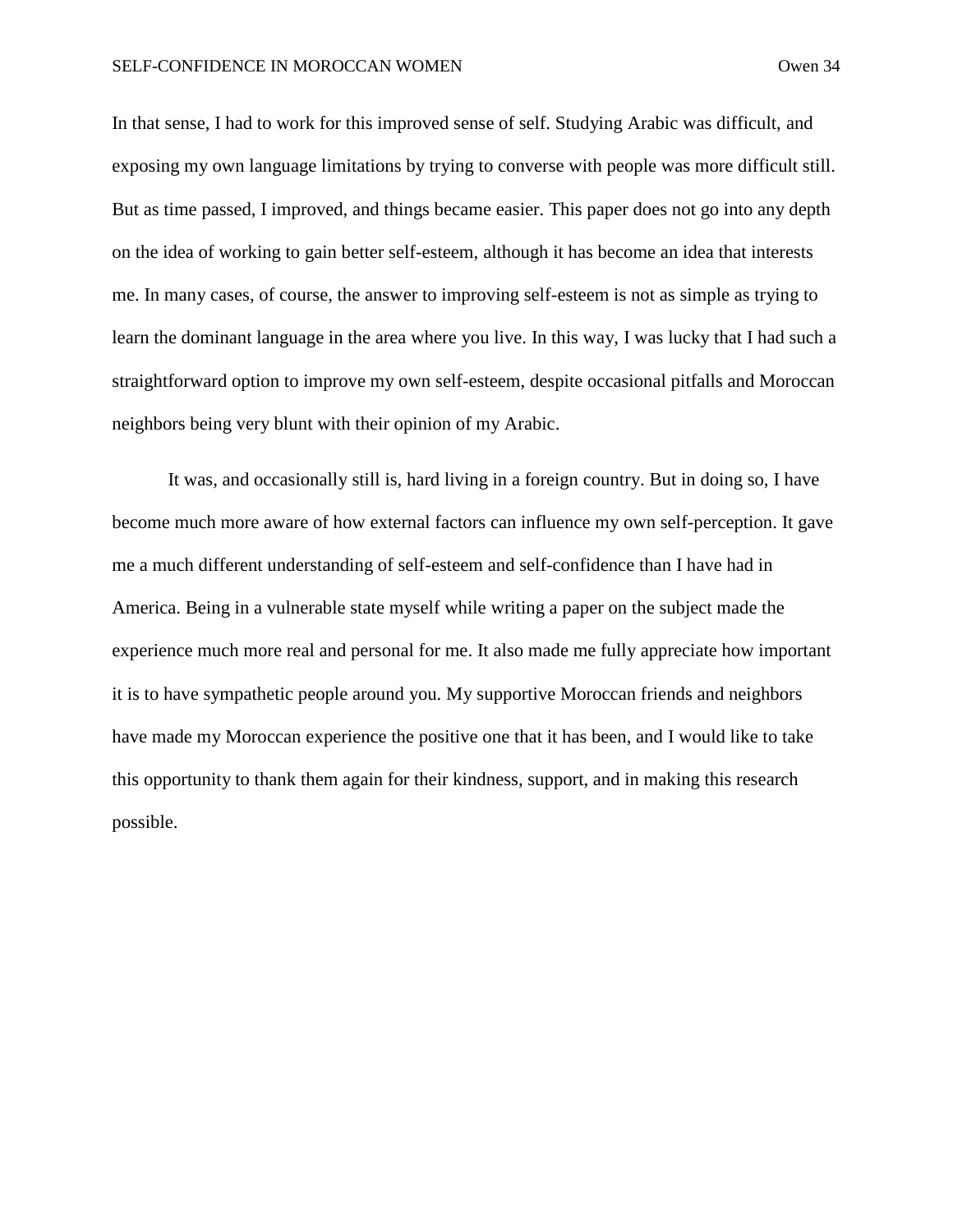#### **REFERENCES**

- Arbaoui, L. (2013, September 14). The concept of Hshuma (shame) in Moroccan society. *Morocco World News*.
- Baumeister, R. F., Campbell, J. D., Krueger, J. I., & Vohs, K. D. (2003). Does high self-esteem cause better performance, interpersonal success, happiness, or healthier lifestyles? *Psychological Science in the Public Interest, 4*(1), 1-44.
- Bednar, K. (2000). Loneliness and self-esteem at different levels of the self. *Honors Projects*. Paper 20.
- Bénabou, R., & Tirole, J. (2005). Self-confidence and personal motivation. *Psychology, Rationality and Economic Behaviour, 3*(1), 19-57.
- Bleidorn, W., Arslan, R., Denissen, J., Rentfrow, P., Gebauer, J., & Potter, J. (2015). Supplemental material for age and gender differences in self-esteem—A cross-cultural window*. Journal of Personality and Social Psychology*. 111(3), 396-410.
- Bosson, J. K., Swann Jr., W., Pennebaker B., & James, W. (2000). Using the implicit association test to measure self-esteem and self-concept*. Journal of Personality and Social Psychology, 79*(4), 631-643
- Bushman, B. J., & Baumeister, R. F. (1998). Threatened egotism, narcissism, self-esteem, and direct and displaced aggression: Does self-love or self-hate lead to violence? *Journal of Personality and Social Psychology,75*(1), 219-229.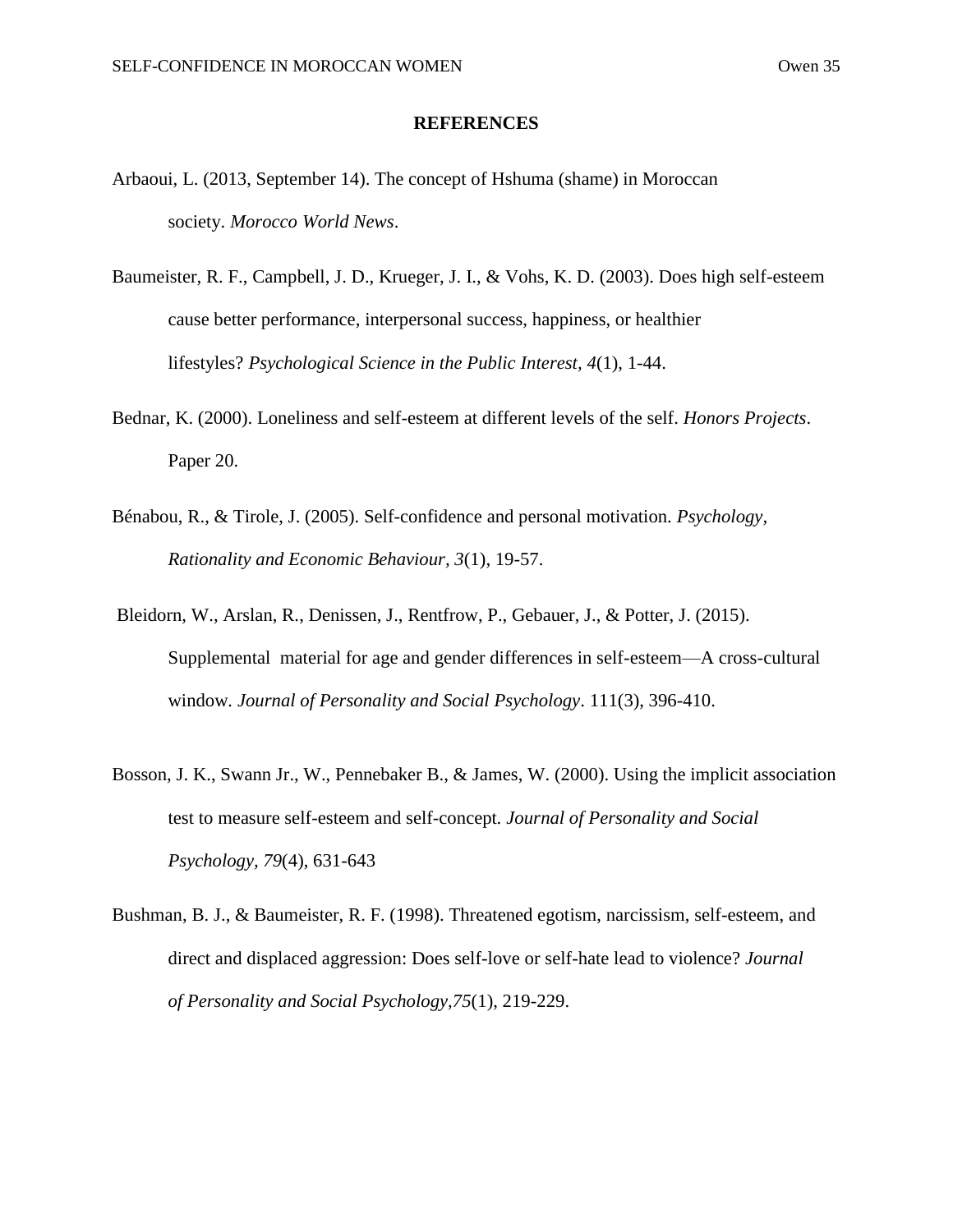- Camp, D., Finlay, W., & Lyons, E. (2002). Is low self-esteem an inevitable consequence of stigma? An example from women with chronic mental health problems. *Social Science & Medicine, 55*(5), 823-834.
- Chuang, S., Cheng, Y., Chang, C., & Chiang, Y. (2013). The impact of self-confidence on the compromise effect. *International Journal of Psychology, 48*(4), 660-675.
- CIA. (2017, August 30). *The world factbook: Morocco*. Retrieved from https://www.cia.gov/library/publications/the-world-factbook/geos/mo.html
- Cohen, L. L., & Swim, J. K. (1995). The differential impact of gender ratios on women and men: Tokenism, self-confidence, and expectations. *Personality and Social Psychology Bulletin, 21*(9), 876-884.
- Colbeck, C. L., Cabrera, A. F., & Terenzini, P. T. (2001). Learning professional confidence: Linking teaching practices, students' self-perceptions, and gender. *The Review of Higher Education, 24*(2), 173-191.
- Coopersmith, S. (1959). A method for determining types of self-esteem. *The Journal of Abnormal and Social Psychology, 59*(1), 87-94.
- Cox, D. F., & Bauer, R. A. (1964). Self-confidence and persuasibility in women. *Public Opinion Quarterly, 28*(3), 453.
- Crivello, G. (2008). Negotiating honour and shame in the contemporary Moroccan Rif: A review of concepts and literature. *Anthropology of the Middle East, 3*(2).
- Crocker, J., & Park, L. E. (2004). The costly pursuit of self-esteem. *American Psychological Association, 130*(1), 392-414.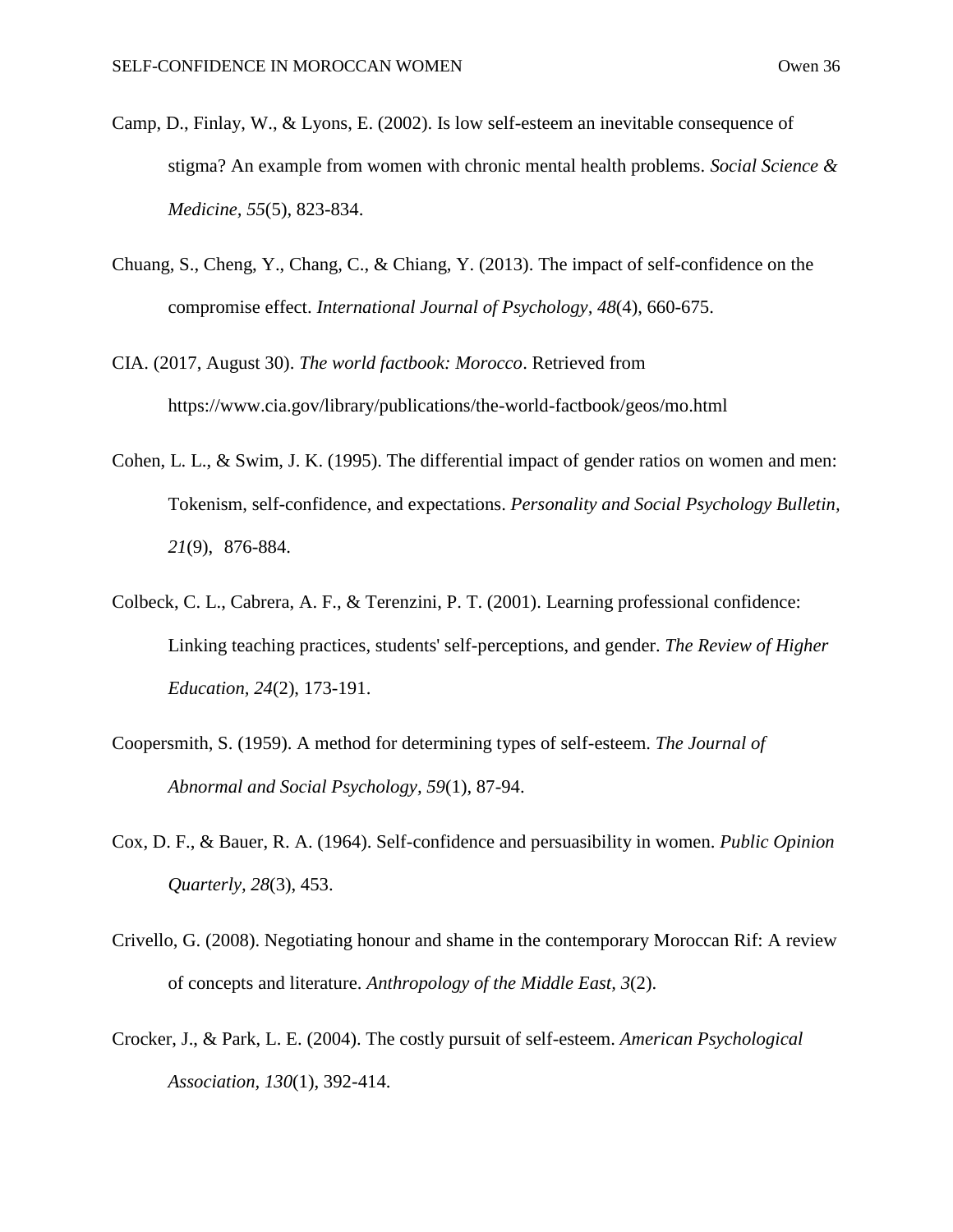- Culp, M. E. (2015). Improving self-esteem in general music. *General Music Today, 29*(3), 19-24.
- Demo, D. H. (1985). The measurement of self-esteem: Refining our methods. *Journal of Personality and Social Psychology, 48*(6), 1490-1502.
- Diener, E., & Diener, M. (2009). Cross-cultural correlates of life satisfaction and selfesteem. *Social Indicators Research Series Culture and Well-Being, 38*, 71-91.
- Dijkstra, P., Barelds, D. P., & Brummen-Girigori, O. V. (2015). Weight-influenced self-esteem, body comparisons and body satisfaction: Findings among women from the Netherlands and Curacao. *Sex Roles, 73*(7-8), 355-369.
- Elavsky, S., Mcauley, E., Motl, R. W., Konopack, J. F., Marquez, D. X., Hu, L., & Diener, E. (2005). Physical activity enhances long-term quality of life in older adults: Efficacy, esteem, and affective influences. *Annals of Behavioral Medicine, 30*(2), 138-145.
- Elliott, L., Easterling, B., & Knox, D. (2013). Taking chances in romantic relationships. *College Student Journal, 50*(2), 241-245.
- El Masaiti. (2017, October 5). Nearly half of Morocco's sick elderly can't pay for healthcare. *Morocco World News.*
- Fayyaz, W., & Kamal, A. (2014). Practicing hijab (veil): A source of autonomy and self-esteem for modern Muslim women*. Journal of Humanities & Social Sciences, 22*(1), 19-34.
- Ferkany, M. (2008). The educational importance of self-esteem. *Journal of Philosophy of Education, 42*(1), 119-132.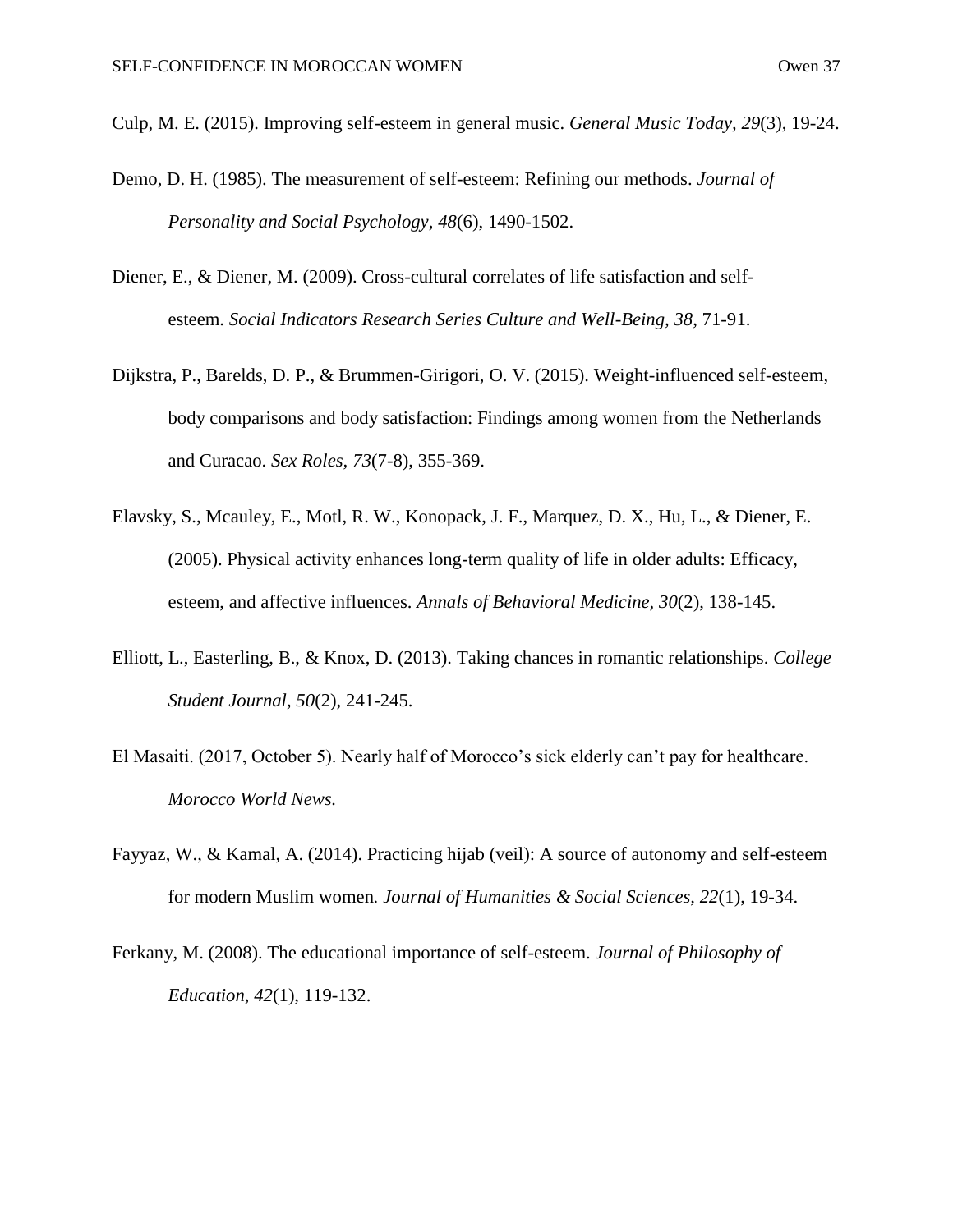- Ferrari, L., Ranieri, S., Barni, D., & Rosnati, R. (2015). Transracial adoptees bridging heritage and national cultures: Parental socialisation, ethnic identity and self-esteem. *International Journal of Psychology, 50*(6), 413-421.
- Gecas, V. (1972). Parental behavior and contextual variations in adolescent selfesteem. *Sociometry, 35*(2), 332.
- Gilbert, P., & Procter, S. (2006). Compassionate mind training for people with high shame and self-criticism: Overview and pilot study of a group therapy approach. *Clinical Psychology & Psychotherapy, 13*(6), 353-379.
- Girodo, M., Dotzenroth, S. E., & Stein, S. J. (1981). Causal attribution bias in shy males: Implications for self-esteem and self-confidence. *Cognitive Therapy and Research, 5(*4), 325-338.
- Greger, H. K., Myhre, A. K., Klöckner, C. A., & Jozefiak, T. (2017). Childhood maltreatment, psychopathology and well-being: The mediator role of global self-esteem, attachment difficulties and substance use. *Child Abuse & Neglect, 70*, 122-133.
- Gruenewald, T. L., Kemeny, M. E., Aziz, N., & Fahey, J. L. (2004). Acute threat to the social self: Shame, social self-esteem, and cortisol activity. *Psychosomatic Medicine, 66*(6), 915-924.
- Heatherton, T. F., & Polivy, J. (1991). Development and validation of a scale for measuring state self-esteem. *Journal of Personality and Social Psychology, 60*(6), 895-910.
- Hermans, P. (1999). The expression of guilt by Moroccan adolescents. *International Journal of Educational Research, 31*(4), 303-316.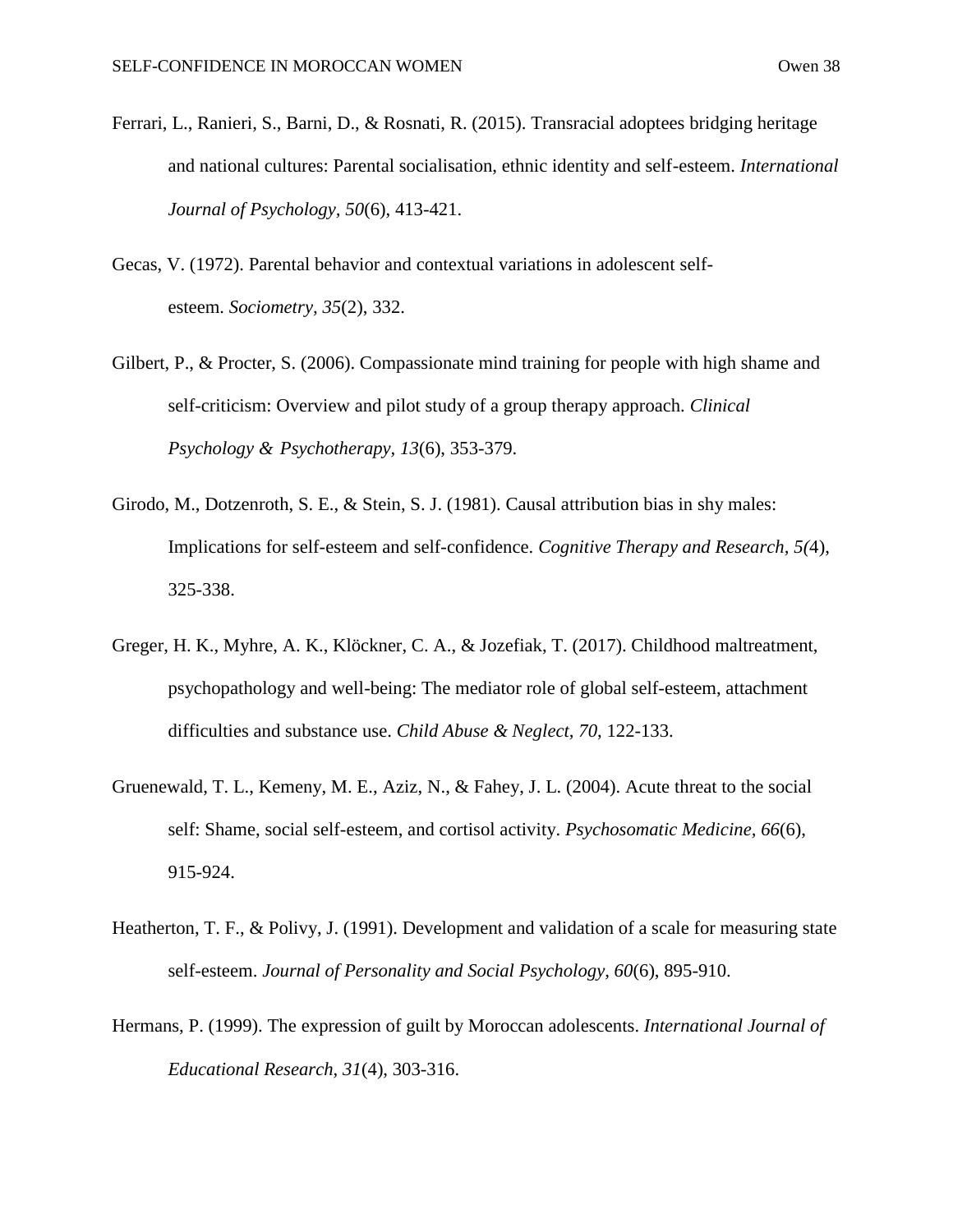- Huang, C. (2010). Mean-level change in self-esteem from childhood through adulthood: Metaanalysis of longitudinal studies. *Review of General Psychology, 14*, 251–260.
- Institute on Aging. (2017). *Living Alone*. Retrieved from https://www.ioaging.org/aging-inamerica
- Ireland, R., Hitt, M. A., & Williams, J. (1992). Self-confidence and decisiveness: Prerequisites for effective management in the 1990s. *Business Horizons, 35*(1), 36-43.
- Irving, L. M. (1990). Mirror images: Effects of the standard of beauty on the self- and bodyesteem of women exhibiting varying levels of bulimic symptoms. *Journal of Social and Clinical Psychology, 9*(2), 230-242.
- Jacoby, M. (2017). *Shame and the origins of self-esteem: A Jungian approach*. London: Routledge, Taylor & Francis Group.
- Jenaabadi, H. (2014). Studying the relation between emotional intelligence and self-esteem with academic achievement. *Social and Behavioral Sciences, 114*, 203-206.
- Josephs, R. A., Markus, H. R., & Tafarodi, R. W. (1992). Gender and self-esteem. *Journal of Personality and Social Psychology, 63*(3), 391-402.
- Krause, N. (1995). Religiosity and self-esteem among older adults. *The Journals of Gerontology, 50B*(5), 236-246.
- Leeuwis, F. H., Koot, H. M., Creemers, D. H., & Lier, P. A. (2014). Implicit and explicit selfesteem discrepancies, victimization and the development of late childhood internalizing problems. *Journal of Abnormal Child Psychology, 43*(5), 909-919.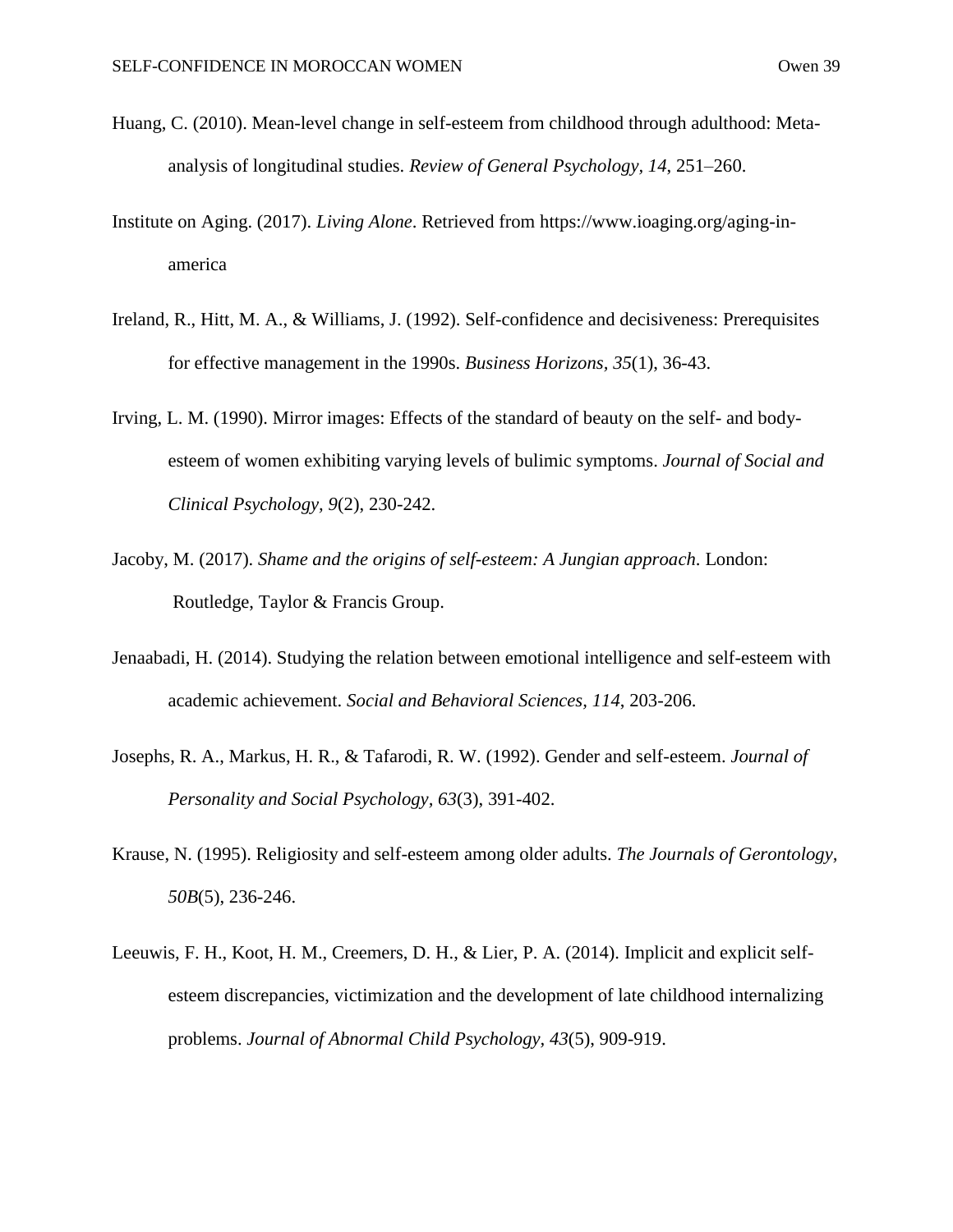- Lenney, E. (1977). Women's self-confidence in achievement settings. *Psychological Bulletin, 84*(1), 1-13.
- Lirgg, C. (1991). Gender differences in self-confidence in physical activity: A meta-analysis of recent studies. *Sport and Physical Activity, 13*(3), 294-310.
- Lundeberg, M., Fox, P., & Punccohar, J. (1994). Highly confident but wrong: Gender differences and similarities in confidence judgments. *Journal of Educational Psychology, 86*(1), 114- 121.
- MacCrimmon, K. R., & Wehrung, D. A. (1990). Characteristics of risk-taking executives. *Management Science, 36*(4), 422-435.
- Markus, H. R., & Kitayama, S. (1991). Culture and the self: Implications for cognition, emotion, and motivation. *Psychological Review, 98*(2), 224-253.
- Nightingale, D., & Wandner, S. (2011). Informal and nonstandard employment in the United States. *The Urban Institute, 20.*
- Othmane, B., & Mama, H. (2016). An estimation of the informal economy in Morocco. *International Journal of Economics and Finance, 8*(9).
- Orth, U., Trzesniewski, K., & Robins, R. (2010). Self-esteem development from young adulthood to old age: A cohort-sequential longitudinal study. *Journal of Personality and Social Psychology, 98*(4), 645-658.
- Owens, T. J. (1994). Two dimensions of self-esteem: Reciprocal effects of positive self-worth and self-deprecation on adolescent problems. *American Sociological Review 59*(3), 391-407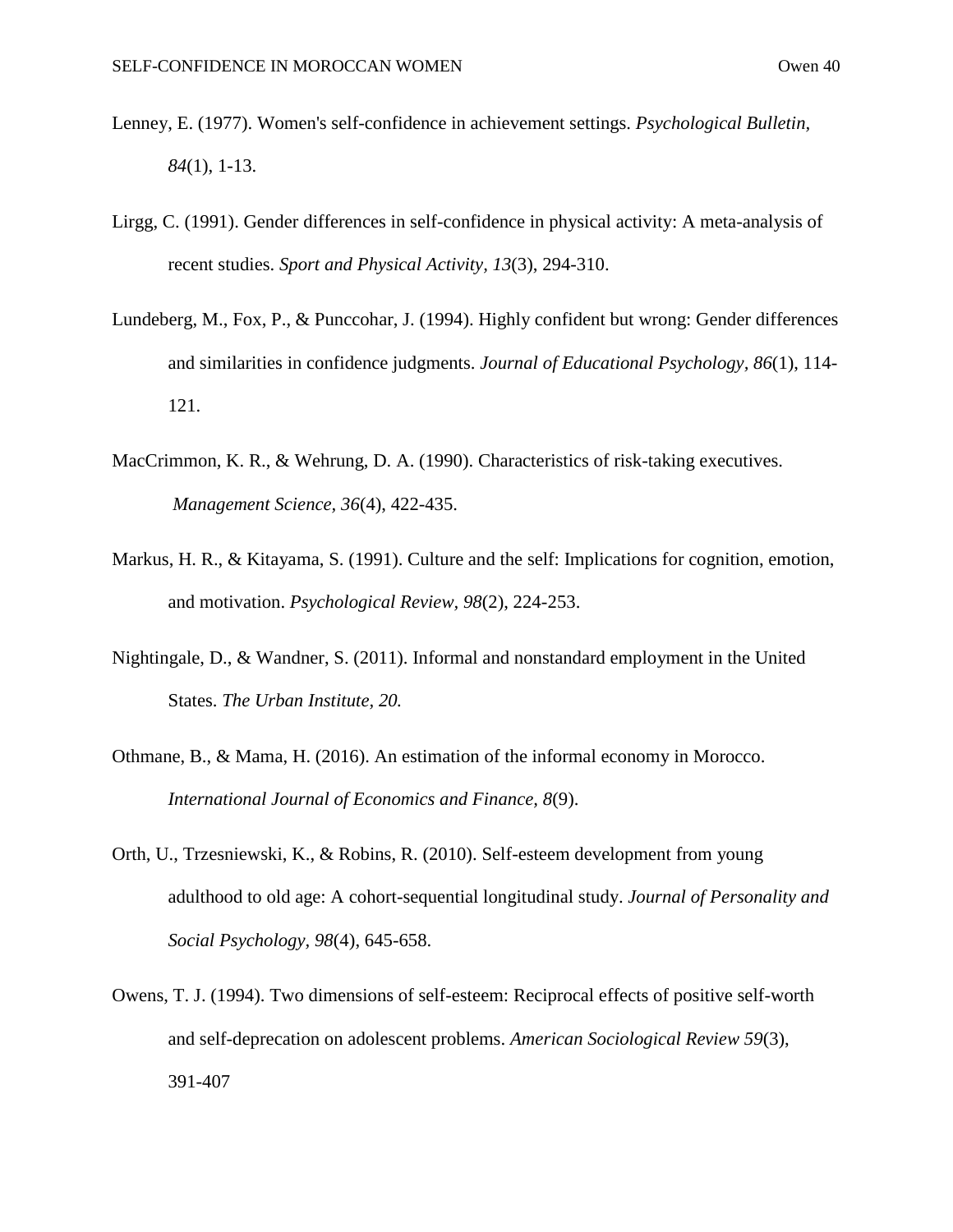- Pajares, F. (2002). Gender and perceived self-efficacy in self-regulated learning. *Theory Into Practice, 41*(2), 116-125.
- Purkey, W. (1970). *Self-concept and school achievement*. Minneapolis: Institute of Educational Science.
- Roberts, C., Little, A., Lyndon, A., Roberts, J., Havlicek, J., & Wright, R. (2009). Manipulation of body odour alters men's self-confidence and judgements of their visual attractiveness by women. *International Journal of Cosmetic Science, 31*(1), 47-54.
- Robins, R. W., Donnellan, M. B., Widaman, K. F., & Conger, R. D. (2010). Evaluating the link between self-esteem and temperament in Mexican origin early adolescents. *Journal of Adolescence, 33*(3), 403-410.
- Ross, J., Scott, G., & Bruce, C. (2012). The gender confidence gap in fractions knowledge: Gender differences in student belief–achievement relationships. *School Science and Mathematics, 112*(5), 278-288.
- Rothwell, A. (2009). Self-perceived employability: Investigating the responses of post-graduate students. *Journal of Vocational behavior, 75*(2), 152-161.
- Ryan, R. M., & Grolnick, W. S. (1986). Origins and pawns in the classroom: Self-report and projective assessments of individual differences in children's perceptions. *Journal of Personality and Social Psychology, 50*(3), 550-558.
- Sherkat, D. E., & Reed, M. D. (1992). The effects of religion and social support on self-esteem and depression among the suddenly bereaved. *Social Indicators Research, 26*(3), 259- 275.